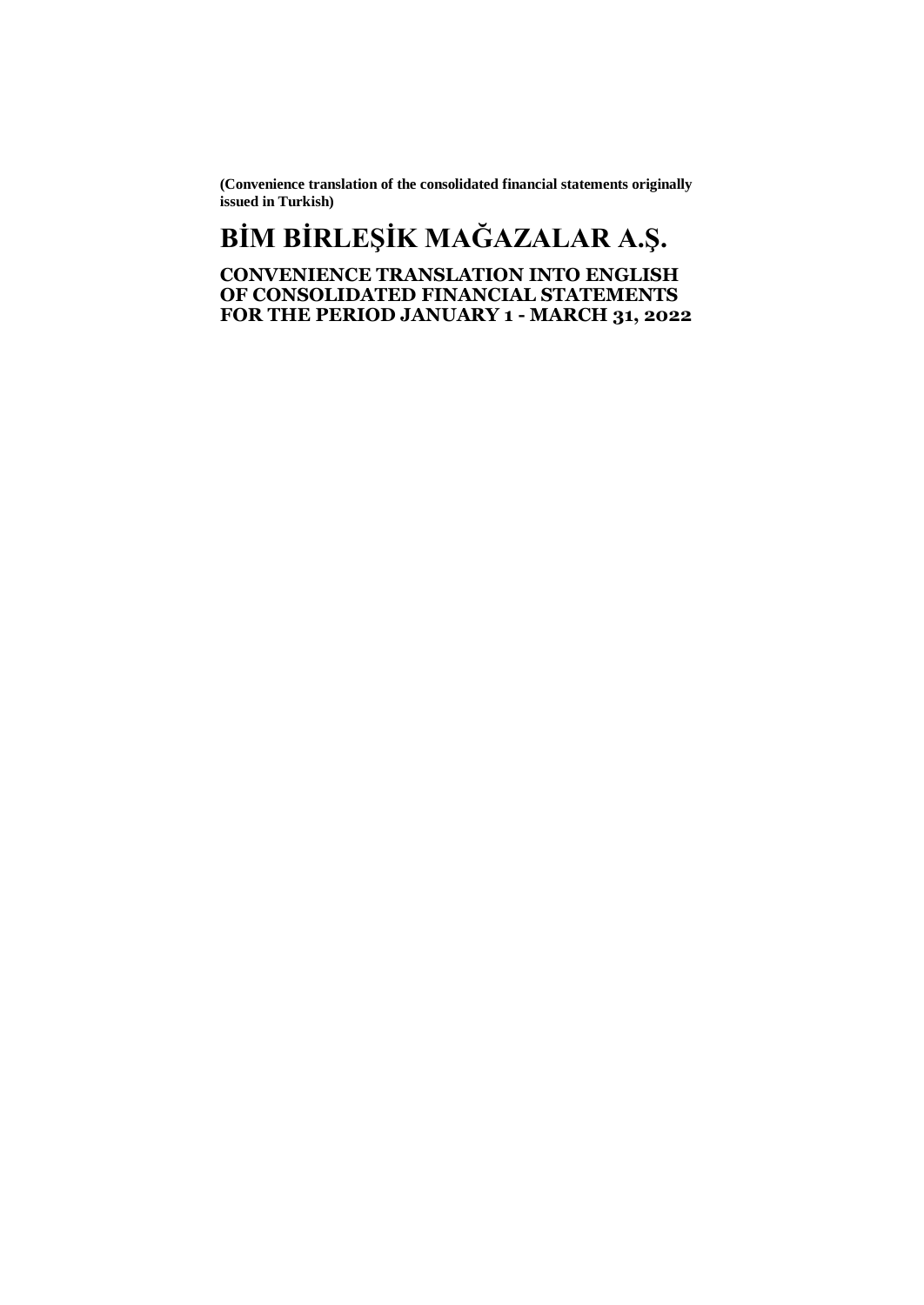| <b>INDEX</b>       |                                                           | <b>PAGE</b>             |
|--------------------|-----------------------------------------------------------|-------------------------|
|                    |                                                           | $1 - 2$                 |
|                    | <b>CONSOLIDATED STATEMENTS OF PROFIT OR LOSS</b>          |                         |
|                    |                                                           | 3                       |
|                    |                                                           | $\overline{\mathbf{4}}$ |
|                    |                                                           | 5                       |
|                    |                                                           | $6 - 58$                |
| NOTE <sub>1</sub>  |                                                           | 6                       |
| NOTE <sub>2</sub>  |                                                           | $7-23$                  |
| NOTE <sub>3</sub>  |                                                           | 24                      |
| NOTE <sub>4</sub>  |                                                           | 24                      |
| NOTE <sub>5</sub>  |                                                           | $24 - 25$               |
| NOTE <sub>6</sub>  |                                                           | $25 - 26$               |
| NOTE <sub>7</sub>  |                                                           | 27                      |
| NOTE <sub>8</sub>  |                                                           | 27                      |
| NOTE <sub>9</sub>  |                                                           | 28                      |
| NOTE 10            |                                                           | 28-31                   |
| NOTE <sub>11</sub> |                                                           | $31 - 32$               |
| NOTE <sub>12</sub> |                                                           | 32                      |
| NOTE <sub>13</sub> |                                                           | 33-35                   |
| <b>NOTE 14</b>     |                                                           | $35 - 36$               |
| NOTE <sub>15</sub> |                                                           | 36-37                   |
| NOTE <sub>16</sub> |                                                           | 37                      |
| NOTE 17            |                                                           | 37-39                   |
| NOTE <sub>18</sub> |                                                           | $39-40$                 |
| NOTE <sub>19</sub> |                                                           | $40 - 41$               |
| NOTE <sub>20</sub> |                                                           | 41                      |
| NOTE <sub>21</sub> |                                                           | $41 - 42$               |
| NOTE <sub>22</sub> |                                                           | 42                      |
| NOTE <sub>23</sub> |                                                           | 42                      |
| NOTE <sub>24</sub> |                                                           | 42                      |
| NOTE <sub>25</sub> |                                                           | 43-45                   |
| NOTE <sub>26</sub> |                                                           | 45                      |
| NOTE <sub>27</sub> |                                                           | 46                      |
| NOTE <sub>28</sub> |                                                           | 46-49                   |
| NOTE <sub>29</sub> |                                                           | 49-56                   |
| NOTE 30            | <b>FINANCIAL INSTRUMENTS</b>                              |                         |
|                    | (FAIR VALUE DISCLOSURES IN THE FRAME OF HEDGE ACCOUNTING) | 57-58                   |
| NOTE 31            |                                                           | 58                      |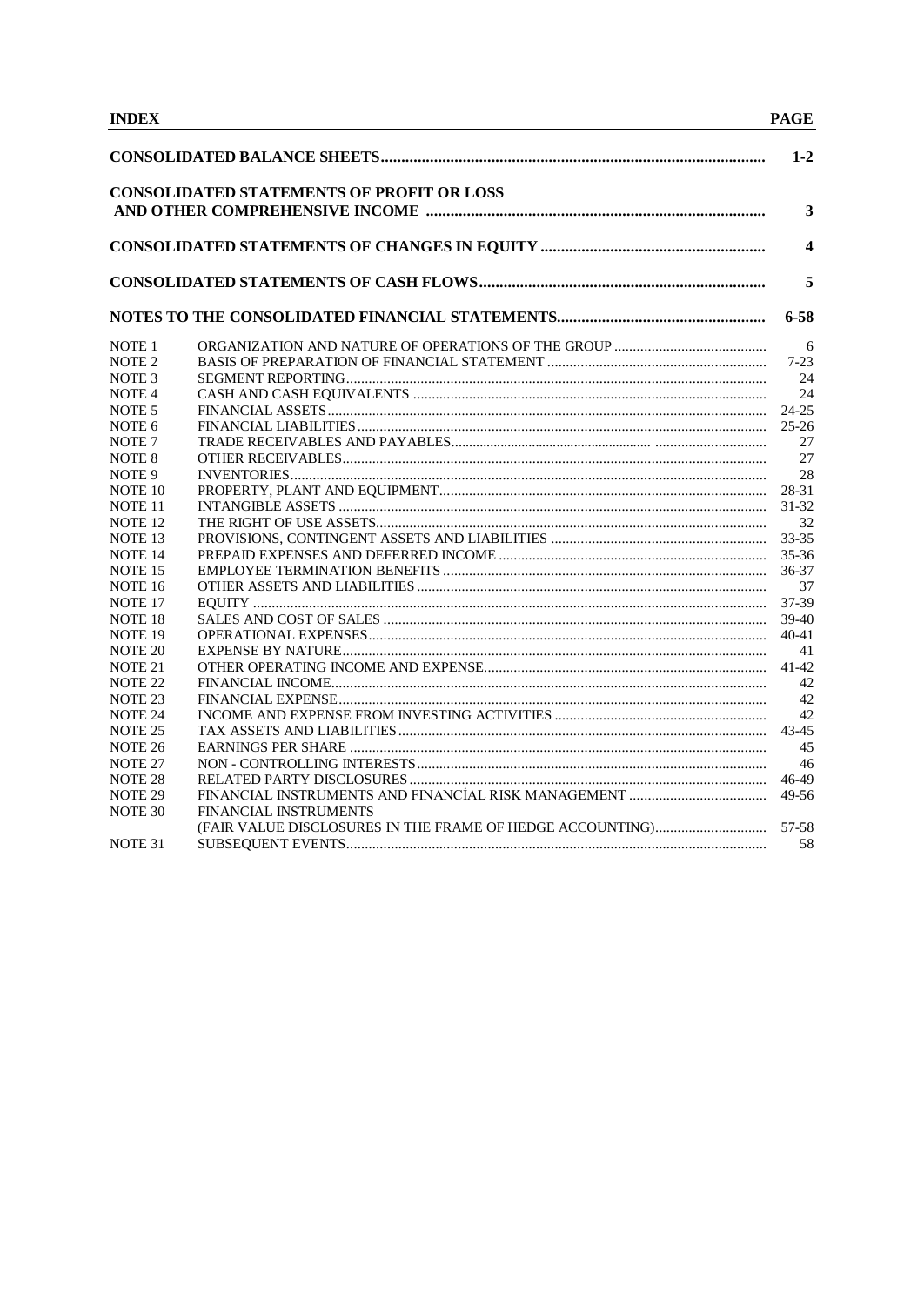# **CONSOLIDATED BALANCE SHEETS**

**AT MARCH 31, 2022 AND DECEMBER 31, 2021**

(Amounts expressed in thousands of Turkish Lira ("TRY") unless otherwise stated and all other currencies are expressed in full amounts unless otherwise stated.)

## **ASSETS**

|                                        |              | <b>Not Reviewed</b> | Audited      |
|----------------------------------------|--------------|---------------------|--------------|
|                                        |              | March 31,           | December 31, |
|                                        | <b>Notes</b> | 2022                | 2021         |
| <b>Current assets</b>                  |              | 19.891.859          | 14.011.093   |
|                                        |              |                     |              |
| <b>Cash and cash equivalents</b>       | 4            | 1.990.072           | 1.497.058    |
| <b>Financial investments</b>           | 5            | 355.595             | 1.491.589    |
| <b>Trade receivables</b>               |              | 5.186.257           | 3.775.415    |
| Trade receivables from third parties   | 7            | 5.186.257           | 3.775.415    |
| Other receivables                      | 8            | 73.842              | 55.627       |
| Other receivables from related parties |              | 1.399               | 23           |
| Other receivables from third parties   |              | 72.443              | 55.604       |
| <b>Inventory</b>                       | 9            | 10.704.198          | 6.692.940    |
| <b>Prepaid expenses</b>                | 14           | 1.253.117           | 366.120      |
| <b>Other current assets</b>            | 16           | 328.778             | 132.344      |
| <b>Non-current assets</b>              |              | 17.651.698          | 16.401.029   |
|                                        |              |                     |              |
| <b>Financial investments</b>           | 5            | 977.555             | 977.555      |
| Other receivables                      |              | 16.044              | 21.103       |
| Other receivables from third parties   |              | 16.044              | 21.103       |
| Property, plant and equipment          | 10           | 8.437.527           | 7.870.302    |
| Intangible assets                      |              | 93.411              | 94.476       |
| Other Intangible assests               | 11           | 52.159              | 53.224       |
| Goodwill                               |              | 41.252              | 41.252       |
| <b>Right of use assets</b>             | 12           | 7.688.563           | 7.086.409    |
| <b>Prepaid expenses</b>                | 14           | 121.926             | 66.592       |
| <b>Deferred tax assets</b>             | 25           | 316.672             | 284.592      |
| <b>Total assets</b>                    |              | 37.543.557          | 30.412.122   |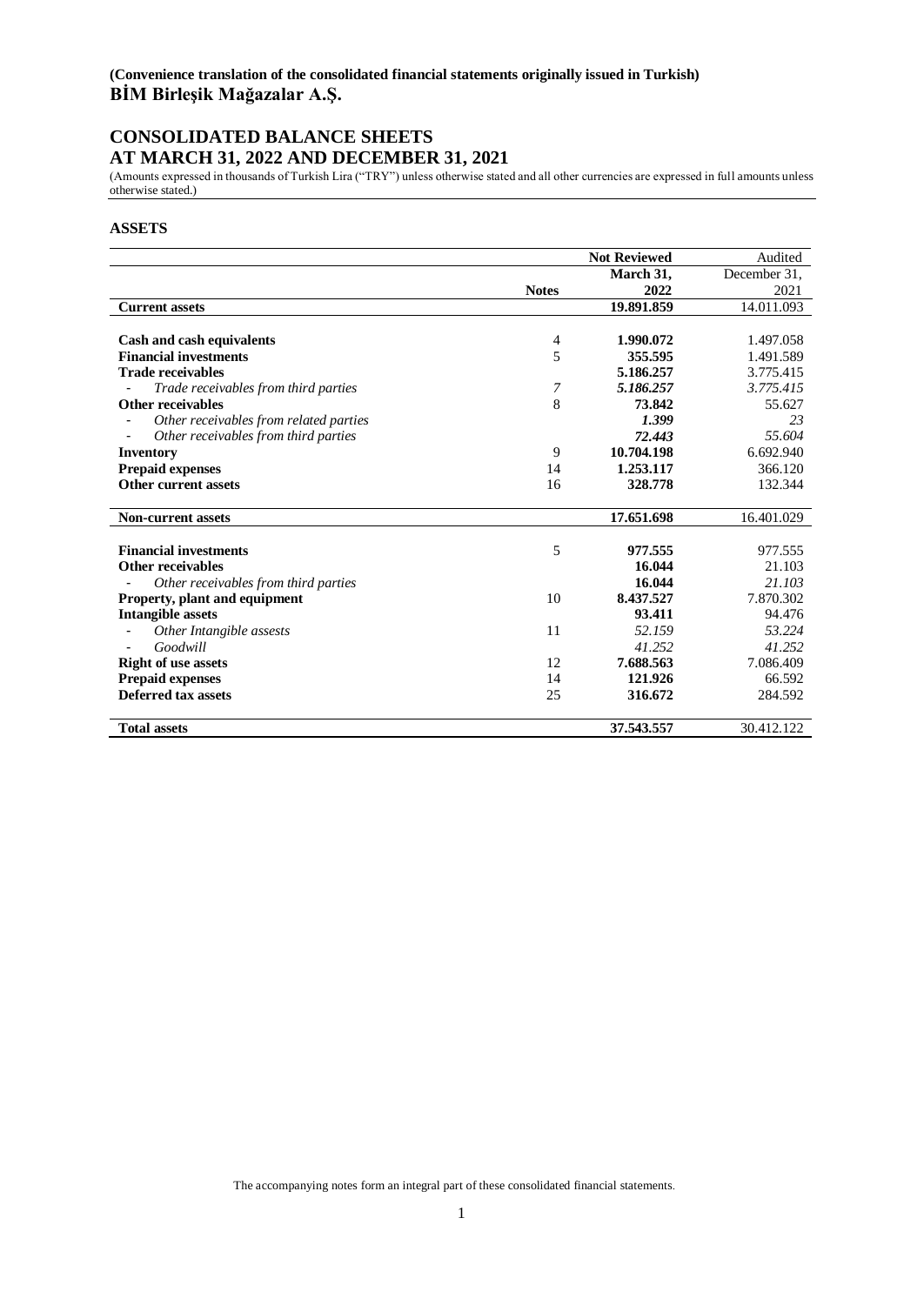## **CONSOLIDATED BALANCE SHEETS**

## **AT MARCH 31, 2022 AND DECEMBER 31, 2021**

(Amounts expressed in thousands of Turkish Lira ("TRY") unless otherwise stated and all other currencies are expressed in full amounts unless otherwise stated.)

## **LIABILITIES**

|                                                            |              | <b>Not Reviewed</b> | Audited      |
|------------------------------------------------------------|--------------|---------------------|--------------|
|                                                            |              | March 31,           | December 31, |
|                                                            | <b>Notes</b> | 2022                | 2021         |
| <b>Current liabilities</b>                                 |              | 21.087.960          | 15.864.572   |
| <b>Short-term liabilities</b>                              | 6            | 1.891.237           | 1.792.893    |
| ÷,<br><b>Bank</b> loans                                    |              | 131.066             | 101.175      |
| Lease liabilities                                          |              | 1.760.171           | 1.691.718    |
| <b>Trade payables</b>                                      |              | 17.912.342          | 12.293.843   |
| Trade payables due to related parties<br>÷,                | 28           | 1.546.496           | 1.053.495    |
| Trade payables due to third parties                        | 7            | 16.365.846          | 11.240.348   |
| Other payables                                             |              | 809                 | 1.132        |
| Other payables due to related parties                      |              | 12                  | 703          |
| Other payables due to third parties                        |              | 797                 | 429          |
| <b>Deferred</b> income                                     | 14           | 269.524             | 62.554       |
| Payables related to employee benefits                      |              | 155.061             | 109.073      |
| <b>Short term provisions</b>                               |              | 186.283             | 850.351      |
| Provision for employee benefits                            | 13           | 54.130              | 60.717       |
| Other short-term provisions                                | 13           | 132.153             | 789.634      |
| <b>Current income tax liabilities</b>                      | 25           | 406.594             | 487.609      |
| <b>Other current liabilities</b>                           | 16           | 266.110             | 267.117      |
|                                                            |              |                     |              |
| <b>Non-current liabilities</b>                             |              | 7.358.370           | 6.738.478    |
| Long - term liabilities                                    | 6            | 6.950.995           | 6.349.151    |
| Lease liabilities                                          |              | 6.950.995           | 6.349.151    |
| Non - current provisions                                   |              | 407.100             | 388.923      |
| Provision for employee benefits                            | 15           | 407.100             | 388.923      |
| <b>Deferred tax liabilities</b>                            | 25           | 275                 | 404          |
| <b>Equity</b>                                              |              | 9.097.227           | 7.809.072    |
|                                                            |              |                     |              |
| Paid-in share capital                                      | 17           | 607.200             | 607.200      |
| <b>Treasury Shares</b>                                     | 17           | (613.476)           | (565.177)    |
| Other comprehensive income/(expense) not to be             |              |                     |              |
| reclassified to profit or loss                             |              | 2.486.429           | 2.486.429    |
| Property, plant and equipment revaluation fund             | 10,17        | 1.958.767           | 1.958.767    |
| Actuarial loss on defined benefit plans                    |              | (251.399)           | (251.399)    |
| Fair value changes in available-for-sale financial assets  |              | 779.061             | 779.061      |
| Other comprehensive income/(expense) to be reclassified to |              |                     |              |
| profit or loss                                             |              | 325.022             | 304.985      |
| Foreign currency translation difference                    |              | 325.022             | 304.985      |
| <b>Restricted reserves</b>                                 |              | 1.490.866           | 1.442.567    |
| <b>Retained earnings</b>                                   |              | 3.281.312           | 397.129      |
| Net income for the period                                  |              | 1.341.604           | 2.932.482    |
| <b>Equity holders of the parent</b>                        |              | 8.918.957           | 7.605.615    |
| <b>Non-controlling interests</b>                           |              | 178.270             | 203.457      |
| <b>Total liabilities</b>                                   |              | 37.543.557          | 30.412.122   |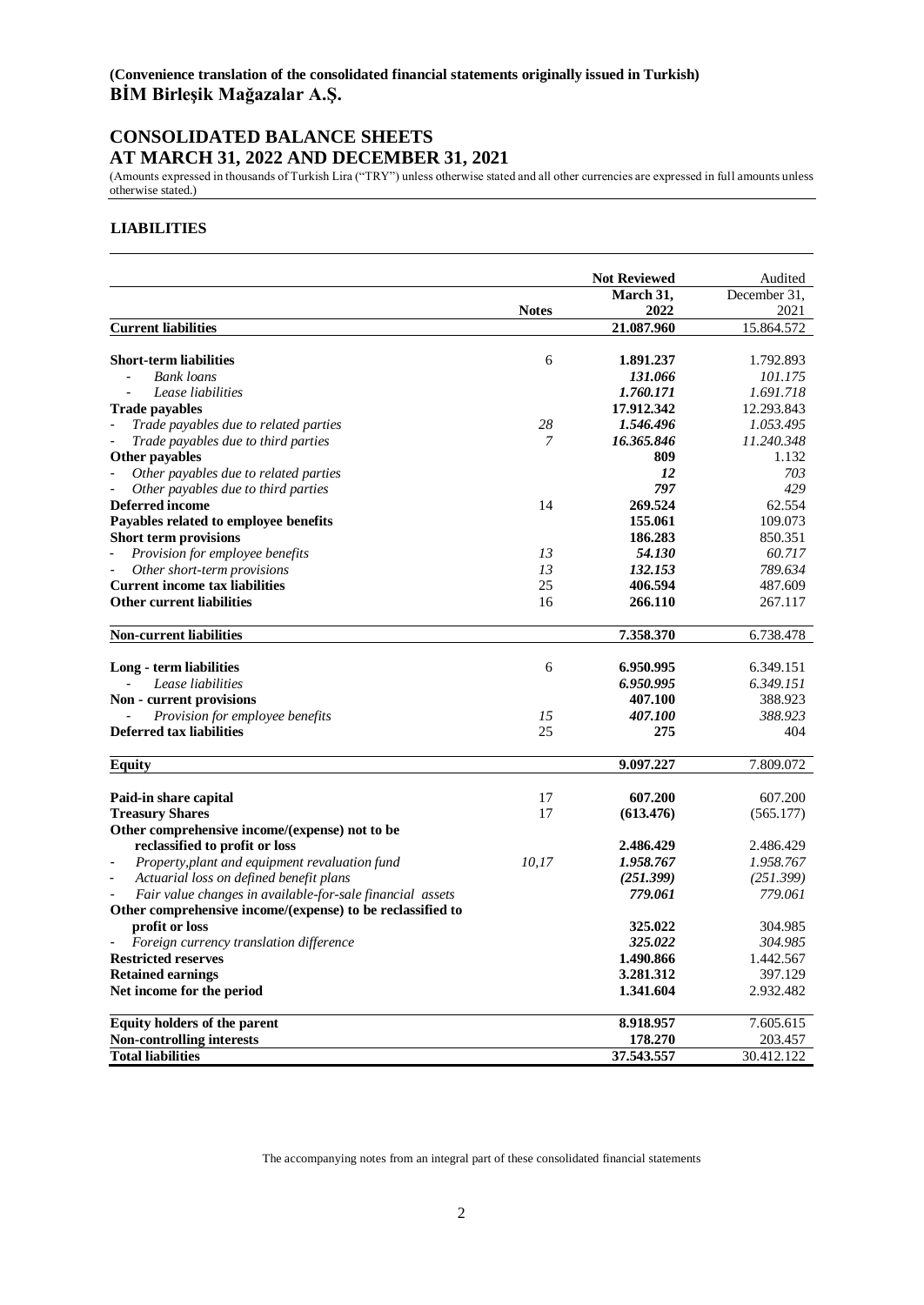## **CONSOLIDATED STATEMENT OF COMPREHENSIVE INCOME FOR THE PERIODS ENDED MARCH 31, 2022 AND 2021**

(Amounts expressed in thousands of Turkish Lira ("TRY") unless otherwise stated and all other currencies are expressed in full amounts unless otherwise stated.)

|                                                         |              | <b>Not Reviewed</b>          | Not Reviewed                 |
|---------------------------------------------------------|--------------|------------------------------|------------------------------|
|                                                         | <b>Notes</b> | January 1-<br>March 31, 2022 | January 1-<br>March 31, 2021 |
| <b>PROFIT OR LOSS</b>                                   |              |                              |                              |
| Revenue                                                 | 18           | 27.267.254                   | 15.501.646                   |
| $Cost of sales(-)$                                      | 18           | (22.211.467)                 | (12.648.389)                 |
| <b>GROSS PROFIT</b>                                     |              | 5.055.787                    | 2.853.257                    |
| Marketing expenses (-)                                  | 19           | (2.920.915)                  | (1.695.699)                  |
| General administrative expenses (-)                     | 19           | (407.024)                    | (241.041)                    |
| Other operating income                                  | 21           | 81.467                       | 35.349                       |
| Other operating expense (-)                             | 21           | (6.578)                      | (3.508)                      |
| <b>OPERATING PROFIT</b>                                 |              | 1.802.737                    | 948.358                      |
| Income from investing activities                        | 24           | 43.347                       | 77.430                       |
| Expense from investing activities                       | 24           | (4.013)                      | (1.878)                      |
| OPERATING PROFIT BEFORE FINANCIAL EXPENSES              |              | 1.842.071                    | 1.023.910                    |
|                                                         |              |                              |                              |
| Financial income                                        | 22           | 83.981                       | 28.389                       |
| Financial expense (-)                                   | 23           | (298.479)                    | (206.709)                    |
| PROFIT BEFORE TAX FROM CONTINUED OPERATIONS             |              | 1.627.573                    | 845.590                      |
| - Current tax expense                                   | 25           | (312.897)                    | (197.810)                    |
| - Deferred tax income                                   | 25           | 29.535                       | 36.787                       |
| PROFIT FROM CONTINUED OPERATIONS                        |              | 1.344.211                    | 684.567                      |
|                                                         |              |                              |                              |
| <b>NET INCOME FOR THE PERIOD</b>                        |              | 1.344.211                    | 684.567                      |
| Profit for the period attributable to                   |              |                              |                              |
| Equity holders of the parent                            |              | 1.341.604                    | 684.567                      |
| Non-controlling interest                                | 27           | 2.607                        |                              |
| <b>Earnings per share</b>                               |              |                              |                              |
| Earnings per share from continued operations (Full TRY) | 26           | 2,23                         | 1,14                         |
| <b>OTHER COMPREHENSIVE GAIN/LOSS</b>                    |              |                              |                              |
| Items to be reclassified to profit /(loss):             |              | 31.118                       | 36.119                       |
| Currency translation difference                         |              | 31.118                       | 36.119                       |
| <b>Other Comprehensive Income</b>                       |              | 31.118                       | 36.119                       |
| <b>Total comprehensive income</b>                       |              | 1.375.329                    | 720.686                      |
| Total comprehensive income attributable to              |              |                              |                              |
| Non-controlling interest                                | 27           | 13.688                       |                              |
| Equity holders of the parent                            |              | 1.361.641                    | 720.686                      |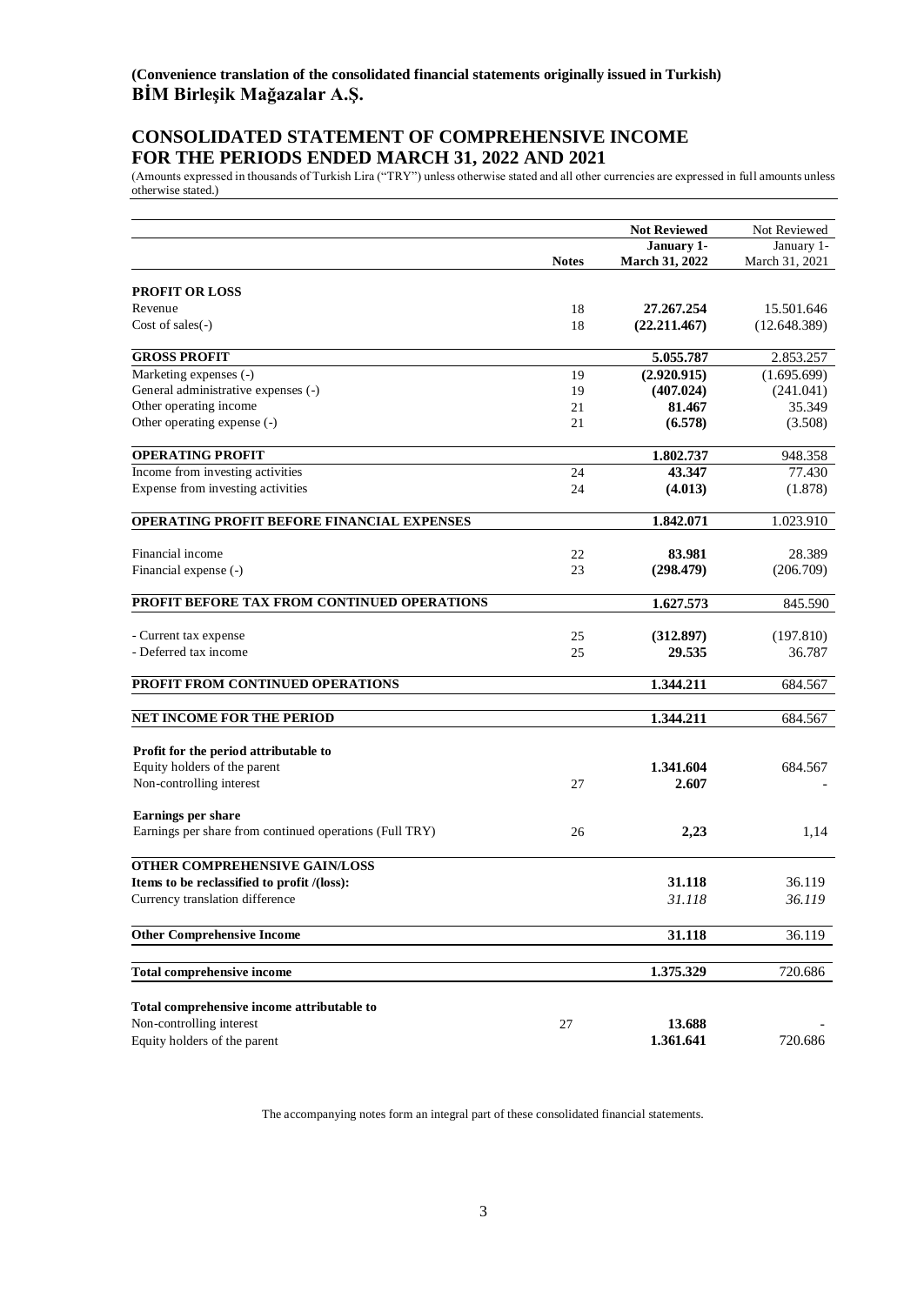## **CONSOLIDATED STATEMENT OF CHANGES IN SHAREHOLDERS' EQUITY FOR THE PERIODS ENDED MARCH 31, 2022 AND 2021**

(Amounts expressed in thousands of Turkish Lira ("TRY") unless otherwise stated and all other currencies are expressed in full amounts unless otherwise stated.)

|                                       |                                                                                                                                                                                   |                           |                               | <b>Not Reviewed</b>                                                              |                                                         |                                                         |                                                       |                             |                              |                                  |                                  |                     |
|---------------------------------------|-----------------------------------------------------------------------------------------------------------------------------------------------------------------------------------|---------------------------|-------------------------------|----------------------------------------------------------------------------------|---------------------------------------------------------|---------------------------------------------------------|-------------------------------------------------------|-----------------------------|------------------------------|----------------------------------|----------------------------------|---------------------|
|                                       | Other<br>comprehensive<br>Other comprehensive income not to be<br>income to be<br><b>Retained earnings</b><br>reclassified to profit or loss<br>reclassified to profit<br>or loss |                           |                               |                                                                                  |                                                         |                                                         |                                                       |                             |                              |                                  |                                  |                     |
|                                       | Paid-in<br>share<br>capital                                                                                                                                                       | <b>Treasury</b><br>shares | <b>Restricted</b><br>reserves | <b>Fair value</b><br>changes in<br>available-<br>for-sale<br>financial<br>assets | Property, plant<br>and equipment<br>revaluation<br>fund | <b>Actuarial</b><br>loss on<br>defined<br>benefit plans | <b>Foreign currency</b><br>translation<br>differences | <b>Retained</b><br>earnings | Net income<br>for the period | <b>Equities of</b><br>the Parent | Non-<br>controlling<br>interests | <b>Total equity</b> |
| Balance at January 1, 2021            | 607.200                                                                                                                                                                           | (374.708)                 | 893.850                       | 347.633                                                                          | 1.711.884                                               | (152.820)                                               | 134.177                                               | .401.656                    | 2.606.815                    | 7.175.687                        |                                  | 7.175.687           |
| Transfers                             |                                                                                                                                                                                   |                           | 118.404                       |                                                                                  |                                                         |                                                         |                                                       | 2.488.411                   | (2.606.815)                  |                                  |                                  |                     |
| Dividend paid (Note 17)               |                                                                                                                                                                                   |                           |                               |                                                                                  |                                                         |                                                         |                                                       | (1.203.058)                 |                              | (1.203.058)                      |                                  | (1.203.058)         |
| Total comprehensive income            |                                                                                                                                                                                   |                           |                               |                                                                                  |                                                         |                                                         | 36.119                                                |                             | 684.567                      | 720.686                          |                                  | 720.686             |
| Balance at March 31, 2021             | 607.200                                                                                                                                                                           | (374.708)                 | 1.012.254                     | 347.633                                                                          | 1.711.884                                               | (152.820)                                               | 170.296                                               | 2.687.009                   | 684.567                      | 6.693.315                        | $\sim$                           | 6.693.315           |
| Balance at January 1, 2022            | 607.200                                                                                                                                                                           | (565.177)                 | 1.442.567                     | 779.061                                                                          | 1.958.767                                               | (251.399)                                               | 304.985                                               | 397.129                     | 2.932.482                    | 7.605.615                        | 203.457                          | 7.809.072           |
| Transfers<br>Increase/decrease due to |                                                                                                                                                                                   |                           |                               |                                                                                  |                                                         |                                                         |                                                       | 2.932.482                   | (2.932.482)                  |                                  |                                  |                     |
| acquisition of treasury shares        | $\blacksquare$                                                                                                                                                                    | (48.299)                  | 48.299                        |                                                                                  |                                                         |                                                         | $\blacksquare$                                        | (48.299)                    |                              | (48.299)                         |                                  | (48.299)            |
| Dividend paid (Note 17)               | ٠                                                                                                                                                                                 |                           |                               |                                                                                  |                                                         |                                                         |                                                       |                             |                              |                                  | (38.875)                         | (38.875)            |
| Net income for the period             |                                                                                                                                                                                   |                           |                               |                                                                                  |                                                         |                                                         |                                                       | ٠                           | 1.341.604                    | 1.341.604                        | 2.607                            | 1.344.211           |
| Other comprehensive income            |                                                                                                                                                                                   |                           |                               |                                                                                  |                                                         |                                                         | 20.037                                                |                             |                              | 20.037                           | 11.081                           | 31.118              |
| Total comprehensive income            |                                                                                                                                                                                   |                           |                               |                                                                                  |                                                         |                                                         | 20.037                                                | ٠                           | 1.341.604                    | 1.361.641                        | 13.688                           | 1.375.329           |
| Balance at March 31, 2022             | 607.200                                                                                                                                                                           | (613.476)                 | 1.490.866                     | 779.061                                                                          | 1.958.767                                               | (251.399)                                               | 325.022                                               | 3.281.312                   | 1.341.604                    | 8.918.957                        | 178.270                          | 9.097.227           |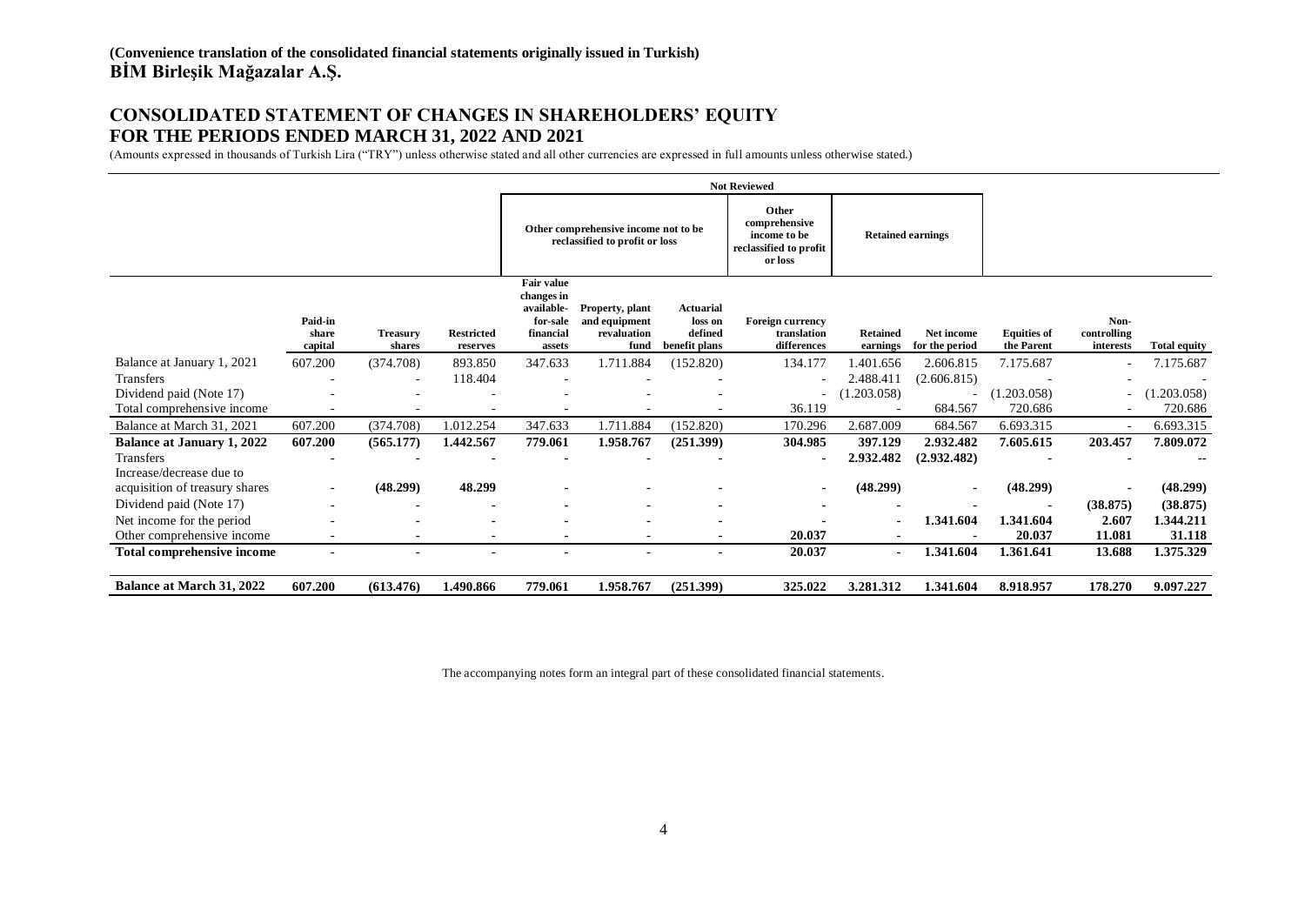## **CONSOLIDATED STATEMENT OF CASH FLOWS FOR THE PERIODS ENDED MARCH 31, 2022 AND 2021**

(Amounts expressed in thousands of Turkish Lira ("TRY") unless otherwise stated and all other currencies are expressed in full amounts unless otherwise stated.)

|                                                                                      |                | <b>Not Reviewed</b> | Not Reviewed |
|--------------------------------------------------------------------------------------|----------------|---------------------|--------------|
|                                                                                      |                | January 1-          | January 1-   |
|                                                                                      |                | March 31,           | March 31,    |
|                                                                                      | <b>Notes</b>   | 2022                | 2021         |
|                                                                                      |                |                     |              |
| A. CASH FLOWS FROM OPERATING ACTIVITIES                                              |                | 713.947             | 916.264      |
| Profit for the period                                                                |                | 1.344.211           | 684.567      |
| Adjustments to reconcile profit for the period                                       |                | 1.741.557           | 564.464      |
| Depreciation and amortization                                                        | 10,11,12       | 556.444             | 407.370      |
| Provisions for impairments                                                           |                | 26.416              | 18.458       |
| - Provisions for impairments of inventories                                          | 9              | 26.408              | 18.458       |
| - Allowance for doubtful receivables                                                 | 8              | 8                   |              |
| <b>Adjustments related to provisions</b>                                             |                | 96.786              | 40.505       |
| - Adjustments related to provision for employment termination benefits               | 13.15          | 35.670              | 36.690       |
| - Adjustments related to the legal provisions                                        | 13             | 3.940               | 5.262        |
| - Adjustments related to other provisions                                            | 13             | 57.176              | (1.447)      |
| Adjustments related to financial income and expense                                  |                | 422.504             | 68.307       |
| - Adjustments related to financial expenses                                          | 23             | 231.682             | 183.729      |
| - Adjustments related to deferred financial expense from future purchases.           |                | 190.822             | (115.422)    |
| Other adjustments related cash flows arising from investing and financing activities |                | (43.347)            | (121.908)    |
| Adjustments for tax expense                                                          | 25             | 283.362             | 161.023      |
| Gain/(loss) on sale of property and equipment                                        | 24             |                     | 1.878        |
| Adjustments related to unrealized currency translation differences                   |                | 276.839             | 10.372       |
| Adjustments related to gain/(loss)                                                   |                | 122.553             | (21.541)     |
| Changes in net working capital                                                       |                | (1.851.649)         | (73.989)     |
| Increases/decreases in inventories                                                   |                | (4.037.666)         | (924.010)    |
| Increases/decreases in trade receivables                                             |                | (1.410.842)         | 841          |
| Increases/decreases in other assets                                                  |                | (13.164)            | (3.032)      |
| Increases/decreases in trade payables                                                |                | 5.427.677           | 983.628      |
| Increases/decreases in other payables                                                |                | (718.229)           | (38)         |
| Increases/decreases other net working capital                                        |                | (1.099.425)         | (131.378)    |
| Net cash generated from operating activities                                         |                | 1.234.119           | 1.175.042    |
| Income taxes paid                                                                    | 25             | (496.092)           | (247.990)    |
| Other cash inflow/outflow                                                            |                |                     | 30           |
| Employee benefits paid                                                               | 15             | (24.080)            | (10.818)     |
| <b>B. CASH FLOWS FROM INVESTING ACTIVITIES</b>                                       |                | 335.560             | 460.644      |
| Proceeds from sale of tangible and intangible assets                                 |                | 9.581               | 8.335        |
| Cash outflows from purchases of tangible and intangible assets                       | 10,11          | (790.733)           | (474.998)    |
| - Purchases of tangible assets                                                       |                | (788.067)           | (472.404)    |
| - Purchases of intangible assets                                                     |                | (2.666)             | (2.594)      |
| Participation (profit) share and cash inflows from other financial instruments       |                | 1.179.341           | 932.607      |
| Cash advances given and liabilities                                                  |                | (62.629)            | (5.300)      |
| <b>C. CASH FLOWS FROM FINANCING ACTIVITIES</b>                                       |                | (556.295)           | (1.587.391)  |
| Cash inflows (outflows) from financial liabilities                                   | 6              | 29.891              | (47.625)     |
| Cash outflows from payments of rent agreements                                       | 6              | (499.012)           | (336.708)    |
| Dividend paid                                                                        | 17             | (38.875)            | (1.203.058)  |
| Cash inflows/(outflows) related to the company's own shares and receivables based on |                |                     |              |
| other equity instruments                                                             | 17             | (48.299)            |              |
| NET DECREASE IN CASH AND CASH EOUIVALENTS BEFORE                                     |                |                     |              |
| <b>CURRENCY TRANSLATION DIFFERENCES (A+B+C)</b>                                      |                | 493.212             | (210.483)    |
|                                                                                      |                |                     |              |
| D. EFFECTS OF CURRENCY TRANSLATION DIFFERENCES ON CASH AND                           |                |                     |              |
| <b>CASH EQUIVALENTS</b>                                                              |                | (14.117)            | 17.420       |
| NET INCREASE IN CASH AND CASH EQUIVALENTS (A+B+C+D)                                  |                | 479.095             | (193.063)    |
| E. CASH AND CASH EQUIVALENTS AT THE BEGINNING                                        |                |                     |              |
| OF THE PERIOD                                                                        | 4              | 1.496.863           | 1.112.404    |
| CASH AND CASH EQUIVALENTS AT THE END OF THE                                          |                |                     |              |
| $PERIOD(A+B+C+D+E)$                                                                  | $\overline{4}$ | 1.975.958           | 919.341      |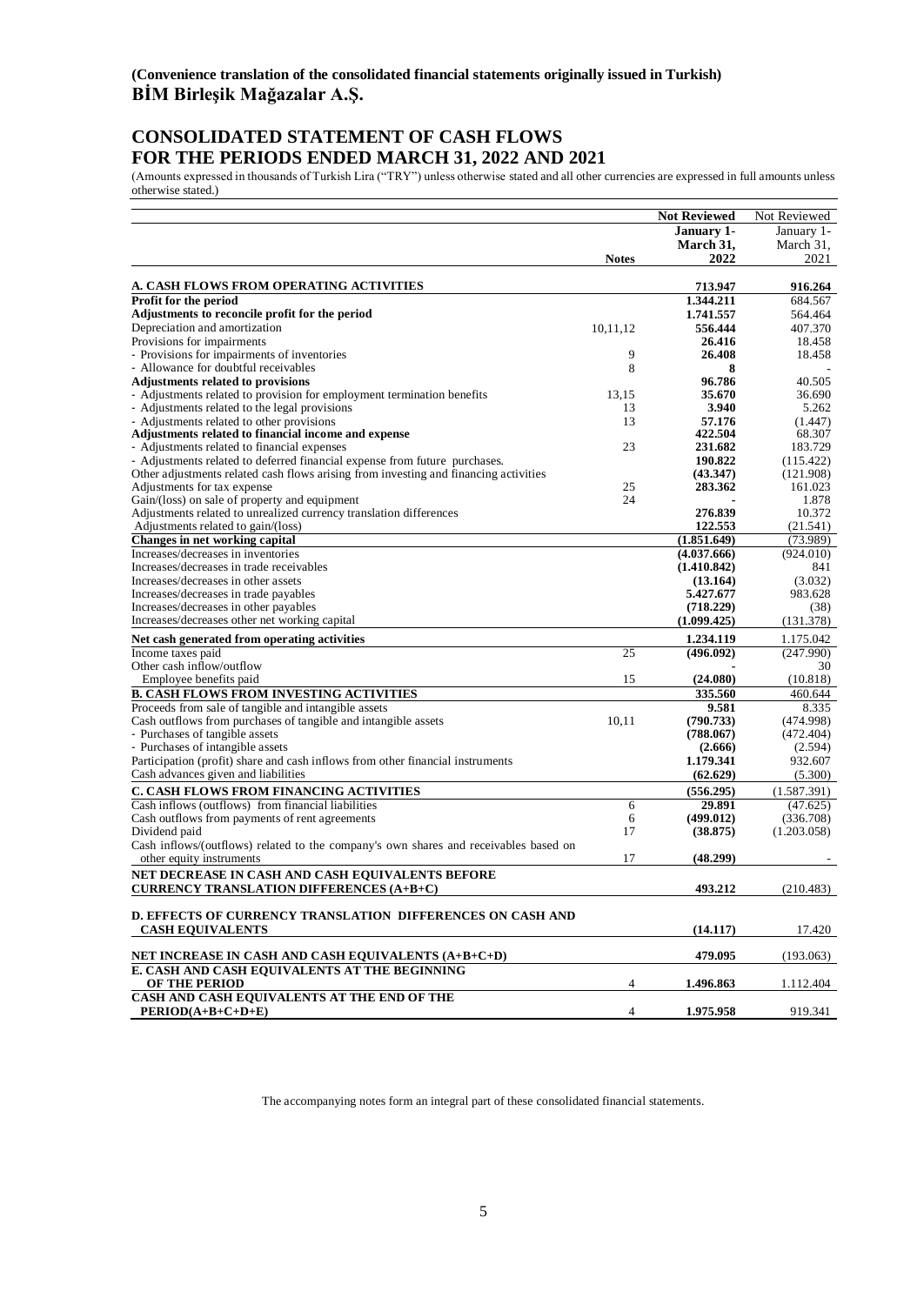## **NOTES TO THE CONSOLIDATED FINANCIAL STATEMENTS FOR THE INTERIM PERIOD 1 JANUARY - 31 MARCH 2022**

(Amounts expressed in thousands of Turkish Lira ("TRY") unless otherwise stated and all other currencies are expressed in full amounts unless otherwise stated.)

#### **1. Organization and nature of operations of the Group**

BİM Birleşik Mağazalar Anonim Şirketi ("BİM" or "the Company") was established on 31 May 1995 and commenced its operations in September 1995. The registered address of the Group is Ebubekir Cad. No: 73 Sancaktepe, İstanbul.

The Company is engaged in operating retail stores through its retail shops throughout Turkey, which sell an assortment of approximately 850 items, including a number of private labels. The Company is publicly traded in Istanbul Stock Exchange (ISE) since July 2005.

The Company established a new company named BIM Stores S.A. on 19 May 2008 with 100% ownership in Morocco which is engaged in hard discount retail sector and started to operate on 11 July 2009. As of May 4, 2021, the shares of BIM Stores S.A. representing 35% of its capital were sold to Blue Investment Holding. Full control of BIM continues and the relevant minority share amounts are stated in the financial statements and footnote 27. BIM Stores S.A. financial statements are consolidated by using the full consolidation method as of March 31, 2022.

The Company established a new company named BIM Stores LLC on 24 July 2012 with 100% ownership in Egypt which is engaged in hard discount retail sector and first stores of BIM Stores LLC has been opened in April 2013. BIM Stores LLC financial statements are consolidated by using the full consolidation method as of March 31, 2022.

GDP Gıda Paketleme ve Sanayi ve Ticaret A.Ş. ("GDP Gıda"), which is a 100% subsidiary to provide the supply and packaging of various foodstuffs, especially rice and pulses became a legal entity and started its activities with the completion of the registration procedures in 2017. GDP Gıda financial statements are consolidated by using the full consolidation method as of March 31, 2022.

Dost Global Danışmanlık A.Ş. ("Dost Global"), which is a 100% subsidiary to reach a more efficient organizational structure within the scope of the foreign investments of the Company was established 8 January 2020. Dost Global financial statements are consolidated by using the full consolidation method as of March 31, 2022.

Es Global Gıda Sanayi ve Ticaret A.Ş, which is a 100% subsidiary to produce especially some of biscuits and confectionery products sold in the stores of the Company was established on 27 September, 2021. Es Global Gıda Sanayi ve Ticaret A.Ş. financial statements are consolidated by using the full consolidation method as of March 31, 2022.

In order to improve the sustainability of the Company's supply in the fresh fruit and vegetable category, the acquisition of Bircan Fide Tohum Tarım Nakliecilik Sanayi ve Ticaret Anonim Şirketi, which is a 100% subsidiary, was realized as of 14 October 2021. The financial results of Bircan Fide Tohum Tarım Nakliecilik Sanayi ve Ticaret Anonim Şirketi are consolidated in accordance with the full consolidation method in the financial statements dated March 31, 2022.

Hereinafter, the Company and its consolidated subsidiaries together will be referred to as "the Group".

#### *Approval of financial statements:*

Shareholder structure of the Group is stated in Note 17. Board of Directors has approved the financial statements and delegated authority for publishing it on May 9, 2022.

Although there is no such intention, the General Assembly and certain regulatory bodies have the power to amend the financial statements after issues.

For the periods ended March 31, 2022 and 2021, the year-end number of employees in accordance with their categories is shown below:

|                     | March 31, | March 31, |
|---------------------|-----------|-----------|
|                     | 2022      | 2021      |
| Office personnel    | 3.777     | 3.482     |
| Warehouse personnel | 6.669     | 5.989     |
| Store personnel     | 62.260    | 53.243    |
| <b>Total</b>        | 72.706    | 62.714    |

As of March 31, 2022, the Group operates in 10.778 stores (December 31, 2021: 10.489).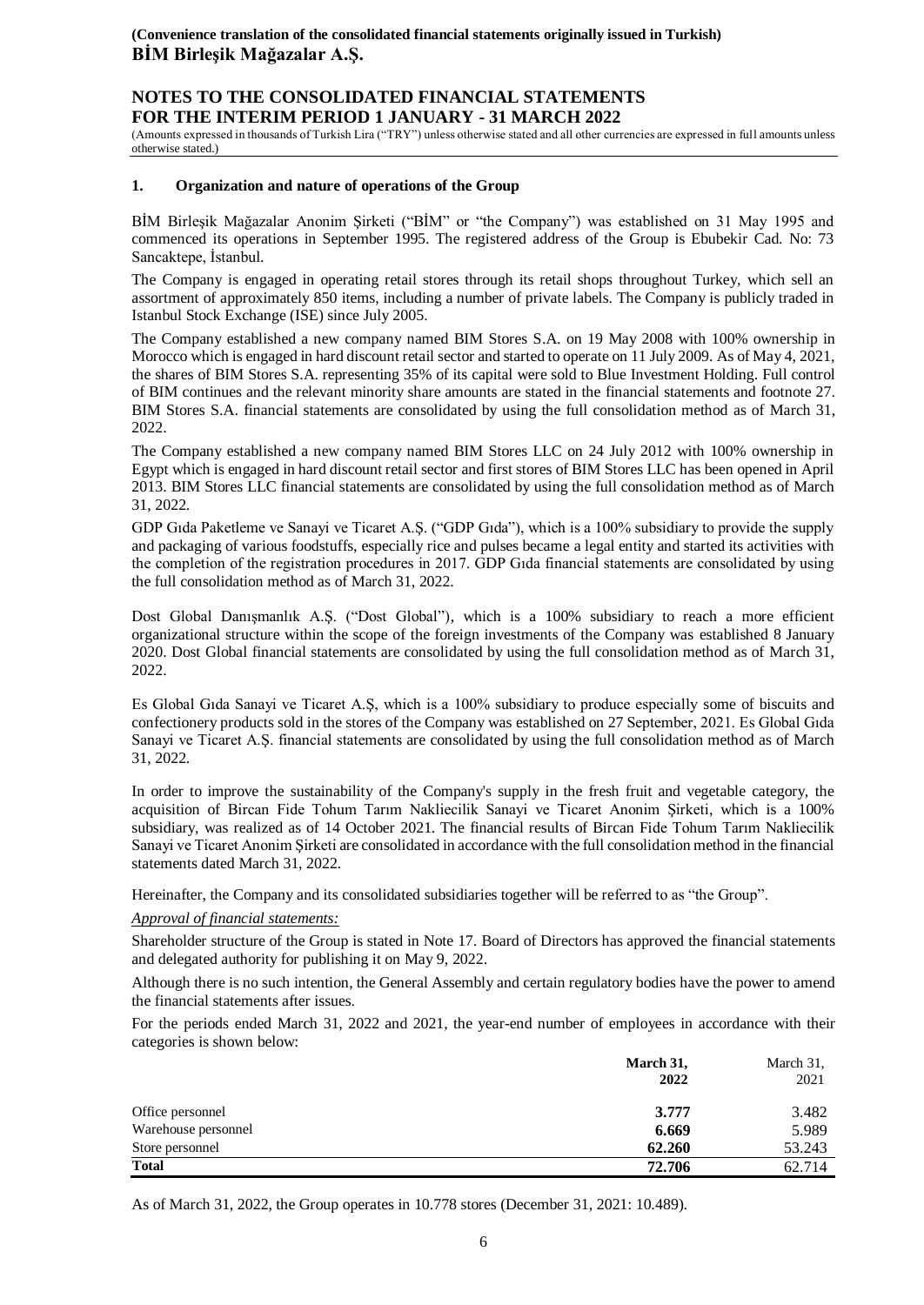## **NOTES TO THE CONSOLIDATED FINANCIAL STATEMENTS FOR THE INTERIM PERIOD 1 JANUARY - 31 MARCH 2022**

(Amounts expressed in thousands of Turkish Lira ("TRY") unless otherwise stated and all other currencies are expressed in full amounts unless otherwise stated.)

## **2. Basis of preparation of financial statements**

## **2.1 Basis of presentation**

The consolidated financial statements of the Group have been prepared in accordance with the Turkish Financial Reporting Standards, ("TFRS") and interpretations as adopted in line with international standards by the Public Oversight Accounting and Auditing Standards Authority of Turkey ("POA") in line with the communiqué numbered II-14.1 "Communiqué on the Principles of Financial Reporting In Capital Markets" ("the Communiqué") announced by the Capital Markets Board of Turkey ("CMB") on June 13, 2013 which is published on Official Gazette numbered 28676. TFRS are updated in harmony with the changes and updates in International Financial and Accounting Standards ("IFRS") by the communiqués announced by the POA.

The Group and its Turkish subsidiaries, associates and joint ventures maintain their books of accounts and prepare their statutory financial statements in accordance with the Turkish Commercial Code ("TCC"), tax legislation, the Uniform Chart of Accounts issued by the Ministry of Finance and principles issued by CMB. The foreign subsidiaries maintain their books of account in accordance with the laws and regulations in force in the countries in which they are registered. The consolidated financial statements are based on the statutory records, which are maintained under historical cost conventions, with the required adjustments and reclassifications reflected for the purpose of fair presentation in accordance with TAS.

Interim financial statements for the period ending on March 31, 2022 have been prepared in accordance with TAS 34 standard for the preparation of interim financial statements of TAS / TFRS. In this context, the Company preferred to prepare a full set of financial statements in the interim periods.

In the announcement published by the Public Oversight Accounting and Auditing Standards Authority on January 20, 2022, it is stated that TAS 29 Financial Reporting in Hyperinflationary Economies does not apply to the TFRS financial statements as of March 31, 2022, since the cumulative change in the general purchasing power of the last three years according to Consumer Price Index (CPI) is 74.41%. In this respect, consolidated financial statements as of March 31, 2022 are not adjusted for inflation in accordance with TAS 29."

Consolidated financial statements has presented in accordance with the formats specified in the "Announcement on TMS Taxonomy" published by POA on April 15, 2019, and the "Financial Statement Examples and User Guide".

## *Going concern assumption*

The consolidated financial statements including the accounts of the Group have been prepared assuming that the Group will continue as a going concern on the basis that the entity will be able to realize its assets and discharge its liabilities in the normal course of business.

## **2.2 The new standards, amendments and interpretations**

The accounting policies adopted in preparation of the consolidated financial statements as at March 31, 2022 are consistent with those of the previous financial year, except for the adoption of new and amended TFRS and TFRS interpretations effective as of January 1, 2022 and thereafter. The effects of these standards and interpretations on the Group's financial position and performance have been disclosed in the related paragraphs.

## **i) The new standards, amendments and interpretations which are effective as at January 1, 2022 are as follows:**

## **Amendments to TFRS 3 – Reference to the Conceptual Framework**

In July 2020, the POA issued amendments to TFRS 3 Business combinations. The amendments are intended to replace to a reference to a previous version of the Conceptual Framework (the 1989 Framework) with a reference to the current version issued in March 2018 (the Conceptual Framework) without significantly changing requirements of TFRS 3. At the same time, the amendments add a new paragraph to TFRS 3 to clarify that contingent assets do not qualify for recognition at the acquisition date. The amendments must be applied prospectively.

The amendments did not have a significant impact on the financial position or performance of the Group.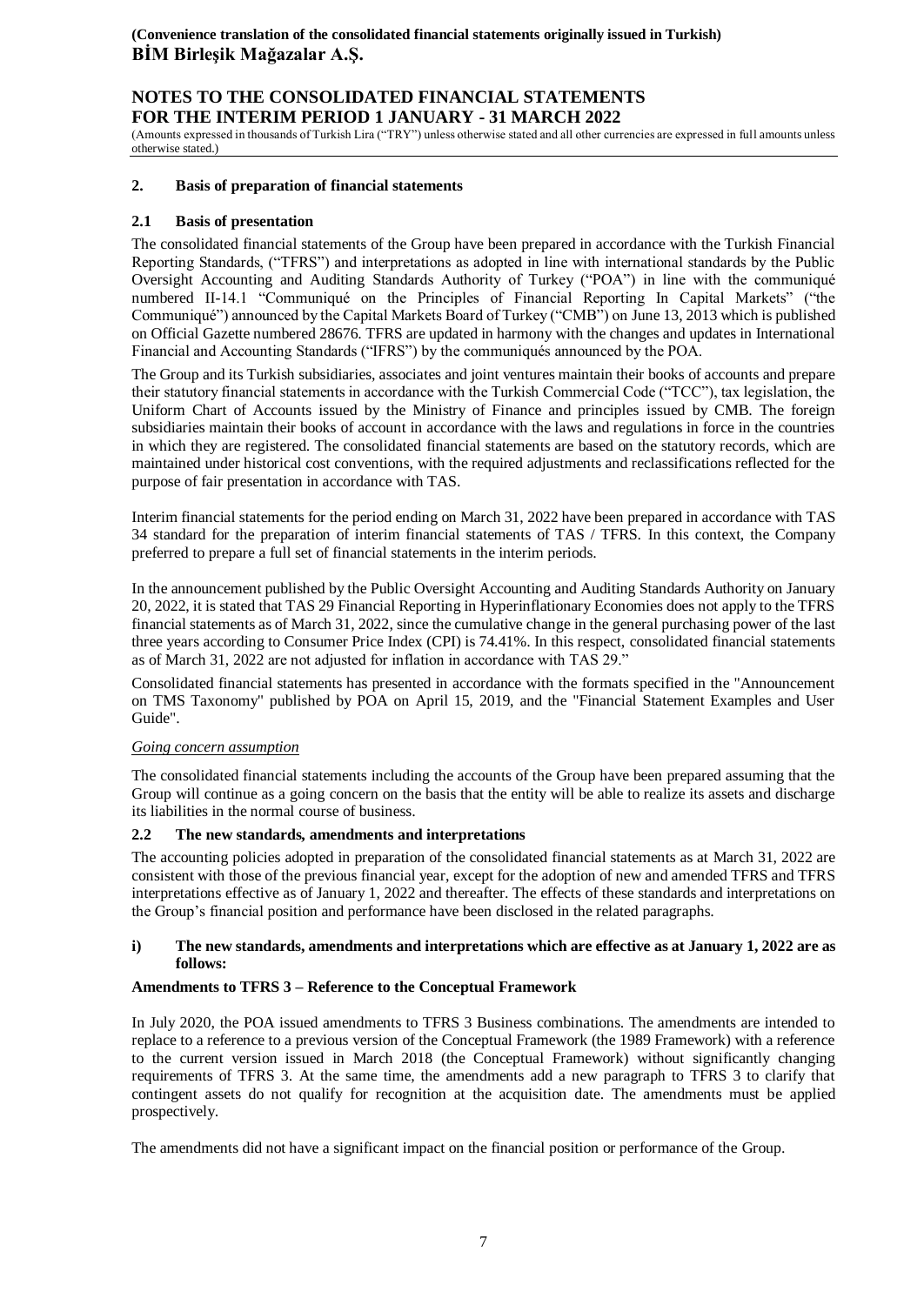## **NOTES TO THE CONSOLIDATED FINANCIAL STATEMENTS FOR THE INTERIM PERIOD 1 JANUARY - 31 MARCH 2022**

(Amounts expressed in thousands of Turkish Lira ("TRY") unless otherwise stated and all other currencies are expressed in full amounts unless otherwise stated.)

## **2. Basis of preparation of financial statements (Cont'd)**

#### **2.2 The new standards, amendments and interpretations (Cont'd)**

#### **Amendments to TAS 16 – Proceeds before intended use**

In July 2020, the POA issued amendments to TAS 16 Property, plant and equipment. The amendment prohibits entities from deducting from the cost of an item of property, plant and equipment (PP&E), any proceeds of the sale of items produced while bringing that asset to the location and condition necessary for it to be capable of operating in the manner intended by management. Instead, an entity recognizes the proceeds from selling such items, and costs of producing those items, in profit or loss. The amendments must be applied retrospectively only to items of PP&E made available for use on or after beginning of the earliest period presented when the entity first applies the amendment.

The amendments did not have a significant impact on the financial position or performance of the Group.

#### **Amendments to TAS 37 – Onerous contracts – Costs of Fulfilling a Contract**

In July 2020, the POA issued amendments to TAS 37 Provisions, Contingent Liabilities and Contingent assets. The amendments specify which costs an entity needs to include when assessing whether a contract is onerous or loss-making and also apply a "directly related cost approach". Amendments must be applied prospectively to contracts for which an entity has not fulfilled all of its obligations at the beginning of the annual reporting period in which it first applies the amendments (the date of initial application).

The Group is in the process of assessing the impact of the amendments on financial position or performance of the the Group.

#### **Annual Improvements – 2018–2020 Cycle**

In July 2020, the POA issued Annual Improvements to TFRS Standards 2018–2020 Cycle, amending the followings:

- TFRS 1 First-time Adoption of International Financial Reporting Standards – Subsidiary as a first-time adopter: The amendment permits a subsidiary tto measure cumulative translation differences using the amounts reported by the parent. The amendment is also applied to an associate or joint venture.

- TFRS 9 Financial Instruments – Fees in the "10 per cent test" for derecognition of financial liabilities: The amendment clarifies the fees that an entity includes when assessing whether the terms of a new or modified financial liability are substantially different from the terms of the original financial liability. These fees include only those paid or received between the borrower and the lender, including fees paid or received by either borrower or lender on the other's behalf.

TAS 41 Agriculture – Taxation in fair value measurements: The amendment removes the requirement in paragraph 22 of TAS 41 that entities exclude cash flows for taxation when measuring fair value of assets within the scope of TAS 41.

The Group is in the process of assessing the impact of the amendments on financial position or performance of the the Group.

#### **ii) Standards issued but not yet effective and not early adopted**

Standards, interpretations and amendments to existing standards that are issued but not yet effective up to the date of issuance of the consolidated financial statements are as follows. The Group will make the necessary changes if not indicated otherwise, which will be affecting the consolidated financial statements and disclosures, when the new standards and interpretations become effective.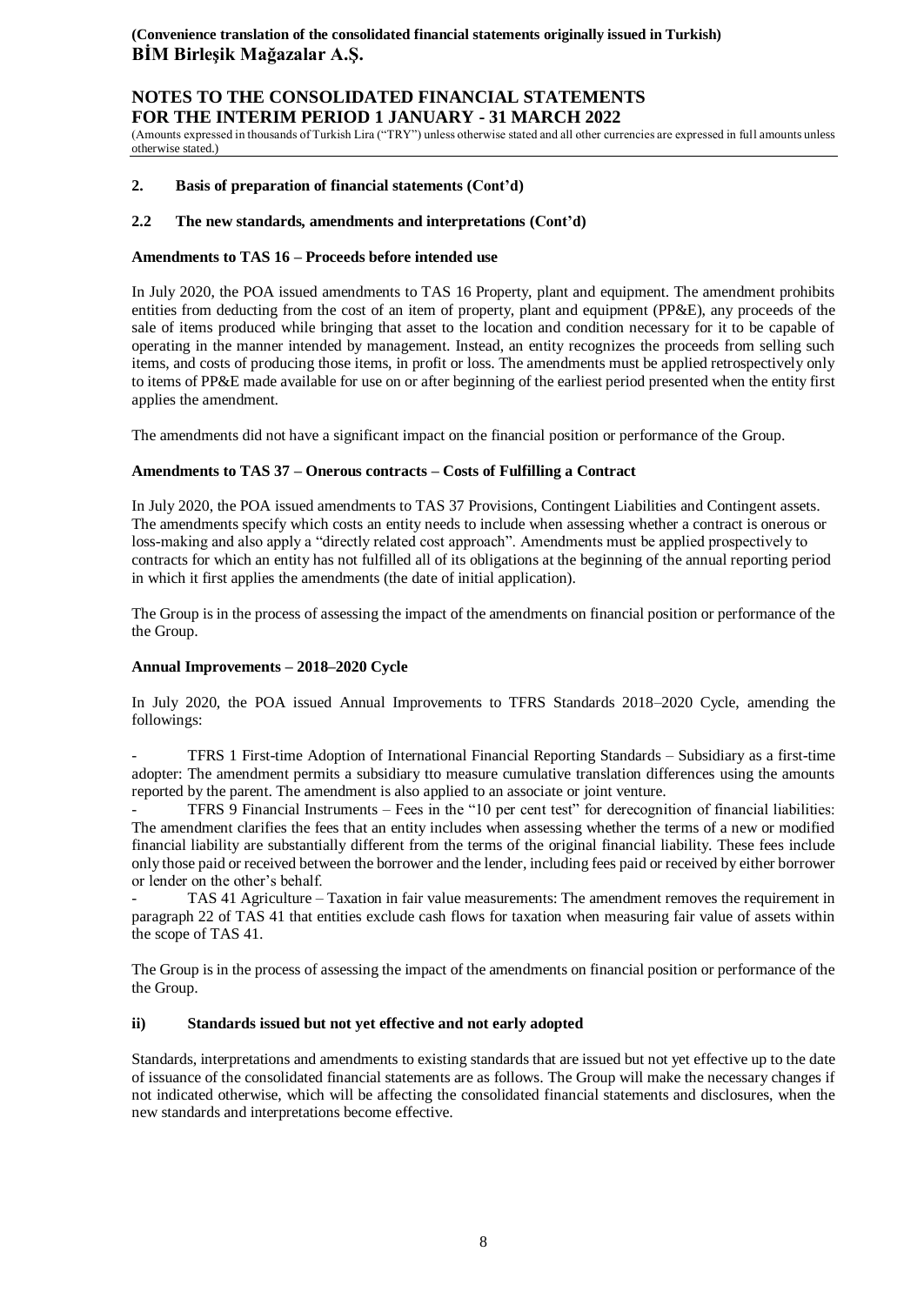## **NOTES TO THE CONSOLIDATED FINANCIAL STATEMENTS FOR THE INTERIM PERIOD 1 JANUARY - 31 MARCH 2022**

(Amounts expressed in thousands of Turkish Lira ("TRY") unless otherwise stated and all other currencies are expressed in full amounts unless otherwise stated.)

#### **2. Basis of preparation of financial statements (Cont'd)**

#### **2.2. The new standards, amendments and interpretations (Cont'd)**

## **Amendments to TFRS 10 and TAS 28: Sale or Contribution of Assets between an Investor and its Associate or Joint Venture**

In December 2017, POA postponed the effective date of this amendment indefinitely pending the outcome of its research project on the equity method of accounting. Early application of the amendments is still permitted.

The Group will wait until the final amendment to assess the impacts of the changes.

#### **TFRS 17 - The new Standard for insurance contracts**

The POA issued TFRS 17 in February 2019, a comprehensive new accounting standard for insurance contracts covering recognition and measurement, presentation and disclosure. TFRS 17 model combines a current balance sheet measurement of insurance contract liabilities with the recognition of profit over the period that services are provided. Certain changes in the estimates of future cash flows and the risk adjustment are also recognised over the period that services are provided. Entities will have an option to present the effect of changes in discount rates either in profit and loss or in OCI. The standard includes specific guidance on measurement and presentation for insurance contracts with participation features. TFRS 17 will become effective for annual reporting periods beginning on or after 1 January 2023; early application is permitted. In accordance with amendments issued by POA in December 2021, entities have transition option for a "classification overlay" to avoid possible accounting mismatches between financial assets and insurance contract liabilities in the comparative information presented on initial application of TFRS 17.

The amendments is not expected to have a significant impact on the financial position or performance of the Group.

#### **Amendments to TAS 1- Classification of Liabilities as Current and Non-Current Liabilities**

On January 15, 2021, the POA issued amendments to TAS 1 Presentation of Financial Statements. The amendments issued to TAS 1 which are effective for periods beginning on or after 1 January 2023, clarify the criteria for the classification of a liability as either current or non-current. Amendments must be applied retrospectively in accordance with TAS 8 Accounting Policies, Changes in Accounting Estimates and Errors. Early application is permitted.

The amendments is not expected to have a significant impact on the financial position or performance of the Group.

#### **Amendments to TAS 8 - Definition of Accounting Estimates**

In August 2021, the POA issued amendments to TAS 8, in which it introduces a new definition of 'accounting estimates'. The amendments issued to TAS 8 are effective for annual periods beginning on or after 1 January 2023. The amendments clarify the distinction between changes in accounting estimates and changes in accounting policies and the correction of errors. Also, the amended standard clarifies that the effects on an accounting estimate of a change in an input or a change in a measurement technique are changes in accounting estimates if they do not result from the correction of prior period errors. The previous definition of a change in accounting estimate specified that changes in accounting estimates may result from new information or new developments. Therefore, such changes are not corrections of errors. This aspect of the definition was retained by the POA. The amendments apply to changes in accounting policies and changes in accounting estimates that occur on or after the start of the effective date. Earlier application is permitted.

The amendments is not expected to have a significant impact on the financial position or performance of the Group.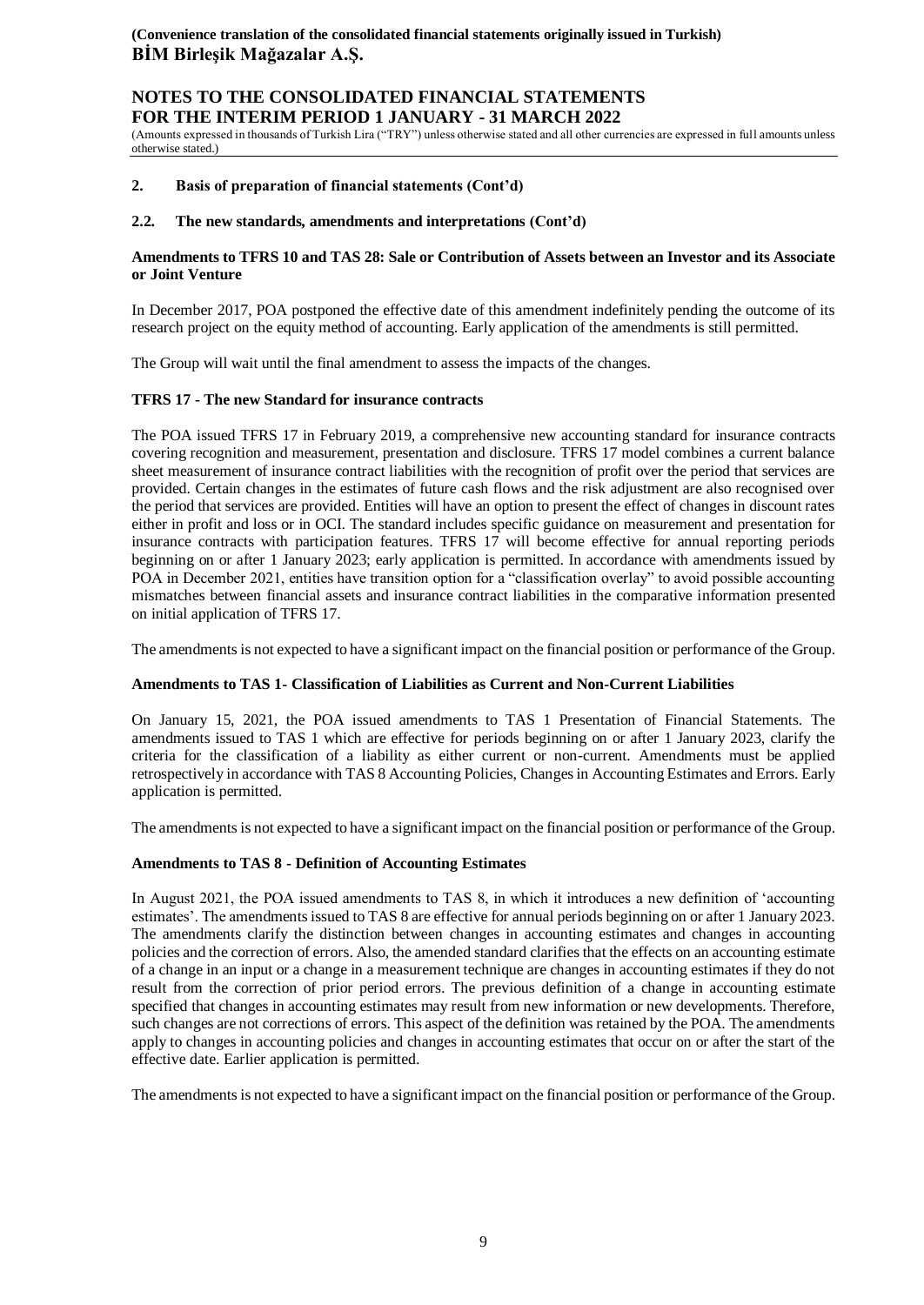## **NOTES TO THE CONSOLIDATED FINANCIAL STATEMENTS FOR THE INTERIM PERIOD 1 JANUARY - 31 MARCH 2022**

(Amounts expressed in thousands of Turkish Lira ("TRY") unless otherwise stated and all other currencies are expressed in full amounts unless otherwise stated.)

## **2. Basis of preparation of financial statements (Cont'd)**

#### **2.2. The new standards, amendments and interpretations (Cont'd)**

#### **Amendments to TAS 1 - Disclosure of Accounting Policies**

In August 2021, the POA issued amendments to TAS 1, in which it provides guidance and examples to help entities apply materiality judgements to accounting policy disclosures. The amendments issued to TAS 1 are effective for annual periods beginning on or after 1 January 2023. In the absence of a definition of the term 'significant' in TFRS, the POA decided to replace it with 'material' in the context of disclosing accounting policy information. 'Material' is a defined term in TFRS and is widely understood by the users of financial statements, according to the POA. In assessing the materiality of accounting policy information, entities need to consider both the size of the transactions, other events or conditions and the nature of them. Examples of circumstances in which an entity is likely to consider accounting policy information to be material have been added.

The amendments is not expected to have a significant impact on the financial position or performance of the Group.

#### **Amendments to TAS 12 – Deferred Tax related to Assets and Liabilities arising from a Single Transaction**

In August 2021, the POA issued amendments to TAS 12, which narrow the scope of the initial recognition exception under TAS 12, so that it no longer applies to transactions that give rise to equal taxable and deductible temporary differences. The amendments issued to TAS 12 are effective for annual periods beginning on or after 1 January 2023. The amendments clarify that where payments that settle a liability are deductible for tax purposes, it is a matter of judgement (having considered the applicable tax law) whether such deductions are attributable for tax purposes to the liability recognised in the financial statements (and interest expense) or to the related asset component (and interest expense). This judgement is important in determining whether any temporary differences exist on initial recognition of the asset and liability. The amendments apply to transactions that occur on or after the beginning of the earliest comparative period presented. In addition, at the beginning of the earliest comparative period presented, a deferred tax asset (provided that sufficient taxable profit is available) and a deferred tax liability for all deductible and taxable temporary differences associated with leases and decommissioning obligations should be recognized.

The amendments is not expected to have a significant impact on the financial position or performance of the Group.

## **2.3. Statement of compliance to TAS**

The Group prepared its consolidated financial statements for the period ended March 31, 2022 in accordance with the framework of the Communiqué Serial: II and numbered 14.1 and its related announcements. The consolidated financial statements and its accompanying notes are presented in compliance with the format recommended by CMB, including the mandatory disclosures.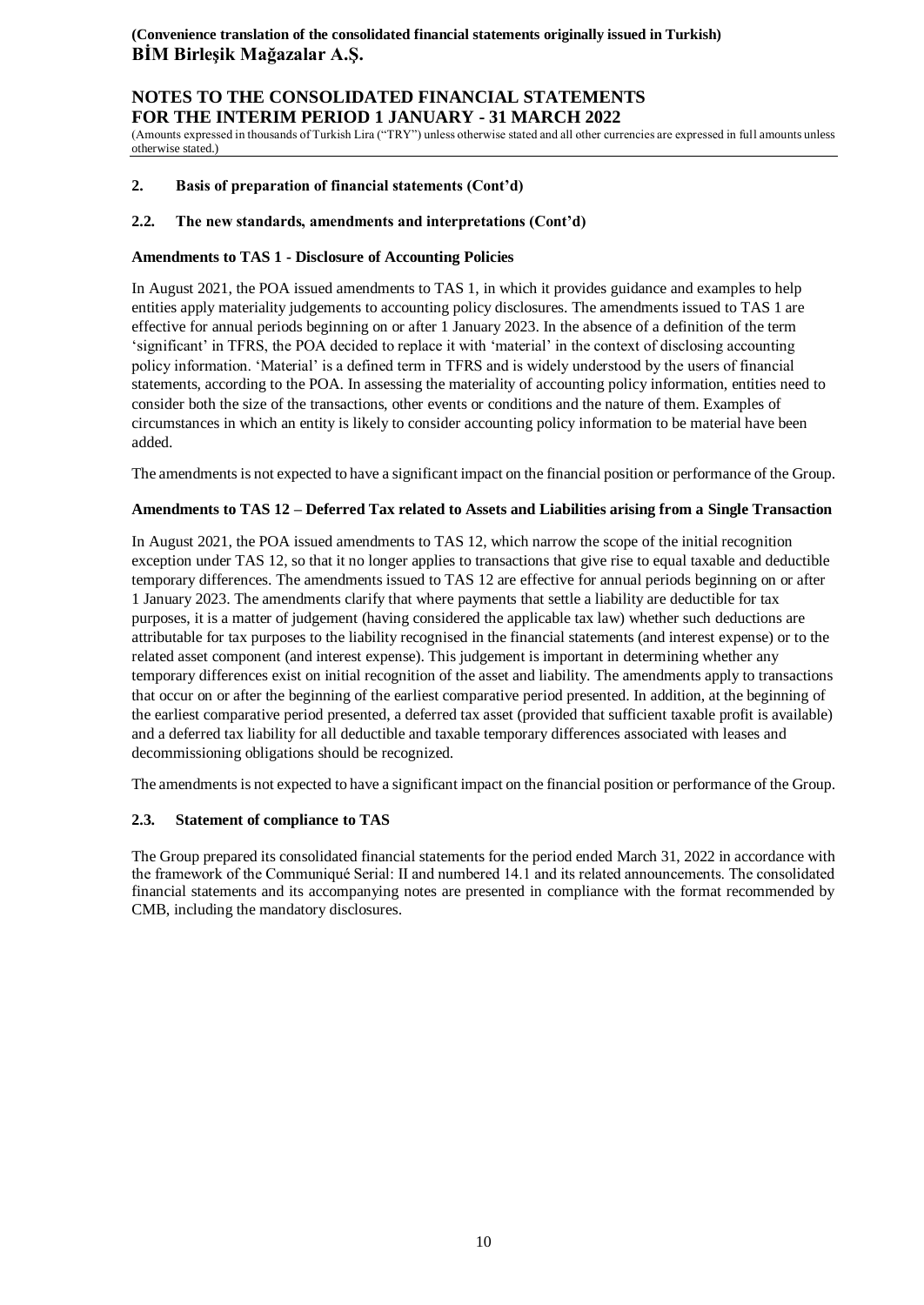(Amounts expressed in thousands of Turkish Lira ("TRY") unless otherwise stated and all other currencies are expressed in full amounts unless otherwise stated.)

## **2. Basis of preparation of financial statements (Cont'd)**

## **2.4. Presentation and functional currency**

The individual financial statements of each group entity are presented in the currency of the primary economic environment in which the entity operates (its functional currency). For the purpose of the consolidated financial statements, the results and financial position of each entity consolidated are expressed in Turkish Lira ("TRY"), which is the functional of the Company and the presentation currency of the Group. The functional currency of the Company's subsidiary, BIM Stores S.A., is Moroccan Dirham ("MAD").

In the consolidated financial statements, MAD amounts presented in the balance sheet for assets and liabilites are translated into Turkish Lira at the TRY which is the functional and reporting currency of the Company, 1 TRY =  $0.6575$  MAD and 1 TRY =  $0.6563$  exchange rates respectively and in the conversion of the income statement, the average exchange rate occurred during the period,  $1 \text{ TRY} = 0.6827 \text{ MAD}$  rate is taken as the basis. Differences that occur by the usage of closing and average exchange rates are followed under currency translation differences classified under equity.

The functional currency of the Company's other subsidiary, BIM Stores LLC is Egyptian Pound ("EGP"). In the consolidated financial statements, EGP amounts presented in the balance sheet for assets and liabilites are translated into Turkish Lira at the TRY which is the functional and reporting currency of the Company, 1 TRY = 1,2439 EGP and 1 TRY = 1,2484 EGP exchange rates respectively and in the conversion of the income statement, the average exchange rate occurred during the period,  $1 \text{ TRY} = 1,1594 \text{ EGP}$  rate is taken as the basis.. Differences that occur by the usage of closing and average exchange rates are followed under currency translation differences classified under equity.

## **2.5 Basis of consolidation**

The consolidated financial statements comprise the financial statements of the Company and its subsidiaries prepared for the period ended March 31, 2022. Control is achieved when the Group is exposed, or has rights, to variable returns from its involvement with the investee and has the ability to affect those returns through its power over the investee.

Specifically, the Group controls an investee if, and only if, the Group has:

- Power over the investee (i.e., existing rights that give it the current ability to direct the relevant activities of the investee)
- Exposure, or rights, to variable returns from its involvement with the investee
- The ability to use its power over the investee to affect its returns

Generally, there is a presumption that a majority of voting rights results in control. To support this presumption and when the Group has less than a majority of the voting or similar rights of an investee, the Group considers all relevant facts and circumstances in assessing whether it has power over an investee, including:

- The contractual arrangement(s) with the other vote holders of the investee
- Rights arising from other contractual arrangements
- The Group's voting rights and potential voting rights

The Group re-assesses whether or not it controls an investee if facts and circumstances indicate that there are changes to one or more of the three elements of control. Consolidation of a subsidiary begins when the Group obtains control over the subsidiary and ceases when the Group loses control of the subsidiary. Assets, liabilities, income and expenses of a subsidiary acquired or disposed of during the year are included in the consolidated financial statements from the date the Group gains control until the date the Group ceases to control the subsidiary.

Profit or loss and each component of other comprehensive incomes are attributed to the equity holders of the parent of the Group and to the non-controlling interests, even if this results in the non-controlling interests having a deficit balance. When necessary, adjustments are made to the financial statements of subsidiaries to bring their accounting policies in line with the Group's accounting policies. All intercompany assets and liabilities, equity, income, expenses and cash flows relating to transactions between members of the Group are eliminated in full on consolidation.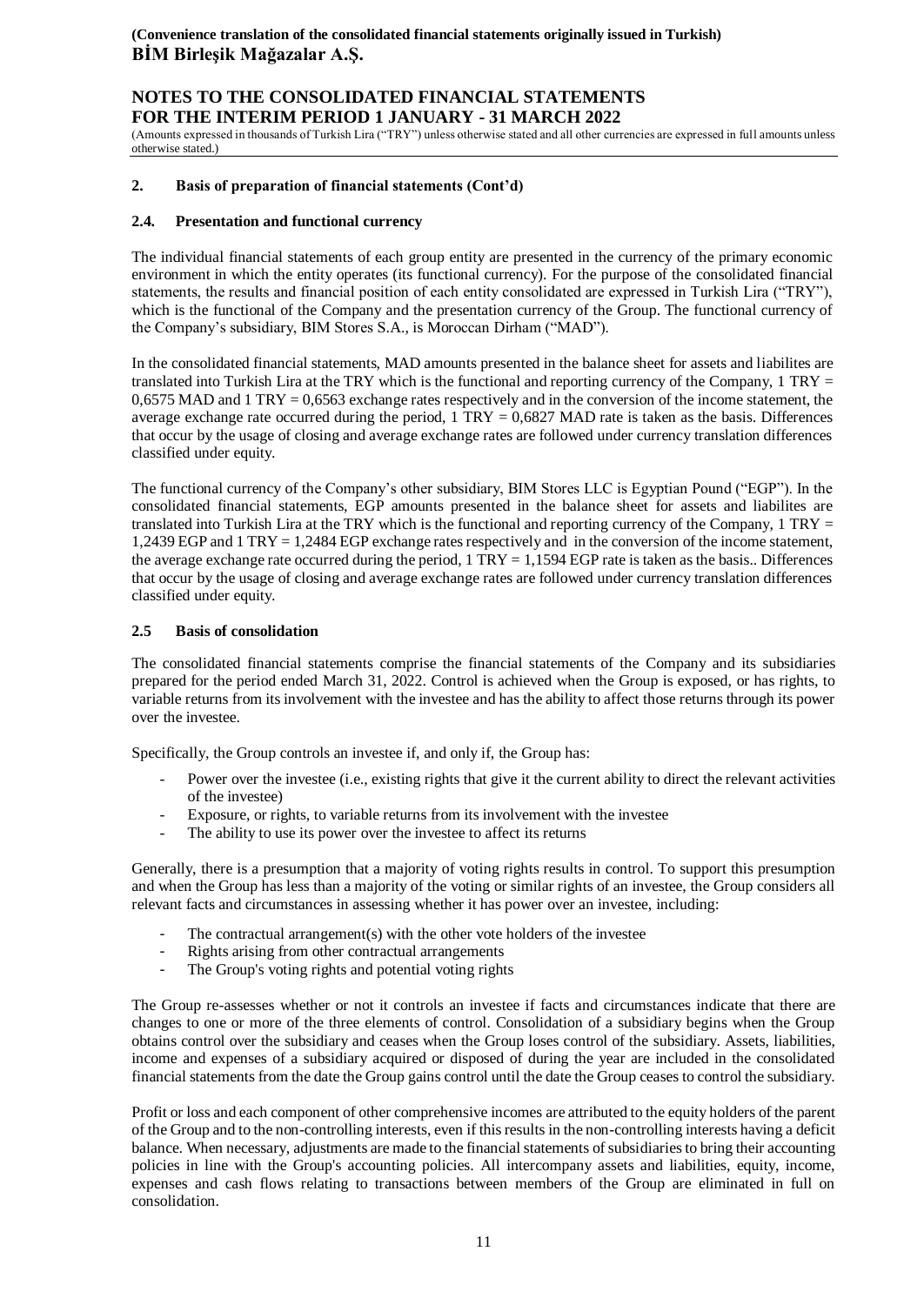## **NOTES TO THE CONSOLIDATED FINANCIAL STATEMENTS FOR THE INTERIM PERIOD 1 JANUARY - 31 MARCH 2022**

(Amounts expressed in thousands of Turkish Lira ("TRY") unless otherwise stated and all other currencies are expressed in full amounts unless otherwise stated.)

## **2. Basis of preparation of financial statements (Cont'd)**

## **2.5 Basis of consolidation (Cont'd)**

A change in the ownership interest of a subsidiary, without a loss of control, is accounted for as an equity transaction. If the Group loses control over a subsidiary, it derecognises the related assets (including goodwill), liabilities, non-controlling interest and other components of equity, while any resultant gain or loss is recognised in profit or loss. Any investment retained is recognised at fair value.

## *i) Subsidiaries:*

Subsidiaries are entities controlled by the Group. The Group controls an entity when it is exposed to, or has rights to, variable returns from its involvement with the entity and has the ability to affect those returns through its power over the entity.

## *ii) Non-controlling interest:*

For each business combination, the Group elects to measure any non-controlling interests in the acquiree either:

- at fair value; or
- at their proportionate share of the acquiree's identifiable net assets, which are generally at fair value.

Profit or loss and each component of other comprehensive income are attributed to the equity holders of the parent of the Group and to the non-controlling interests, even if this results in the non-controlling interests having a deficit balance.

## *iii) Partial share purchase and sale transactions with non-controlling interests*

 Changes in the Group's interest in a subsidiary that do not result in a loss of control are accounted for as transactions with owners in their capacity as owners. Accordingly, in the case of additional share purchases from and sales to non-controlling interests, the difference between the acquisition cost and the carrying amount of the net assets of the subsidiary in proportion to the acquired interest is recognized in equity. No adjustments are made to goodwill and no gain or loss is recognised in profit or loss.

## *iv) Eliminations:*

During the preparation of the carve-out consolidated financial statements, unrealized gains and losses arising from intra-group transactions between entities included in the carve-out consolidated financial statements, intra-group balances and intra-group transactions are eliminated. Gains and losses arising from the transactions between the associate and the parent company and the consolidated subsidiaries of the parent company and jointly controlled entities are offset against the parent company's interest in the associate. Unrealized losses are eliminated in the same manner as unrealized gains, unless there is evidence of impairment.

## **2.6 Comparatives and restatement of prior periods' financial statements**

Intercompany balances and transactions between BİM and its subsidiaries, including unrealized intercompany profits and losses are eliminated. The consolidated financial statements are prepared using uniform accounting policies for similar transactions and other events in similar circumstances.

The financial statements of the Group for the current period are prepared comparatively with the previous period in order to enable the determination of the financial situation and performance trends. Comparative information is reclassified in the current period in order to comply with the presentation of the financial statements.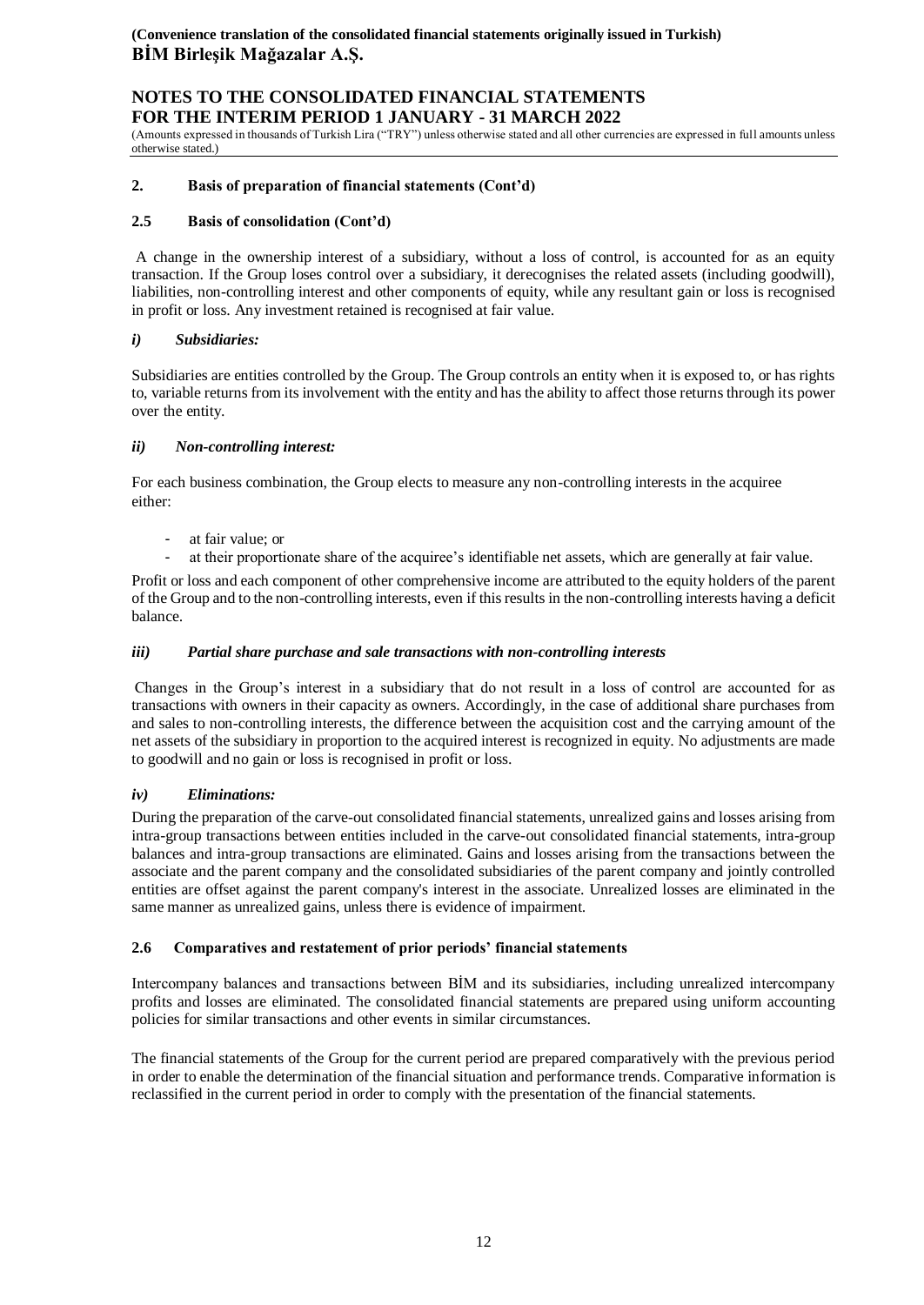## **NOTES TO THE CONSOLIDATED FINANCIAL STATEMENTS FOR THE INTERIM PERIOD 1 JANUARY - 31 MARCH 2022**

(Amounts expressed in thousands of Turkish Lira ("TRY") unless otherwise stated and all other currencies are expressed in full amounts unless otherwise stated.)

## **2. Basis of preparation of financial statements (Cont'd)**

#### **2.6 Comparatives and restatement of prior periods' financial statements (Cont'd)**

#### **Offsetting**

Financial assets and liabilities are offset and the net amount reported in the balance sheet when there is a legally enforceable right to set off the recognized amounts and there is an intention to settle on a net basis or realize the asset and settle the liabilities simultaneously.

#### **Accounting estimates**

The preparation of interm financial statements in accordance with TAS require the Group management to make estimates and assumptions that affect certain reported assets and liabilities and disclosure of contingent assets and liabilities at the date of the financial statements and the reported revenues and expenses during the reporting year. Actual results could differ from those estimates. Those estimates are reviewed periodically, and as adjustments become necessary, they are reported in income statement in the periods in which they become known.

 Significant estimates used in the preparation of these financial statements and the significant judgments with the most significant effect on amounts recognized in the financial statements are mainly related with accounting of employee termination benefits, provision for inventories, revaluation of land and buildings, assessment of economic useful lives of property, plant and equipment and intangibles , determination of the interest rates used to discount cashflows and the lease period used in the calculation of the right of use of assets and lease liabilities, provision for income taxes.

The Group has classified the depreciation expense amounting to TRY 397 presented in General Administrative Expenses to Cost of Sales.

The effect of reclassification in the statement of financial position as of 31 March 2021 is as follows:

|                                         | Previously reported | Effect of reclassification | Reclassified |
|-----------------------------------------|---------------------|----------------------------|--------------|
| Cost of sales (-)                       | (12.647.992)        | (397)                      | (12.648.389) |
| General and administrative expenses (-) | (241.438)           | 397                        | (241.041)    |

## **2.7 Changes in accounting policies**

 The Group changes accounting policies when it is believed that the change will lead to better presentation of transactions and events in the financial statements. When the intentional change can affect the prior period results, the change is applied retrospectively as though it was already applied before. Accounting policy changes arising from the application of a new standard are applied considering the transition principles of the related standard, if any, retrospectively or forward. If no transition principle for the standard exists, the changes are applied retrospectively.

## **2.8 Summary of significant accounting policies**

#### Revenue recognition

Revenue is recognized on accrual basis over the amount obtained or the current value of the amount to be obtained when the delivery is realized, the income can be reliably determined and the inflow of the economic benefits related with the transaction to the Group is reasonably assured. Revenue is recognized when customers obtain control of the goods. The cycle of control takes place at a certain time of time. Net sales represent the invoiced value of goods less any sales returns. Retail sales are done generally with cash or credit cards and the control is transferred to customers at the same time and revenue is recognized at the time of sale.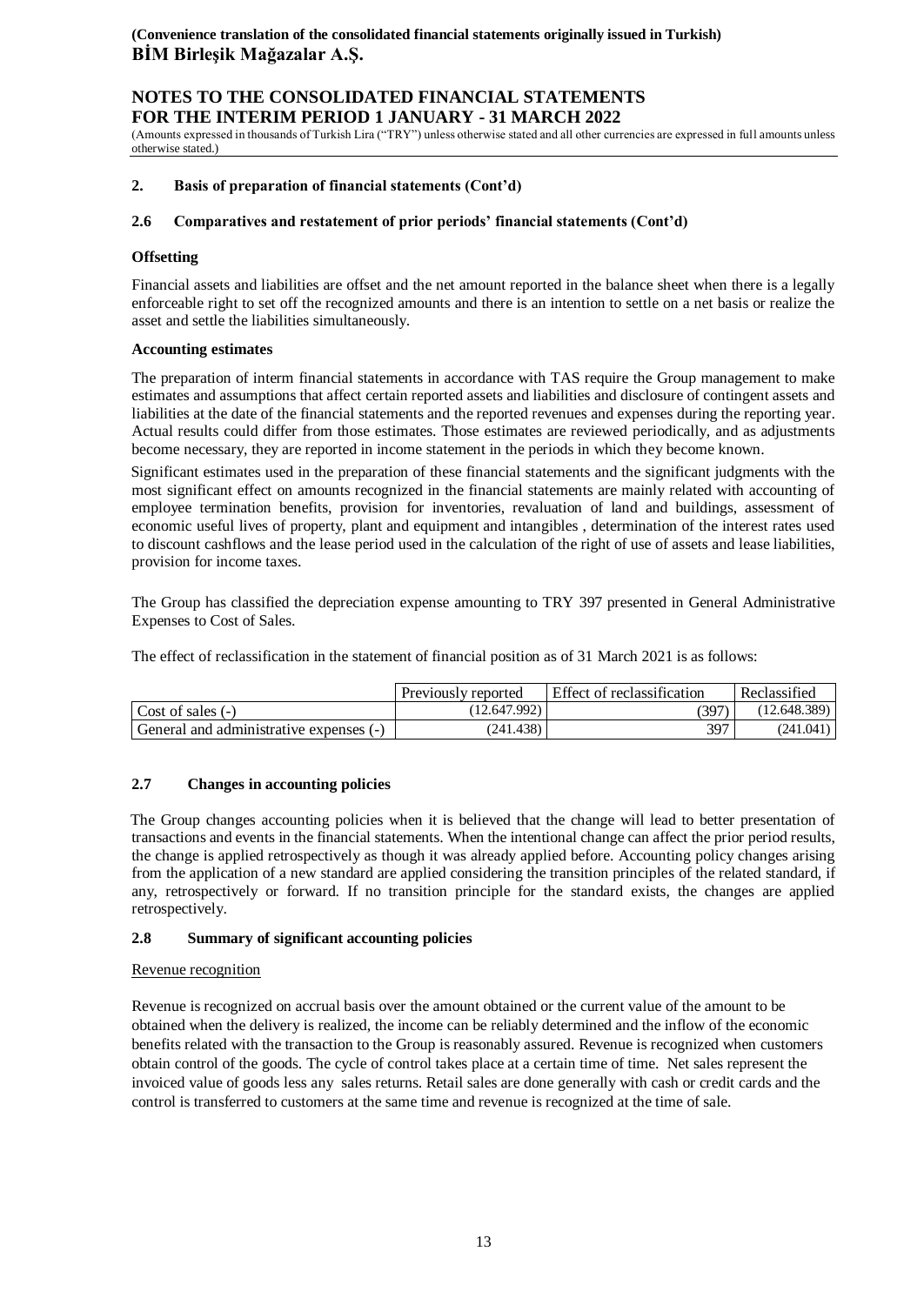## **NOTES TO THE CONSOLIDATED FINANCIAL STATEMENTS FOR THE INTERIM PERIOD 1 JANUARY - 31 MARCH 2022**

(Amounts expressed in thousands of Turkish Lira ("TRY") unless otherwise stated and all other currencies are expressed in full amounts unless otherwise stated.)

#### **2. Basis of preparation of financial statements (Cont'd)**

#### **2.8 Summary of significant accounting policies (Cont'd)**

#### Sales of Goods

Revenue from sale of goods is recognized when all the following conditions are satisfied:

- Identification of contracts with customers,
- Definition of performance obligations in contracts,
- Determination of transaction price in contracts,
- Distribution of transaction fee to performance obligations, and
- Revenue recognition.

#### Financial income

Profit shares income from participation banks are recognized in accrual basis.

#### Dividend income

Dividend income from investments. Dividend payables are recognized in the period that the profit distribution is declared.

#### **Cash and cash equivalents**

Cash and cash equivalents comprise cash on hand, cash in transit and demand deposits, and other short-term highly liquid investments which their maturities are three months or less from date of acquisition and that are readily convertible to a known amount of cash and are subject to an insignificant risk of changes in value.

#### **Trade receivables**

Trade receivables comprise trade receivables, credit card receivables and other receivables with fixed or determinable payments and are not quoted in an active market; which have an average maturity of 15 days term (December 31, 2021: 17 days) as of balance sheet date are measured at original invoice amount and if they have long term maturity, the imputing interest is netted off and the provision of doubtful receivable is deducted. Trade receivables, net of unearned financial income, are measured at amortized cost, using the effective interest rate method, less the unearned financial income. Short duration receivables with no stated interest rate and credit card receivables are measured at the original invoice.

Estimate is made for the doubtful provision when the collection of the trace receivable is not probable. If the amount of the impairment subsequently decreases due to an event occurring after the write-down, the release of the provision is credited to other operating income.

Group has preferred to apply "simplified approach" defined in IFRS 9 for the recognition of impairment losses on trade receivables, carried at amortised cost and that do not comprise of any significant finance component (those with maturity less than 12 months). In accordance with the simplified approach, Group measures the loss allowances regarding its trade receivables at an amount equal to "lifetime expected credit losses" except incurred credit losses in which trade receivables are already impaired for a specific reason.

#### **Inventories**

Inventories are valued at the lower of cost or net realizable value. Costs comprise purchase cost and, where applicable and those overheads that have been incurred in bringing the inventories to their present location and condition. Cost is determined using the first-in, first-out (FIFO) method.

Rebates which generate from sales from ordinary operations are deducted from cost of inventories and associated with cost of sales.

Net realizable value is the estimated selling price less estimated costs necessary to realize sale.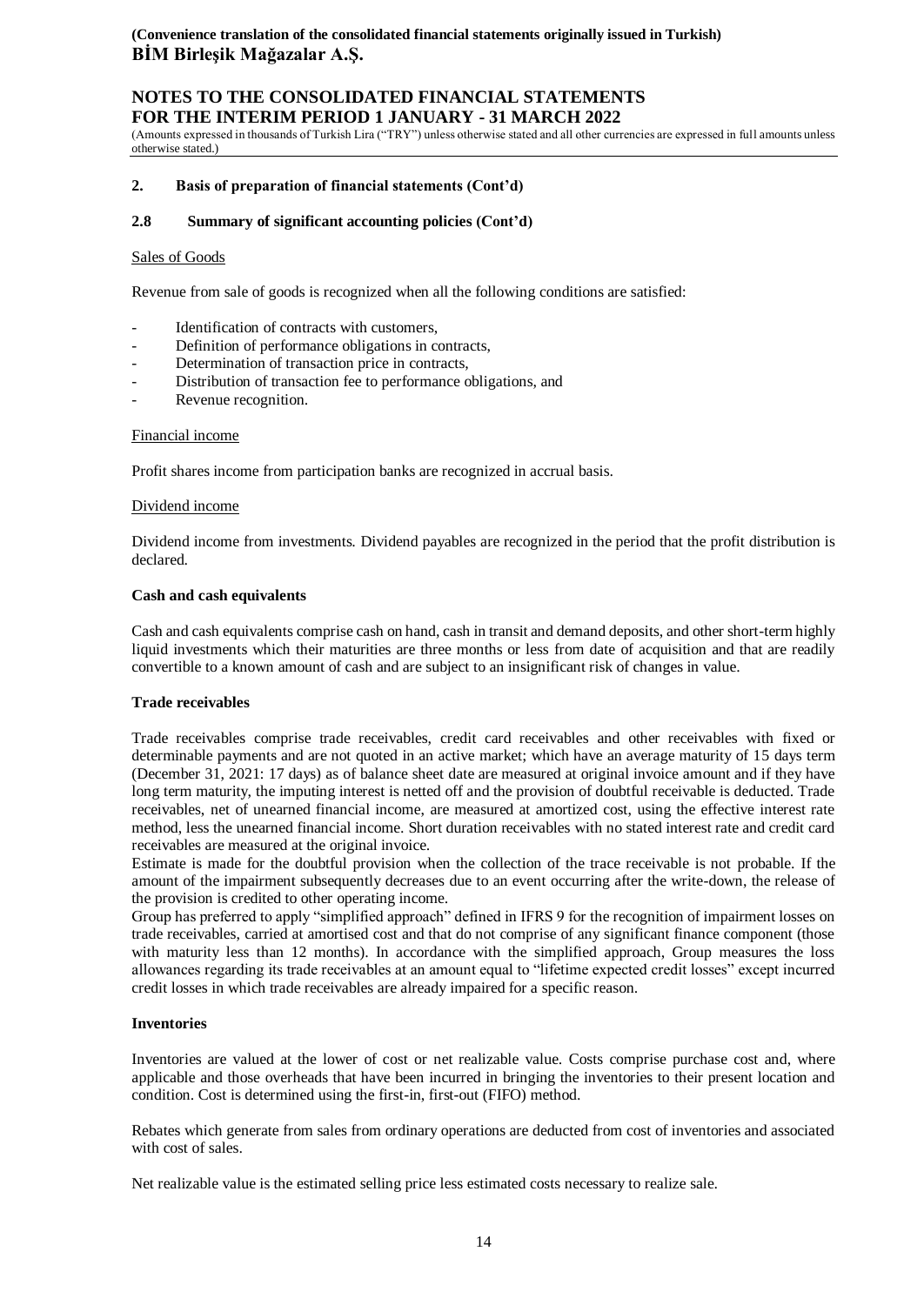## **NOTES TO THE CONSOLIDATED FINANCIAL STATEMENTS FOR THE INTERIM PERIOD 1 JANUARY - 31 MARCH 2022**

(Amounts expressed in thousands of Turkish Lira ("TRY") unless otherwise stated and all other currencies are expressed in full amounts unless otherwise stated.)

## **2. Basis of preparation of financial statements (Cont'd)**

#### **2.8 Summary of significant accounting policies (Cont'd)**

#### **Right-of-Use Assets and Lease Liabilities**

The Group has applied the TFRS-16 standard as of January 1, 2019.

#### *Group - lessee*

The Group's leases are mainly consisting of retail stores and vehicles. At inception of a contract, the Group shall assess whether the contract is, or contains, a lease. A contract is, or contains, a lease if the contract conveys the right to control the use of an identified asset for a period of time in exchange for consideration.

To assess whether a contract conveys the right to control the use of an identified asset for a period of time, the Group shall assess whether, throughout the period of use, the customer has both of the following:

- The contract includes an identified asset (identification of an asset in a clear or implicitly specified form in the contract),
- A capacity portion of an asset is an identified asset if it is physically distinct and represents substantially all of the capacity of the asset (the asset is not an identified asset if the vendor has a fundamental right to substitute the asset for the duration of its use and obtain an economic benefit from it),
- The Group has the right to obtain almost all of the economic benefits that will be derived from the use of the identified asset,
- The right to direct the use of the identified asset. The Company has the right to direct the use of an identified asset throughout the period of use only if either
	- a) The Group has the right to direct how and for what purpose the asset is used throughout the period of use
	- b) the relevant decisions about how and for what purpose the asset is used are predetermined and.

The Group recognizes right of use asset and lease liability at the start date of lease after evaluation of aforementioned criterias.

#### *Right of use asset*

At the commencement date, the Group shall measure the right-of-use asset at cost. The cost of the right-of-use asset shall comprise:

- a) the amount of the initial measurement of the lease liability,
- b) any lease payments made at or before the commencement date, less any lease incentives received
- c) any initial direct costs incurred by the Group
- d) an estimate of costs to be incurred by the Group in dismantling and removing the underlying asset,

To apply a cost model, the Company shall measure the right-of-use asset at cost:

- a) less any accumulated depreciation and accumulated impairment losses and
- b) adjusted for any remeasurement of the lease liability.

The Group shall apply the depreciation requirements in TAS 16 Property, Plant and Equipment in depreciating the right-of-use asset. The average useful lives of right-to-use assets are as follows:

 **Duration (Year)** Buildings 10 Vehicles **4**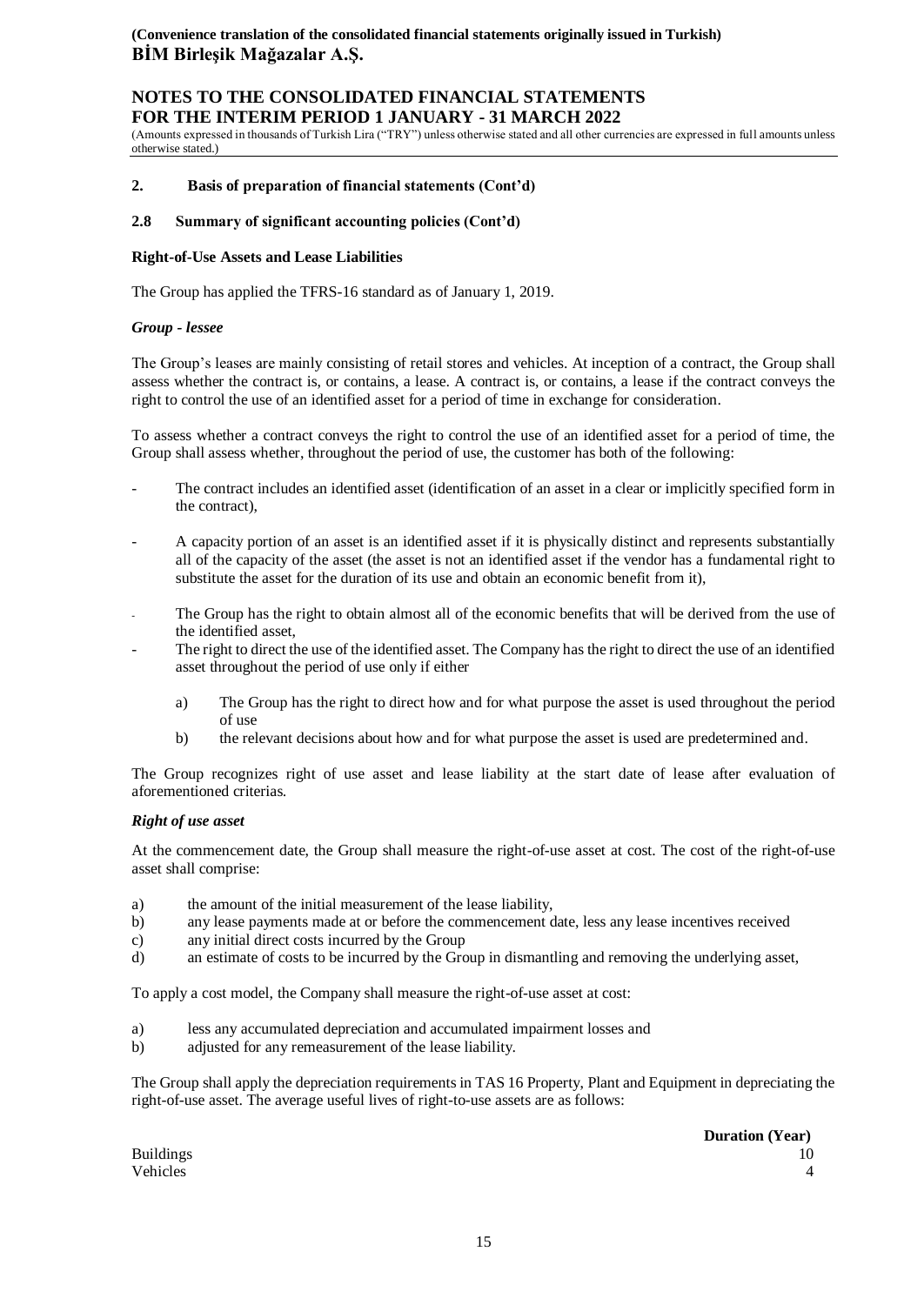## **NOTES TO THE CONSOLIDATED FINANCIAL STATEMENTS FOR THE INTERIM PERIOD 1 JANUARY - 31 MARCH 2022**

(Amounts expressed in thousands of Turkish Lira ("TRY") unless otherwise stated and all other currencies are expressed in full amounts unless otherwise stated.)

#### **2. Basis of preparation of financial statements (Cont'd)**

#### **2.8 Summary of significant accounting policies (Cont'd)**

The Company shall apply TAS 36 Impairment of Assets to determine whether the right-of-use asset is impaired and to account for any impairment loss identified.

#### *Lease Liability*

At the commencement date, the Group shall measure the lease liability at the present value of the lease payments that are not paid at that date. The lease payments shall be discounted using the financing rate implicit in the lease, if that rate can be readily determined. If that rate cannot be readily determined, the lessee shall use the lessee's incremental borrowing rate.

At the commencement date, the lease payments included in the measurement of the lease liability comprise the following payments for the right to use the underlying asset during the lease term that are not paid at the commencement date:

- a) fixed payments, less any lease incentives receivable
- b) variable lease payments that depend on an index or a rate, initially measured using the index or rate as at the commencement date,
- c) payments of penalties for terminating the lease, if the lease term reflects the lessee exercising an option to terminate the lease.

After the commencement date, the Group shall measure the lease liability by:

- a) increasing the carrying amount to reflect interest on the lease liability,
- b) reducing the carrying amount to reflect the lease payment made; and
- c) remeasuring the carrying amount to reflect any reassessment or lease modifications, or to reflect revised in substance fixed lease payments.

#### *Extension and early termination options*

Lease contracts are made for average 10 annual periods. The lease liability is determined by considering the extension and early termination options in the contracts. Most of the extension and early termination options included in the contracts are composed of the options that are applicable by the Group. The Group determines the lease term by the extension of the lease, if such extension and early termination options are at the Group's discretion and the use of the options is reasonably certain. If there is a significant change in the circumstances, the evaluation is reviewed by the Group.

#### *Practical expedient*

The Group applied a single discount rate to a rental portfolio with similar features. Initial direct costs were not included in the measurement of the right to use at the date of initial application. If the contract includes options to extend and terminate the contract, the lease term is determined and the management's evaluations are used.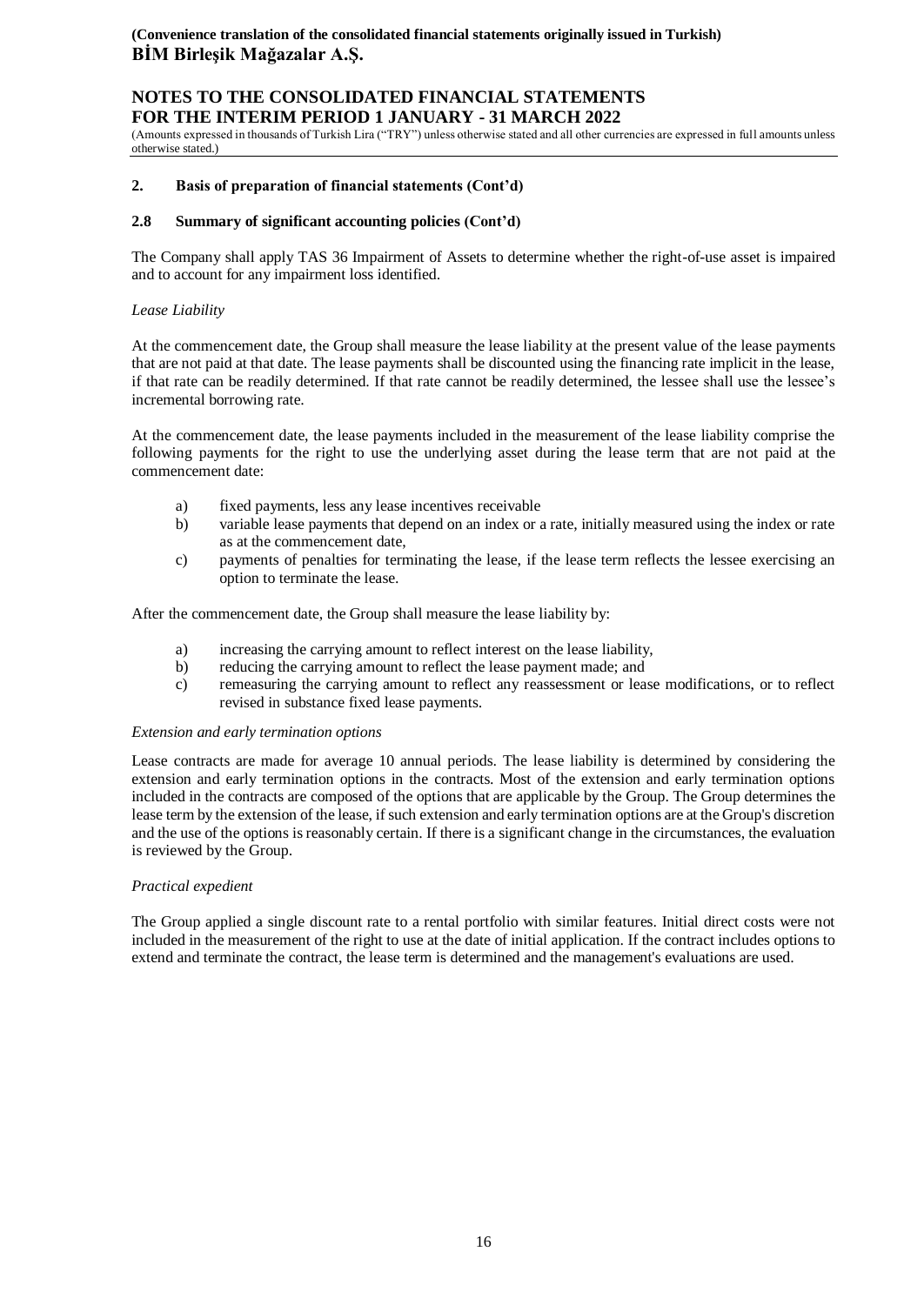## **NOTES TO THE CONSOLIDATED FINANCIAL STATEMENTS FOR THE INTERIM PERIOD 1 JANUARY - 31 MARCH 2022**

(Amounts expressed in thousands of Turkish Lira ("TRY") unless otherwise stated and all other currencies are expressed in full amounts unless otherwise stated.)

## **2. Basis of preparation of financial statements (Cont'd)**

#### **2.8 Summary of significant accounting policies (Cont'd)**

#### **Property, plant and equipment**

All property and equipment is initially recorded at cost. Land and building are subsequently measured at revalued amounts which are the fair value at the date of the revaluation, based on valuations by external independent valuers, less subsequent depreciation for building. Group revaluates the amounts of their lands and buildings every 3 years unless there is a change in the circumstances. All other property and equipment is stated at cost less accumulated depreciation and accumulated impairment loss. When assets are sold or retired, their cost and accumulated depreciation are eliminated from the related accounts and any gain or loss resulting from their disposal is included in the statement of income. On disposal of revalued assets, amounts in revaluation reserves relating to that asset are transferred to retained earnings.

The initial cost of property and equipment comprises its purchase price, including import duties and nonrefundable purchase taxes and any directly attributable costs of bringing the asset ready for use. Expenditures incurred after the fixed assets have been put into operation, such as repairs and maintenance, are normally charged to income in the year the costs are incurred. If the asset recognition criteria are met, the expenditures are capitalized as an additional cost of property and equipment.

Increases in the carrying amount arising on revaluation of property are initially credited to revaluation reserve in shareholders' equity net of the related deferred tax. Decreases that offset previous increases of the same asset are charged in other comprehensive income and debited against property and equipment revaluation reserve directly in equity; all other decreases are charged to the income statement.

Depreciation is provided on cost or revalued amount of property and equipment except for land and construction in progress on a straight-line basis. The depreciation periods for property and equipment, which approximate the estimated economic useful lives of such assets, are as follows:

#### **Duration (Years)**

| Land improvements       | 5        |
|-------------------------|----------|
| <b>Buildings</b>        | 25       |
| Leasehold improvements  | 10       |
| Machinery and equipment | $4 - 10$ |
| Vehicles                | $5 - 10$ |
| Furniture and fixtures  | $5 - 10$ |
|                         |          |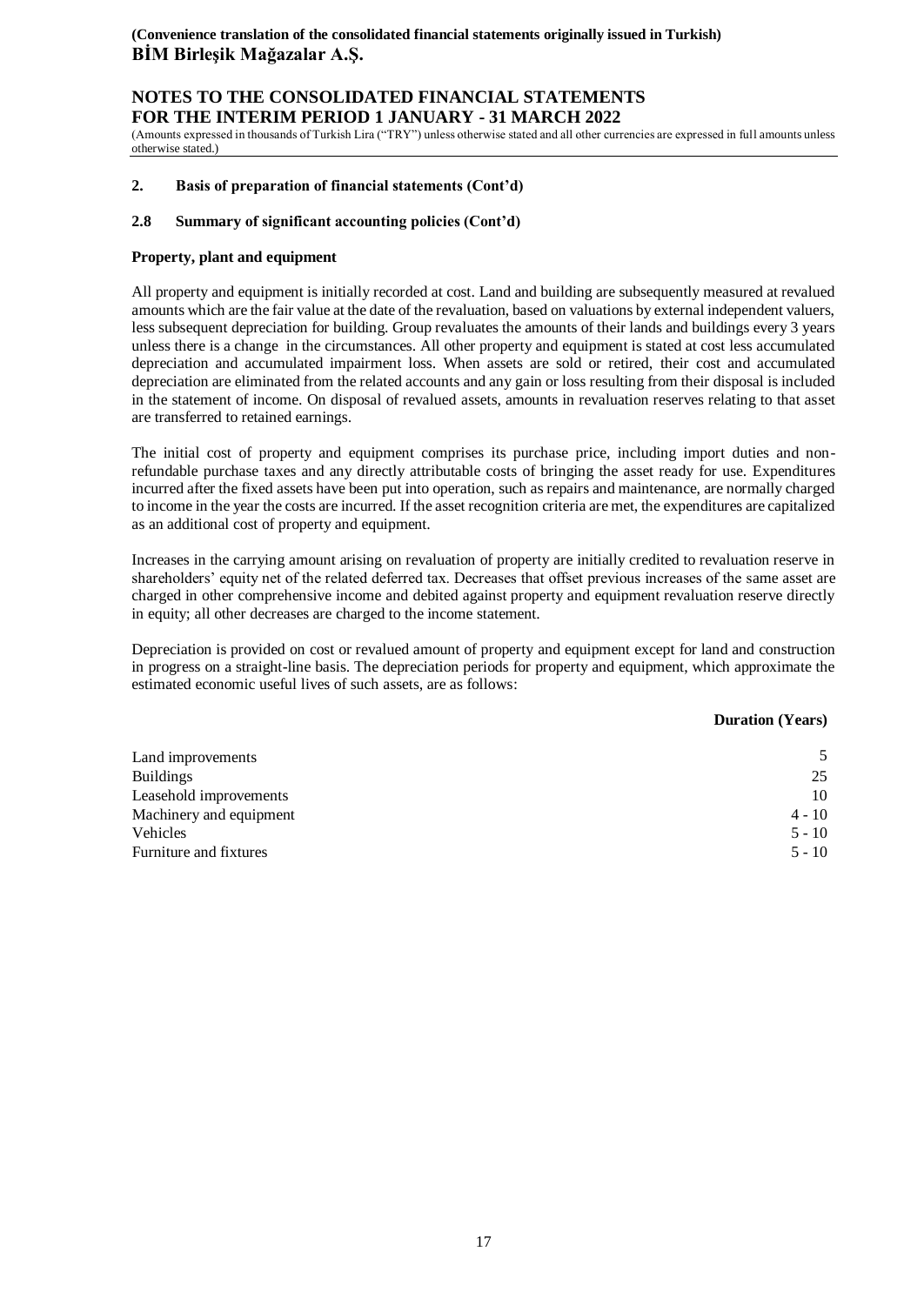## **NOTES TO THE CONSOLIDATED FINANCIAL STATEMENTS FOR THE INTERIM PERIOD 1 JANUARY - 31 MARCH 2022**

(Amounts expressed in thousands of Turkish Lira ("TRY") unless otherwise stated and all other currencies are expressed in full amounts unless otherwise stated.)

#### **2. Basis of preparation of financial statements (Cont'd)**

#### **2.8 Summary of significant accounting policies (Cont'd)**

#### **Property, plant and equipment (Cont'd)**

The economic useful life, the present value and the depreciation method are regularly reviewed for possible effects of changes in estimates, the method used and the period of depreciation are closely aligned with the economic benefits to be gained from the related asset and are recognized on a prospective basis.

When a revaluated asset is sold, revaluation reserve account is transferred to retained earnings.

#### *Leasehold improvement*

The economic useful life for special costs is in line with the average duration of the lease contracts which is 10 years.

#### **Intangible assets**

Intangible assets which mainly comprise software rights are measured initially at cost. Intangible assets are recognized if it is probable that the future economic benefits that are attributable to the asset will flow to the enterprise; and the cost of the asset can be measured reliably. After initial recognition, intangible assets are measured at cost less accumulated amortization and any accumulated impairment losses. Intangible assets excluding development costs, created within the business are not capitalized and expenditure is charged against profits in the year in which it is incurred. The useful lives of intangible assets are assessed to be either finite or indefinite.

Intangible assets with finite lives are amortized on a straight-line basis over the best estimate of their useful lives. The amortization period and the amortization method for an intangible asset with a finite useful life are reviewed at least at each financial year-end.

Changes in the expected useful life or the expected pattern of consumption of future economic benefits embodied in the asset is accounted for by changing the amortization period or method, as appropriate, and treated as changes in accounting estimates. The amortization expense on intangible assets with finite lives is recognized in the statement of income in the expense category consistent with the function of the intangible asset.

The Group does not have any intangible assets with indefinite useful lives.

The carrying values of intangible assets are reviewed for impairment when events or changes in circumstances indicate that the carrying value may not be recoverable.

#### **Impairment of non-financial assets**

The carrying values of assets are reviewed for impairment when events or changes in circumstances indicate that the carrying amount of an asset may not be recoverable. Whenever the carrying amount of an asset exceeds its recoverable amount, an impairment loss is recognized in the statement of income.

The recoverable amount of property and equipment is the greater of net selling price and value in use. Value in use is the present value of estimated future cash flows expected to arise from the continuing use of an asset and from its disposal at the end of its useful life while the net selling price is the amount obtainable from the sale of an asset after cost of sales deducted. For the purposes of assessing impairment, assets are grouped by regions which are determined operationally (cash-generating units).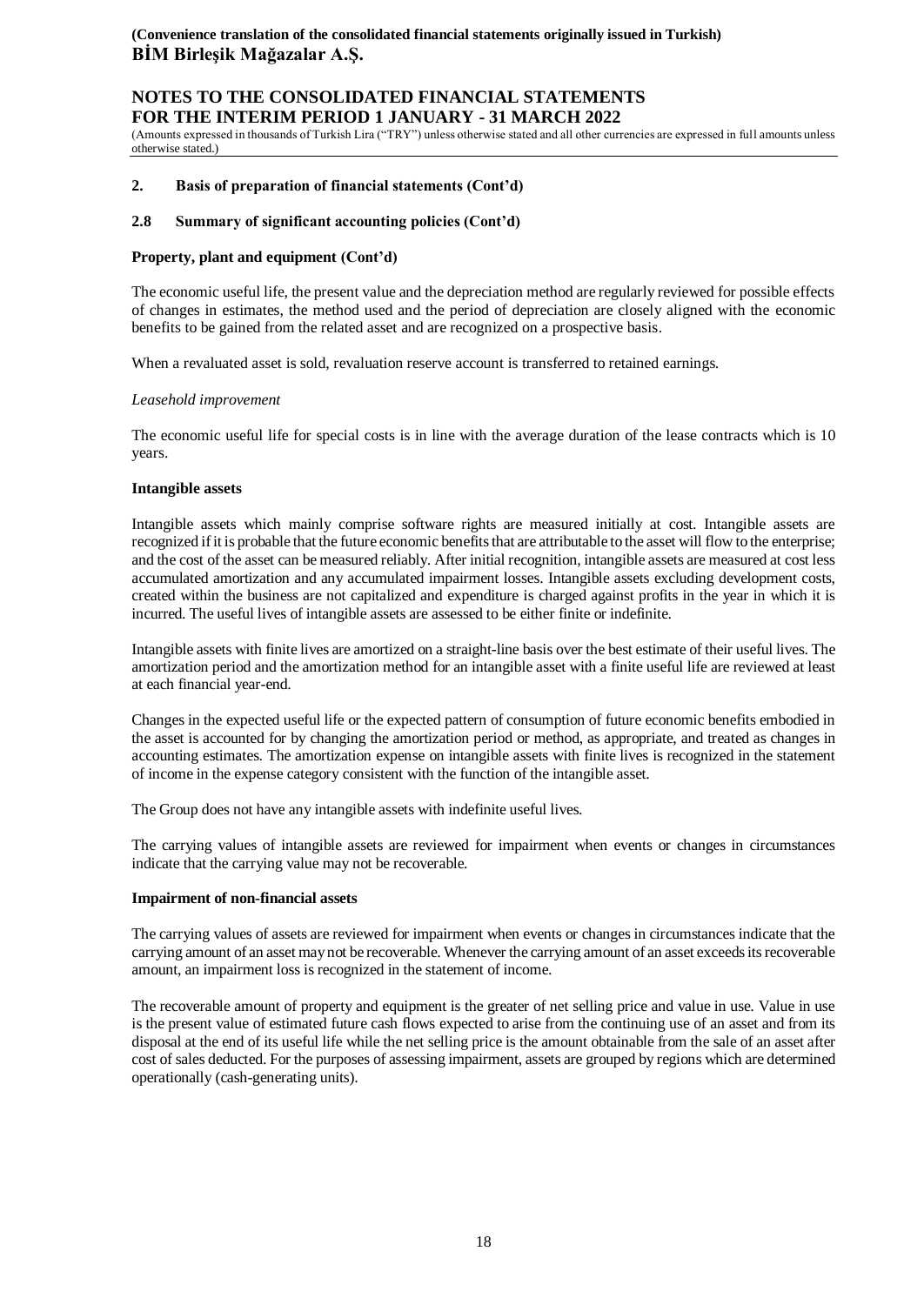## **NOTES TO THE CONSOLIDATED FINANCIAL STATEMENTS FOR THE INTERIM PERIOD 1 JANUARY - 31 MARCH 2022**

(Amounts expressed in thousands of Turkish Lira ("TRY") unless otherwise stated and all other currencies are expressed in full amounts unless otherwise stated.)

#### **2. Basis of preparation of financial statements (Cont'd)**

#### **2.8 Summary of significant accounting policies (Cont'd)**

#### **Financial assets**

#### **Classification**

The group classifies its financial assets in the following categories: loans and receivables, and available for sale. The classification depends on the purpose for which the financial assets were acquired. Management determines the classification of its financial assets at initial recognition.

#### *Financial assets measured at amortized cost*

Financial assets measured at amortized cost are non-derivative financial assets with fixed or determinable payments that are not quoted in an active market. They are included in current assets, except for maturities greater than 12 months after the end of the reporting period. These are classified as non-current assets. Trade receivables, cash and cash equivalents, lease certificate and investment funds are classified in this category

#### *Financial assets measured at fair value through other comprehensive income*

Financial assets measured at fair value through other comprehensive income are non-derivatives that are either designated in this category or not classified in any of the other categories. They are included in non-current assets unless the investment matures or management intends to dispose of it within 12 months of the end of the reporting period.

#### *Financial assets measured at fair value through profit or loss*

Financial assets at fair value through profit or loss consist of "financial asset", which are acquired to benefit from short-term price or other fluctuations in the market or which are a part of a portfolio aiming to earn profit in the short run, irrespective of the reason of acquisition, and kept for trading purposes. Financial assets that are measured by their fair value and associated with the profit or loss statement are initially reflected on the consolidated statement of financial position with their costs including the transaction cost. These financial assets are valued based on their fair value after they are recognised. Realized or unrealized profit and losses are recognised under "income from investing income/expense".

#### **Recognition and measurement**

Regular purchases and sales of financial assets are recognised on the trade-date the date on which the group commits to purchase or sell the asset. Investments are initially recognised at fair value plus transaction costs for all financial assets not carried at fair value through profit or loss. Financial assets carried at fair value through profit or loss are initially recognised at fair value, and transaction costs are expensed in the income statement. Financial assets are derecognised when the rights to receive cash flows from the investments have expired or have been transferred and the group has transferred substantially all risks and rewards of ownership. Financial assets measured at fair value through other comprehensive income and financial assets at fair value through profit or loss are subsequently carried at fair value. Financial assets measured at amortized cost are subsequently carried at amortised cost using the effective interest method.

Group may make an irrevocable election at initial recognition for particular investments in equity instruments that would otherwise not to be measured at fair value through profit or loss, to present subsequent changes in fair value in other comprehensive income. In such cases, dividends from those investments are accounted for under consolidated statement of income.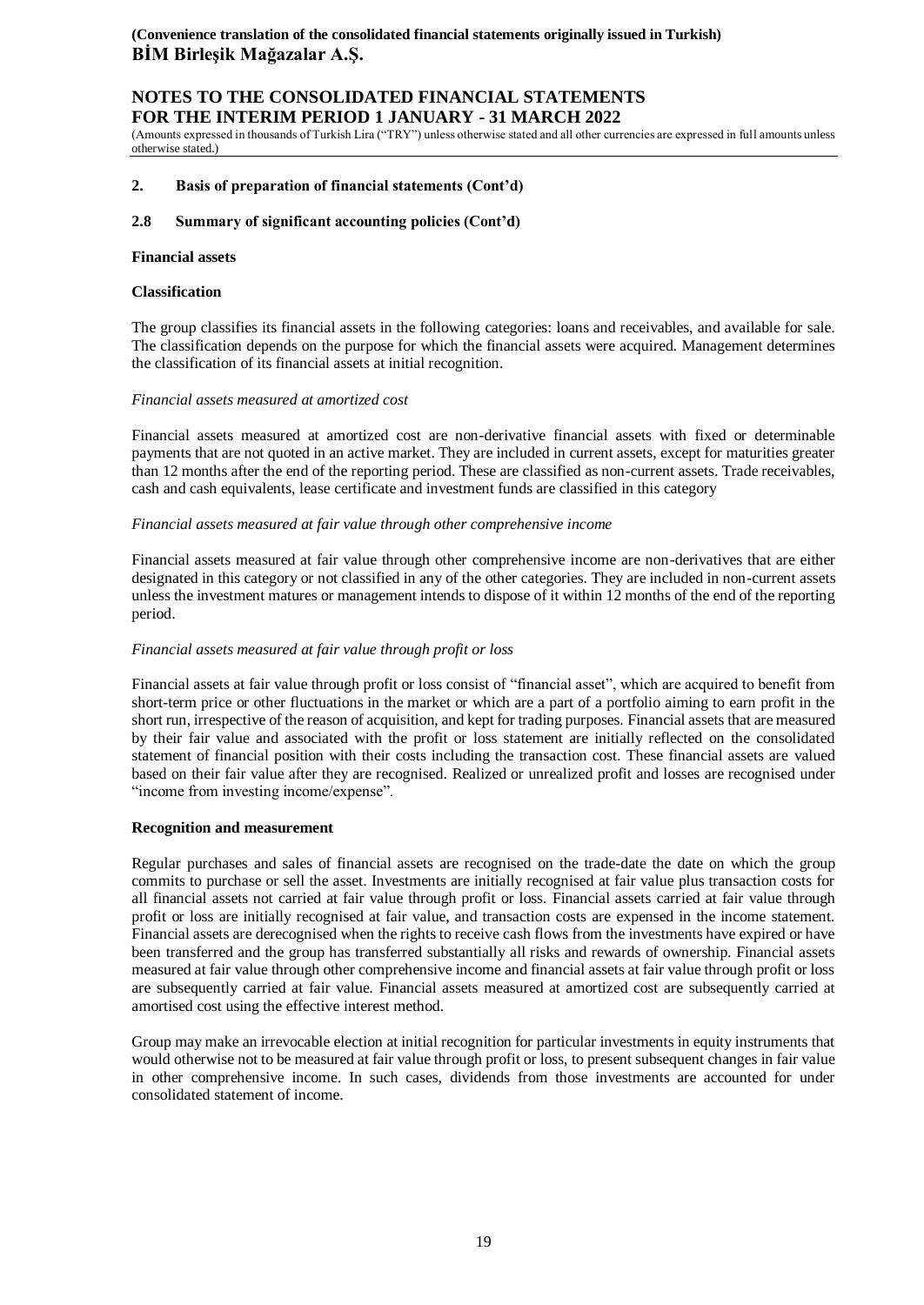## **NOTES TO THE CONSOLIDATED FINANCIAL STATEMENTS FOR THE INTERIM PERIOD 1 JANUARY - 31 MARCH 2022**

(Amounts expressed in thousands of Turkish Lira ("TRY") unless otherwise stated and all other currencies are expressed in full amounts unless otherwise stated.)

#### **2. Basis of preparation of financial statements (Cont'd)**

#### **2.8 Summary of significant accounting policies (Cont'd)**

#### **Offsetting financial instruments**

Financial assets and liabilities are offset and the net amount reported in the balance sheet when there is a legally enforceable right to offset the recognised amounts and there is an intention to settle on a net basis or realize the asset and settle the liability simultaneously.

## **Recognition and derecognition of financial assets and liabilities**

The Group recognizes a financial asset or financial liability in its balance sheet when only when it becomes a party to the contractual provisions of the instrument. The Group derecognizes a financial asset or a portion of it only when the control on rights under the contract is discharged. The Group derecognizes a financial liability when the obligation under the liability is discharged or cancelled or expires.

All the normal sales or purchase transactions of financial assets are recorded at the transaction date that the Group guaranteed to purchase or sell the financial asset. These transactions generally require the transfer of financial asset in the period specified by the general conditions and the procedures in the market.

All regular way financial asset purchase and sales are recognized at the date of the transaction, the date the Group committed to purchase or sell.

#### **Impairment of financial assets**

The Group assesses at each balance sheet date whether a financial asset is impaired.

#### *Financial assets measured at amortized cost*

If there is objective evidence that an impairment loss on assets carried at amortized cost has been incurred, the amount of the loss is measured as the difference between the asset's carrying amount and the present value of estimated future cash flows (excluding future expected credit losses that have not been incurred) discounted at the financial asset's original effective interest rate.

The carrying amount of the asset is reduced through use of an allowance account. The amount of the loss is recognized in the consolidated statement of income.

If, in a subsequent period, the amount of the impairment loss decreases and the decrease can be related objectively to an event occurring after the impairment was recognized, the previously recognized impairment loss is reversed, to the extent that the carrying value of the asset does not exceed its amortized cost at the reversal date.

Provision for impairment is provided when there is an objective evidence of uncollectibility of trade receivables. Reserve is provided for the overdue uncollectible receivables. Also portfolio reserve is provided for the not due receivables based on certain criteria. The carrying amount of the receivable is reduced through use of an allowance account.

When securities classified as available for sale are sold or impaired, the accumulated fair value adjustments recognised in equity are included in the income statement as 'Gains and losses from investment securities'.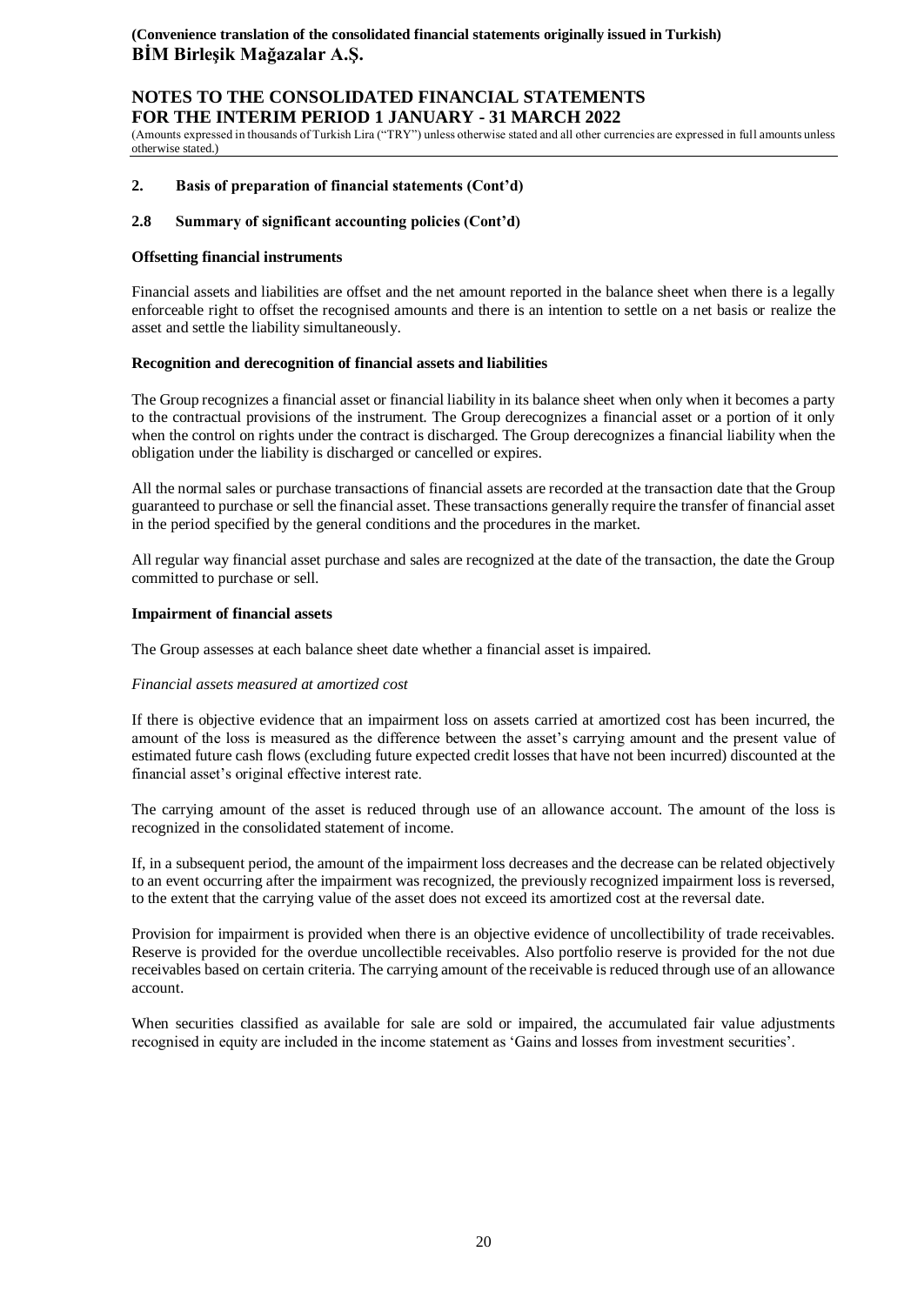## **NOTES TO THE CONSOLIDATED FINANCIAL STATEMENTS FOR THE INTERIM PERIOD 1 JANUARY - 31 MARCH 2022**

(Amounts expressed in thousands of Turkish Lira ("TRY") unless otherwise stated and all other currencies are expressed in full amounts unless otherwise stated.)

#### **2. Basis of preparation of financial statements (Cont'd)**

#### **2.8 Summary of significant accounting policies (Cont'd)**

#### **Trade payables**

Trade payables which generally have an average of 61 days term (December 31, 2021: 68 days) are initially recorded at original invoice amount and carried at amortized cost less due date expense. Due date expense is accounted for under cost of sales. This amount is the fair value of consideration to be paid in the future for goods and services received, whether or not billed.

#### **Gift cards recognition**

The gift cards that the Group sells to customers are classified under deferred income. Revenue is recognised when these gift cards are used by the customers.

#### **Borrowing costs**

Borrowing costs that are directly attributable to the acquisition, construction or production of a qualifying asset shall be capitalized as part of the cost of that asset. Such borrowing costs are capitalized as part of the cost of the asset when it is probable that they will result in future economic benefits to the entity and the costs can be measured reliably. Other borrowing costs are recognized as an expense in the period in which they are incurred.

#### **Foreign currency transactions**

Transactions in foreign currencies during the period have been translated at the exchange rates prevailing at the dates of such transactions. Exchange rate differences arising on reporting monetary items at rates different from those at which they were initially recorded or on the settlement of monetary items or are recognized in the comprehensive income statement in the period in which they arise.

Foreign currency conversion rates used by the Group for the related period ended are as follows:

|                   | US Dollars/TRY (full) | EUR /TRY (full) | <b>GBP/TRY</b> (full) |
|-------------------|-----------------------|-----------------|-----------------------|
| March 31, 2022    | 14.6371               | 16.2855         | 19.2129               |
| December 31, 2021 | 13.3290               | 15.0867         | 17.9667               |

#### **Earnings per share**

Earnings per share are determined by dividing net income by the weighted average number of shares that have been outstanding during the period concerned.

In Turkey, companies can raise their share capital by distributing "Bonus Shares" to shareholders from retained earnings. In computing earnings per share, such "Bonus Share" distributions are assessed as issued shares. Accordingly, the retrospective effect for those share distributions is taken into consideration in determining the weighted-average number of shares outstanding used in this computation.

## **Events after balance sheet date**

Post year/period-end events that provide additional information about the Group's position at the balance sheet date (adjusting events), are reflected in the financial statements. Post year/period-end events that are not adjusting events are disclosed in the notes when material.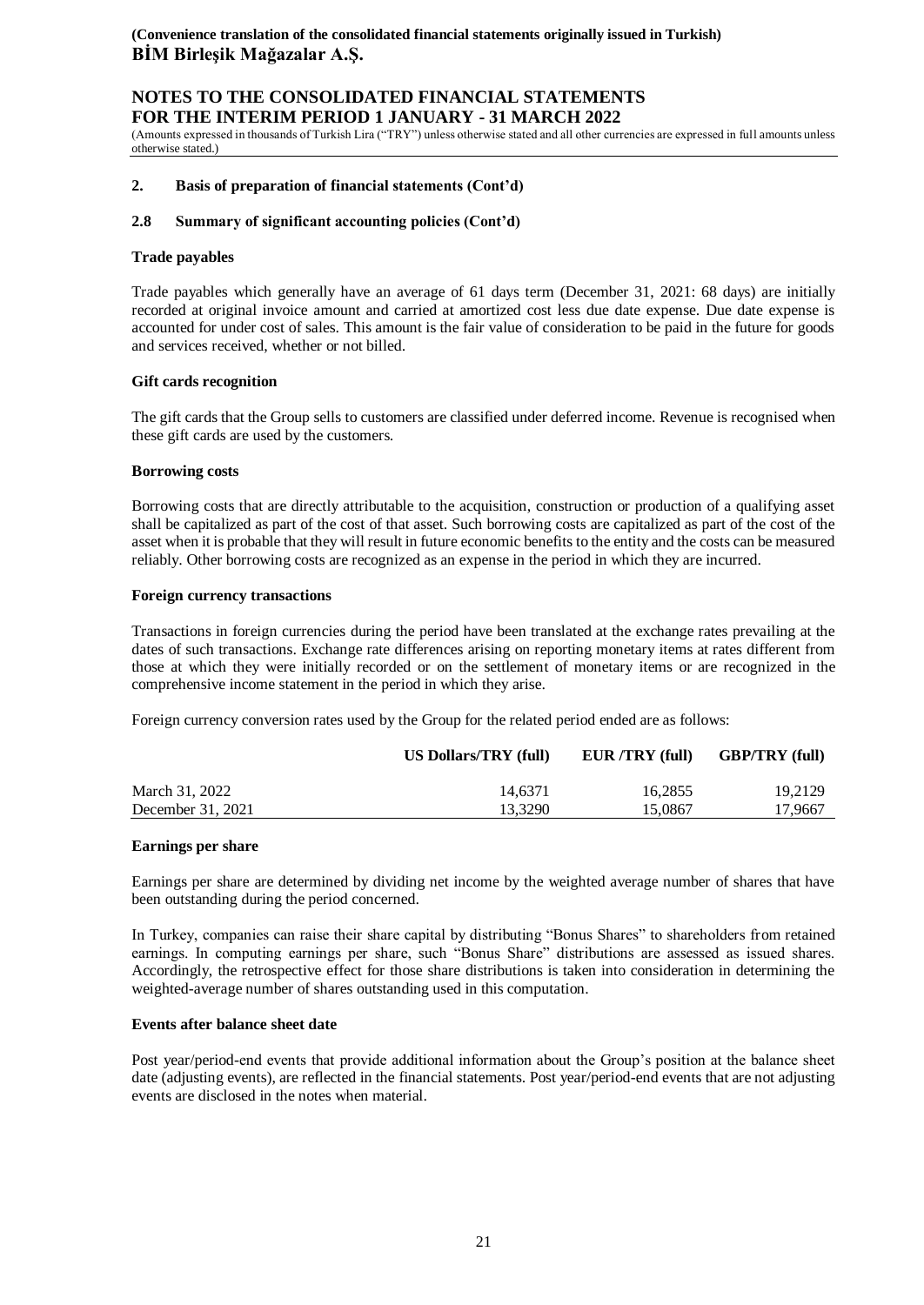## **NOTES TO THE CONSOLIDATED FINANCIAL STATEMENTS FOR THE INTERIM PERIOD 1 JANUARY - 31 MARCH 2022**

(Amounts expressed in thousands of Turkish Lira ("TRY") unless otherwise stated and all other currencies are expressed in full amounts unless otherwise stated.)

#### **2. Basis of preparation of financial statements (Cont'd)**

#### **2.8 Summary of significant accounting policies (Cont'd)**

#### **Provisions, contingent assets and contingent liabilities**

#### *i) Provisions*

Provisions are recognized when the Group has a present obligation (legal or constructive) as a result of a past event, it is probable that an outflow of resources embodying economic benefits will be required to settle the obligation and a reliable estimate can be made of the amount of the obligation. If the effect of the time value of money is material, provisions are determined by discounting the expected future cash flows at a pre-tax rate that reflects current market assessments of the time value of money and, where appropriate, the risks specific to the liability. Where discounting is used, the increase in the provision due to the passage of time is recognized as interest expense.

#### *ii) Contingent assets and liabilities*

A contingent asset is not recognised in the financial statements but disclosed when an inflow of economic benefits is probable. Contingent liabilities are not recognised in the financial statements but they are disclosed only, unless the possibility of an outflow of resources embodying economic benefits is probable.

#### **Related parties**

- a) A person or a close member of that person's family is related to a reporting entity if that person:
	- i) Has control or joint control over the reporting entity,
	- ii) Has significant influence over the reporting entity, or,
	- iii) Is a member of the key management personnel of the reporting entity or of a parent of the reporting entity.
- b) An entity is related to a reporting entity if any of the following conditions applies:
	- i) The entity and the reporting entity are members of the same group,
	- ii) One entity is an associate or joint venture of the other entity (or an associate or joint venture of a member of a group of which the other entity is a member),
	- iii) Both entities are joint ventures of the same third party,
	- iv) One entity is a joint venture of a third entity and the other entity is an associate of the third entity,
	- v) The entity is a post-employment benefit plan for the benefit of employees of either the reporting entity or an entity related to the reporting entity. If the reporting entity is itself such a plan, the sponsoring employers are also related to the reporting entity,
	- vi) The entity is controlled or jointly controlled by a person identified in (a),
	- vii) A person identified in (a)(i) has significant influence over the entity or is a member of the key management personnel of the entity (or of a parent of the entity).

#### **Income taxes**

#### **Current Income Taxes and Deferred Tax**

The tax expense for the period comprises current and deferred tax. Tax is recognized in the statement of income, except to the extent that it relates to items recognized directly in equity or other comprehensive income. In such case, the tax is recognized in shareholders' equity or other comprehensive income.

The current period tax on income is calculated for the Group's subsidiaries, associates and joint ventures considering the tax laws that are applicable in the countries where they operate.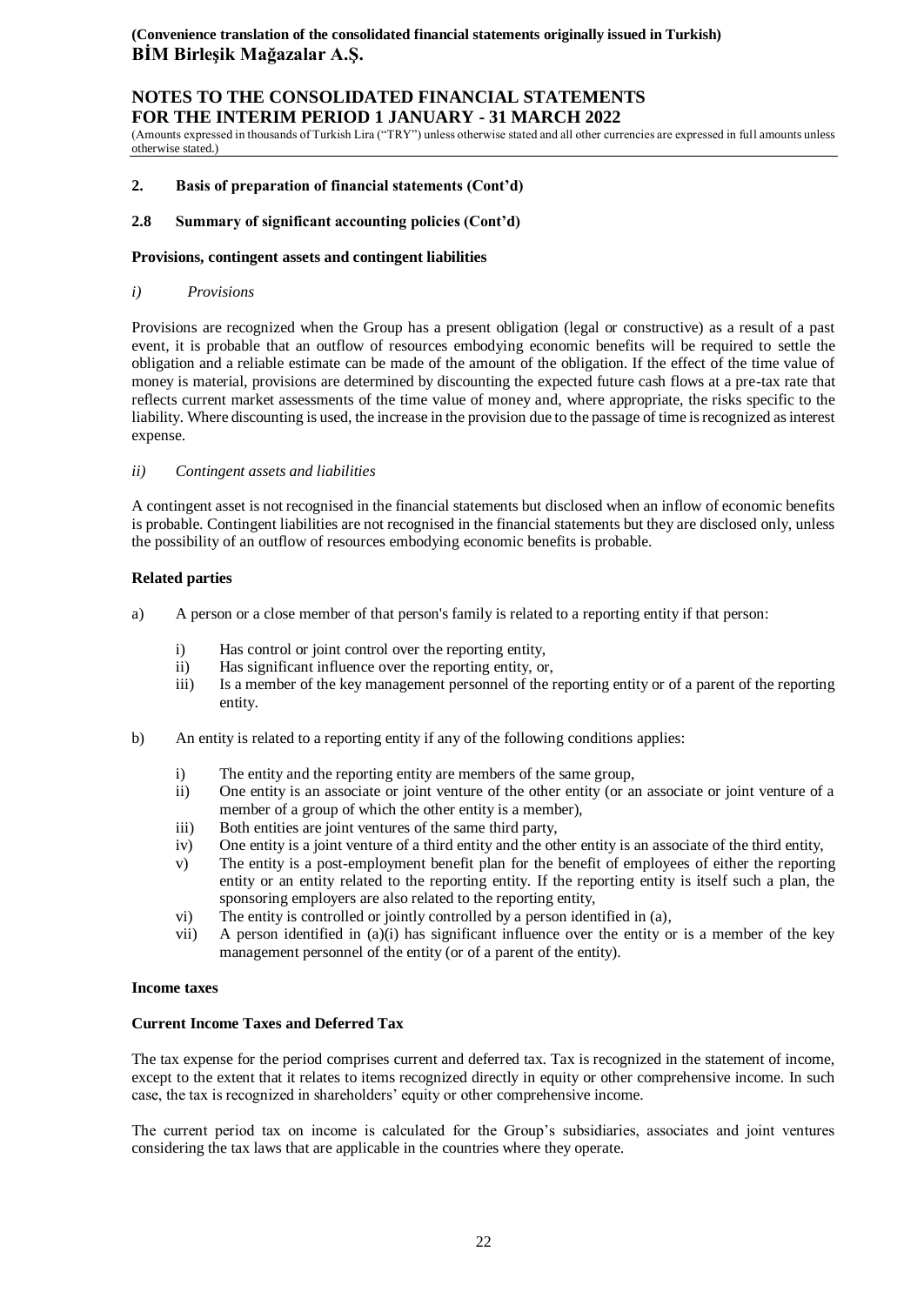## **NOTES TO THE CONSOLIDATED FINANCIAL STATEMENTS FOR THE INTERIM PERIOD 1 JANUARY - 31 MARCH 2022**

(Amounts expressed in thousands of Turkish Lira ("TRY") unless otherwise stated and all other currencies are expressed in full amounts unless otherwise stated.)

#### **2. Basis of preparation of financial statements (Cont'd)**

#### **2.8 Summary of significant accounting policies (Cont'd)**

#### **Income taxes (Cont'd)**

Deferred tax liability or asset is recognized on differences between the carrying amounts of assets and liabilities in the financial statements and the corresponding tax bases which are used in the computation of taxable profit. However, deferred income tax is not accounted for if it arises from initial recognition of an asset or liability in a transaction other than a business combination that at the time of the transaction affects neither accounting nor taxable profit or loss. Deferred income tax is determined using tax rates and tax regulations that have been enacted or substantially enacted by the balance sheet date and are expected to apply when the related deferred income tax asset is realized or the deferred income tax liability is settled.

The main temporary differences are from the time differences between carrying amount of tangible assets and their tax base amounts, the available expense accruals that are subject to tax and tax allowances that are not utilized.

Deferred tax liabilities are recognized for all taxable temporary differences, where deferred tax assets resulting from deductible temporary differences are recognized to the extent that it is probable that future taxable profit will be available against which the deductible temporary difference can be utilized.

When the deferred tax assets and deferred tax liabilities relate to income taxes levied by the same taxation authority and there is a legally enforceable right to set off current tax assets against current tax liabilities, deferred tax assets and deferred tax liabilities are offset accordingly.

#### **Statement of Cash Flows**

The Group prepares statements of cash flows as an integral part of its of financial statements to enable financial statement analysis about the change in its net assets, financial structure and the ability to direct cash flow amounts and timing according to evolving conditions. Cash flows include those from operating activities, working capital, investing activities and financing activities.

Cash flows from operating activities represent the cash flows generated from the Group's activities. Cash flows related to investing activities represent the cash flows that are used in or provided from the investing activities of the Group (fixed investments and financial investments).

Cash flows arising from financing activities represent the cash proceeds from the financing activities of the Group and the repayments of these funds.

#### **Employee Benefits**

#### **a) Defined benefit plans:**

In accordance with existing social legislation in Turkey, the Company is required to make lump-sum termination indemnity payments to each employee who has completed over one year of service with the Company and whose employment is terminated due to retirement or for reasons other than resignation or misconduct. As detailed in Note 15, the employee benefit liability is provided for in accordance with TAS 19 "Employee Benefits" and is based on an independent actuarial study.

Actuarial gains and losses that calculated by professional actuaries, are recognized in the actuarial gain/loss fund regarding employee termination benefits in the equity. Recognized gains and losses shall not be transferred to comprehensive statement of income in the following periods. Reserve for employee termination benefits is recognized to financial statements that calculated with the discount rate estimated by professional actuarial.

#### **b) Unused vacation**

Unused vacation rights accrued in the consolidated financial statements represents estimated total provision for potential liabilities related to employees' unused vacation days as of the balance sheet date.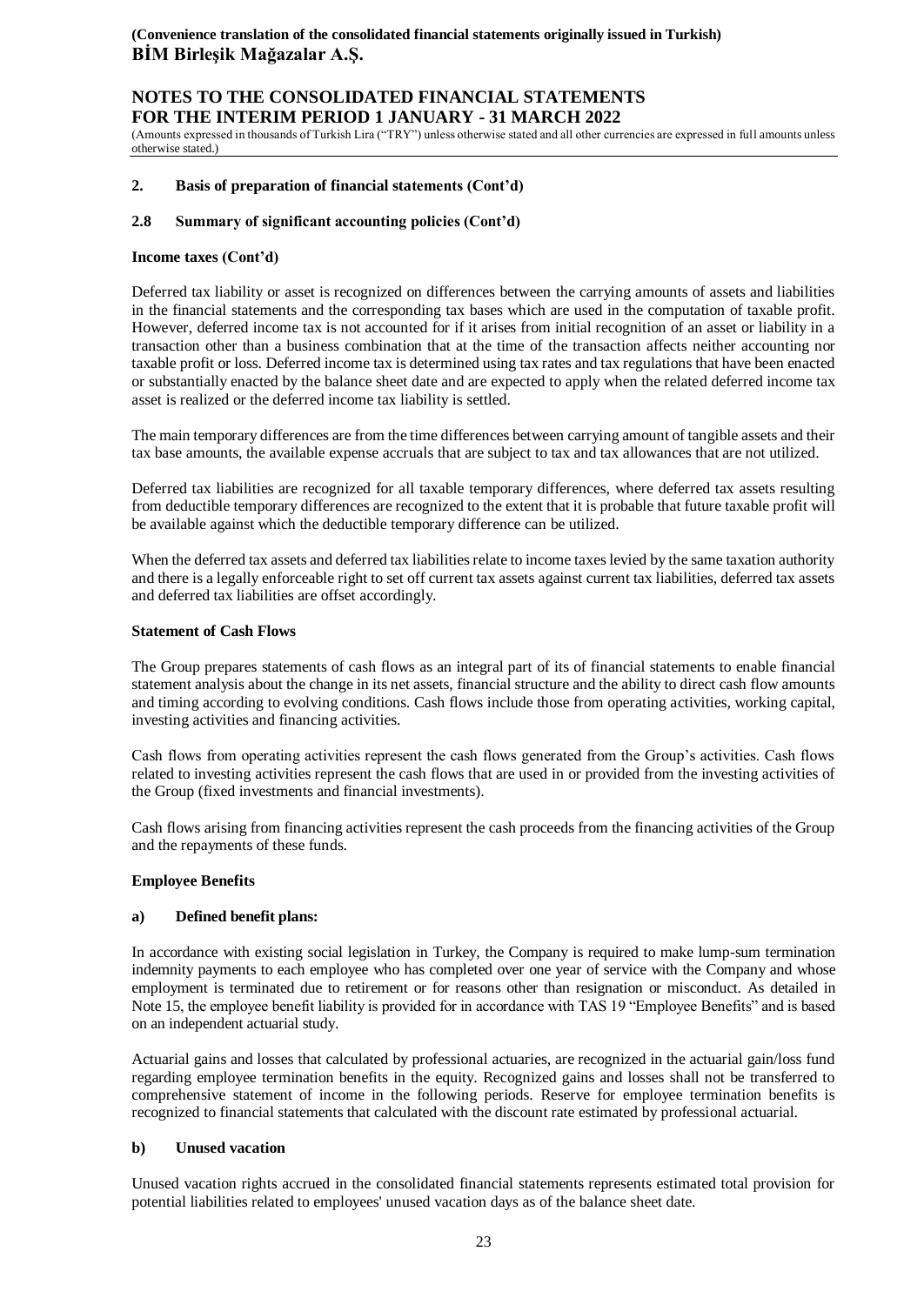(Amounts expressed in thousands of Turkish Lira ("TRY") unless otherwise stated and all other currencies are expressed in full amounts unless otherwise stated.)

## **3. Segment reporting**

Operating segments are reported in a manner consistent with the internal reporting provided to the chief operating decision makers of the Group. The chief operating decision makers, who are responsible for allocation resources and assessing performance of the operating segments, have been identified as the senior management that makes strategic decisions.

The senior management of the Group makes strategic decisions as a whole over the operations of the Group as the Group operates in a single industry and operations outside Turkey do not present an important portion in overall operations. Based on those reasons, there is a single reportable segment in accordance with the provisions in TFRS 8 and segment reporting is not applicable.

## **4. Cash and cash equivalents**

|                                         | March 31,<br>2022 | December 31,<br>2021 |
|-----------------------------------------|-------------------|----------------------|
| Cash on hand                            | 491.675           | 395.651              |
| <b>Banks</b>                            |                   |                      |
| - Demand deposits                       | 438.810           | 370.973              |
| - Profit share deposits                 | 902.436           | 578.429              |
| Cash in transit                         | 157.151           | 152.005              |
| Cash and cash equivalents               | 1.990.072         | 1.497.058            |
| Less: Accrual for profit share          | (14.114)          | (195)                |
| Cash and cash equivalents for cash flow | 1.975.958         | 1.496.863            |

As of March 31, 2022 and December 31, 2021 there is no restricted cash. As of March 31, 2022, total profit share deposits are in TRY and US Dollars (December 31, 2021: TRY and US Dollars) and the gross rates profit share from participation banks are 15,93% for TRY, 1,21% for US Dollars per annum (December 31, 2021: for TRY gross %15,00 and %1,25 for US Dollars per annum). Since the profit share deposits are not used for investment purposes by the Group, are readily convertible to a known amount of cash and be subject to an insignificant risk of changes in value, profit share deposits are classified as cash and cash equivalents.

## **5. Financial assets**

## **a) Short-term financial assets**

As of March 31, 2022 and December 31, 2021 Group's short-term financial investments, consisting out of lease certificates and real estate investment funds which are less than one-year maturity are detailed in the table below with their amortized cost value.

|                         | March 31, | December 31. |
|-------------------------|-----------|--------------|
|                         | 2022      | 2021         |
| Lease certificate $(*)$ | 355.595   | 1.491.589    |
|                         | 355.595   | 1.491.589    |
|                         |           |              |

(\*) As of March 31, 2022, lease certificates are denominated in TRY and the simple gross annual rate of return is 17,50% on average (December 31, 2021: TRY, gross annual 16,45%).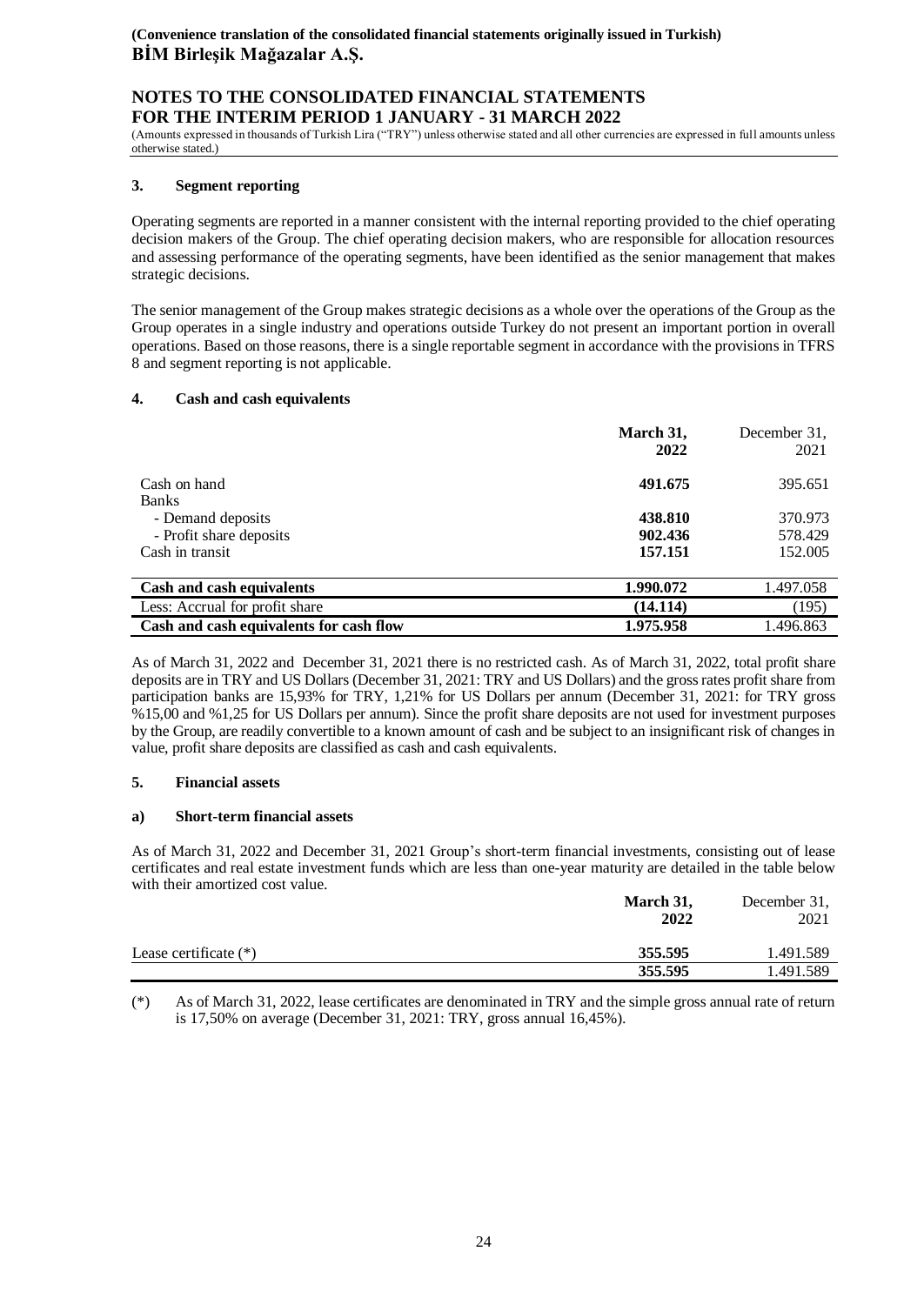## **NOTES TO THE CONSOLIDATED FINANCIAL STATEMENTS FOR THE INTERIM PERIOD 1 JANUARY - 31 MARCH 2022**

(Amounts expressed in thousands of Turkish Lira ("TRY") unless otherwise stated and all other currencies are expressed in full amounts unless otherwise stated.)

#### **5. Financial assets (Cont'd)**

#### **b) Long-term financial assets**

Financial investments amounting to TRY 977.555 as of March 31, 2022 are detailed below (December 31, 2021: TRY 977.555).

#### *i) Subsidiaries:*

The details of subsidiaries and associates financial investment of the Group are as below:

| Name of subsidiary                                                                     | <b>Share</b><br>$($ %) | March 31,<br>2022 | Share<br>(96) | December 31,<br>2021 |
|----------------------------------------------------------------------------------------|------------------------|-------------------|---------------|----------------------|
| Ideal Standart Isletmecilik ve<br>Mümessillik San. ve Tic. A.Ş. ("İdeal Standart") (*) | 100                    | 12.590            | 100           | 12.590               |
|                                                                                        |                        | 12.590            |               | 12.590               |

(\*) İdeal Standart is carried at cost with the consideration of possible value and the financial results are not included in the scope of consolidation since the Group does not have any significant effect on the financial results of the Group; as of March 31, 2022, the total assets and liabilities of the current year are not more than 1% of the total assets and ceiling of the Group in the current year. Cost value of the financial investment reflects its fair value.

#### *ii) Financial assets measured at fair value through other comprehensive income:*

The details of financial assets measured at fair value through other comprehensive income and fair values of the Group are as below:

| <b>Share</b>  | March 31, | Share   | December 31, |
|---------------|-----------|---------|--------------|
| $\frac{9}{6}$ | 2022      | $(\% )$ | 2021         |
|               |           |         |              |
| 11.5          | 964.965   | 11.5    | 964.965      |
|               | 964.965   |         | 964.965      |
|               |           |         |              |

(\*) As of December 31, 2021 the fair value of available-for-sale financial asset is calculated by using discounted cash flow analysis method with discount rate used as 22,9% and the final growth rate used as 34.6%.

#### **6. Financial liabilities**

#### **a) Bank Loans**

As of March 31, 2022 the Group has short-term interest-free financial debt from banks amounting to TRY 131.066. These financial liabilities were closed on April 1, 2022 (December 31, 2021: TRY 101.175).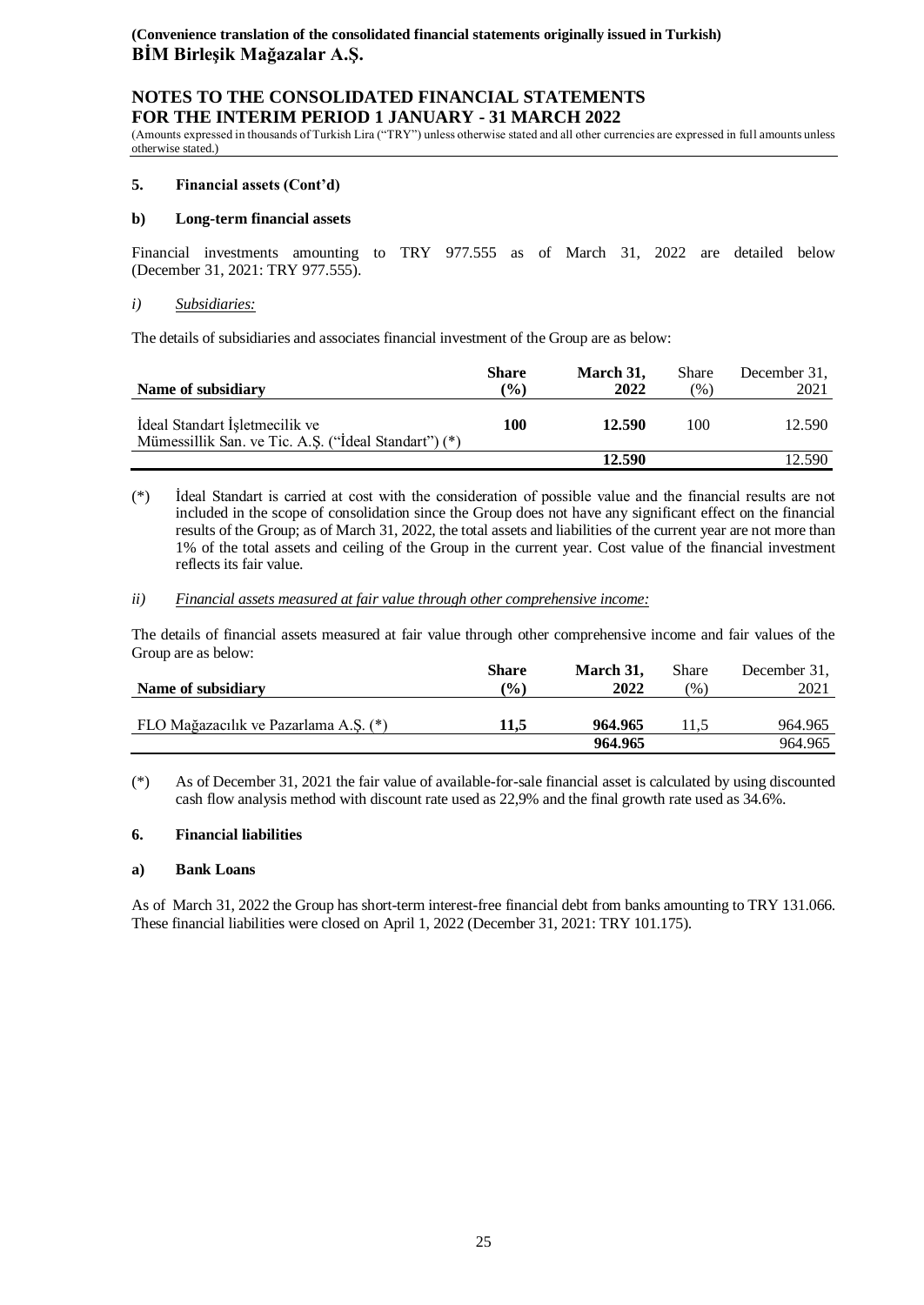## **NOTES TO THE CONSOLIDATED FINANCIAL STATEMENTS FOR THE INTERIM PERIOD 1 JANUARY - 31 MARCH 2022**

(Amounts expressed in thousands of Turkish Lira ("TRY") unless otherwise stated and all other currencies are expressed in full amounts unless otherwise stated.)

## **6. Financial liabilities (Cont'd)**

#### **b) Lease Liabilities**

| Short-term portion of long-term liabilities | March 31,<br>2022      | December 31,<br>2021   |
|---------------------------------------------|------------------------|------------------------|
|                                             |                        |                        |
| Lease liabilities                           | 1.760.171              | 1.691.718              |
|                                             | 1.760.171              | 1.691.718              |
| Long-term lease liabilities                 | March 31,<br>2022      | December 31,<br>2021   |
| Lease liabilities                           | 6.950.995              | 6.349.151              |
| <b>Total borrowings</b>                     | 6.950.995<br>8.711.166 | 6.349.151<br>8.040.869 |

As of the report date, the maturity dates of the financial liabilities are as follows:

|                       | March 31,<br>2022 | December 31,<br>2021 |
|-----------------------|-------------------|----------------------|
| Shorter than 3 months | 346.252           | 357.822              |
| $3 - 12$ month        | 1.413.919         | 1.333.896            |
| More than 12 months   | 6.950.995         | 6.349.151            |
|                       | 8.711.166         | 8.040.869            |

Fair values are determined by using average effective annual financing rates.

As of 31 March 2022 and 2021, the movement table of the Group's liabilities arising from leasing transactions is as follows.

|                                                  | March 31,<br>2022 | March 31,<br>2021 |
|--------------------------------------------------|-------------------|-------------------|
| <b>Opening - January 1</b>                       | 8.040.869         | 5.961.885         |
| Cash outflows from payments of lease liabilities | (499.012)         | (336.708)         |
| <b>Additions</b>                                 | 817.378           | 590.853           |
| Changes in financial expenses accrual (Note 23)  | 231.682           | 183.729           |
| Exchange rate differences                        | 24.314            | 11.520            |
| Foreign currency translation differences         | 95.935            | 86.462            |
| <b>Closing - March 31</b>                        | 8.711.166         | 6.497.741         |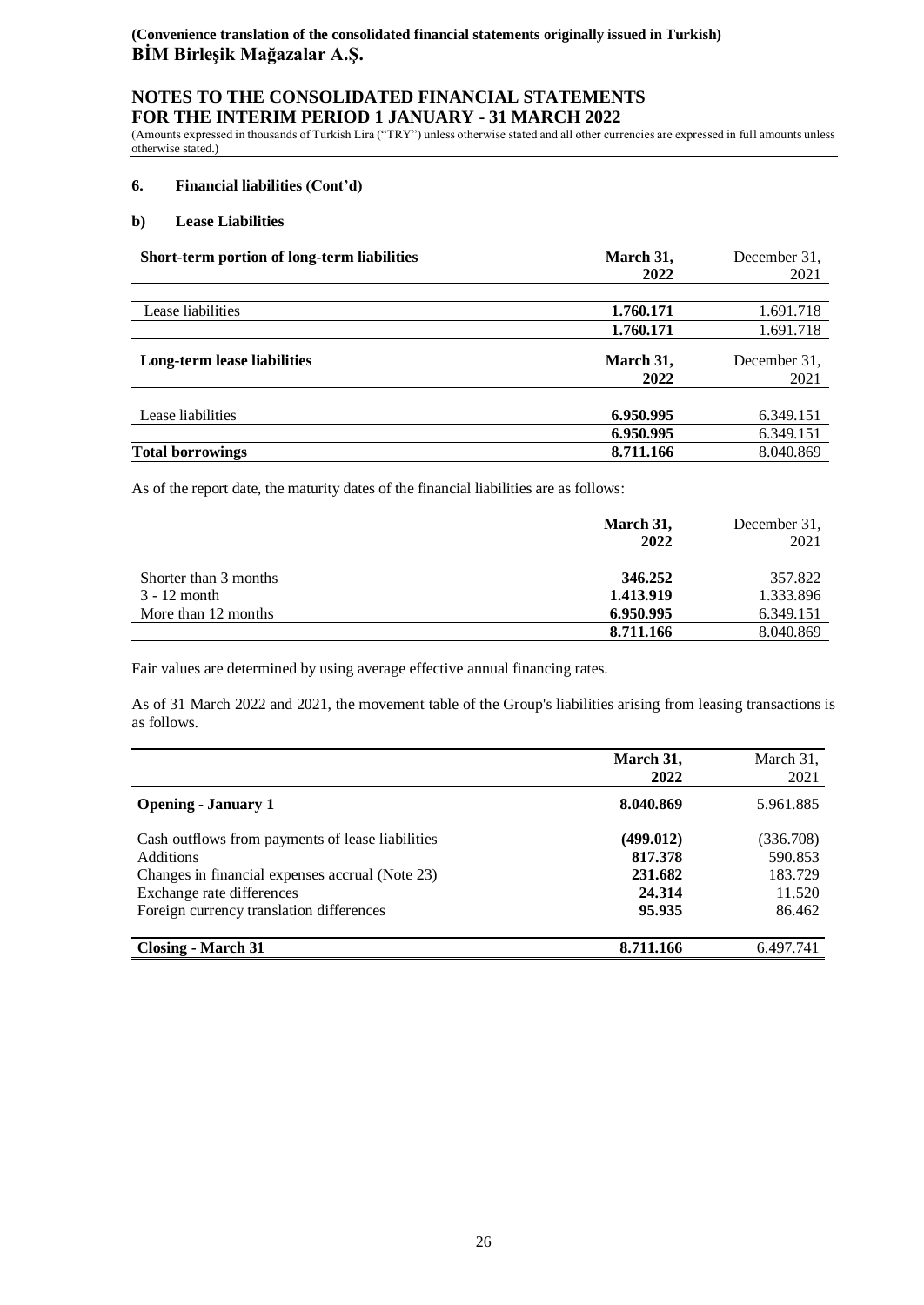## **NOTES TO THE CONSOLIDATED FINANCIAL STATEMENTS FOR THE INTERIM PERIOD 1 JANUARY - 31 MARCH 2022**

(Amounts expressed in thousands of Turkish Lira ("TRY") unless otherwise stated and all other currencies are expressed in full amounts unless otherwise stated.)

## **7. Trade receivables and payables**

## **a) Trade receivables from third parties**

|                         | March 31, | December 31. |
|-------------------------|-----------|--------------|
|                         | 2022      | 2021         |
| Credit card receivables | 5.184.728 | 3.773.763    |
| Other trade receivables | 1.529     | 1.652        |
|                         | 5.186.257 | 3.775.415    |

As of March 31, 2022 the average term of credit card receivables is 15 days (December 31, 2021: 17 days).

#### **b) Trade payables due to third parties**

|                        | March 31,<br>2022 | December 31,<br>2021 |
|------------------------|-------------------|----------------------|
| Trade payables         | 16.540.701        | 11.363.096           |
| Rediscount expense (-) | (174.855)         | (122.748)            |
|                        | 16.365.846        | 11.240.348           |

As of March 31, 2022 the average term of trade payables is 61 days (December 31, 2021: 68 days). As of March 31, 2022 letters of guarantee, cheques and notes are amounting to TRY 783.347 and mortgages are amounting to TRY 25.715 (December 31, 2021: letters of guarantee, cheques and notes amounting to TRY 625.513 and mortgages amounting to TRY 23.426).

## **8. Other receivables**

#### **a) Other receivables from related parties**

| $ \cdot$                         | March 31,<br>2022 | December 31,<br>2021 |
|----------------------------------|-------------------|----------------------|
| Receivables from related parties | 1.399             | 23                   |
|                                  | 1.399             | າາ                   |

#### **b) Other receivables from third parties**

|                                          | March 31, | December 31, |
|------------------------------------------|-----------|--------------|
|                                          | 2022      | 2021         |
| Other receivables                        | 72.443    | 55.604       |
| Doubtful receivables                     | 10.230    | 11.508       |
| Less: Allowance for doubtful receivables | (10.230)  | (11.508)     |
|                                          | 72.443    | 55.604       |

Current period movement of allowance for doubtful receivables is as follows:

|                                                    | March 31,<br>2022 | March 31,<br>2021 |
|----------------------------------------------------|-------------------|-------------------|
| Balance at the beginning of the period – January 1 | 11.508            | 11.548            |
| Allowance for doubtful receivables                 | 8                 |                   |
| Collection in current year                         | (1.286)           | (30)              |
| Balance at the end of the period – March 31        | 10.230            | 11.518            |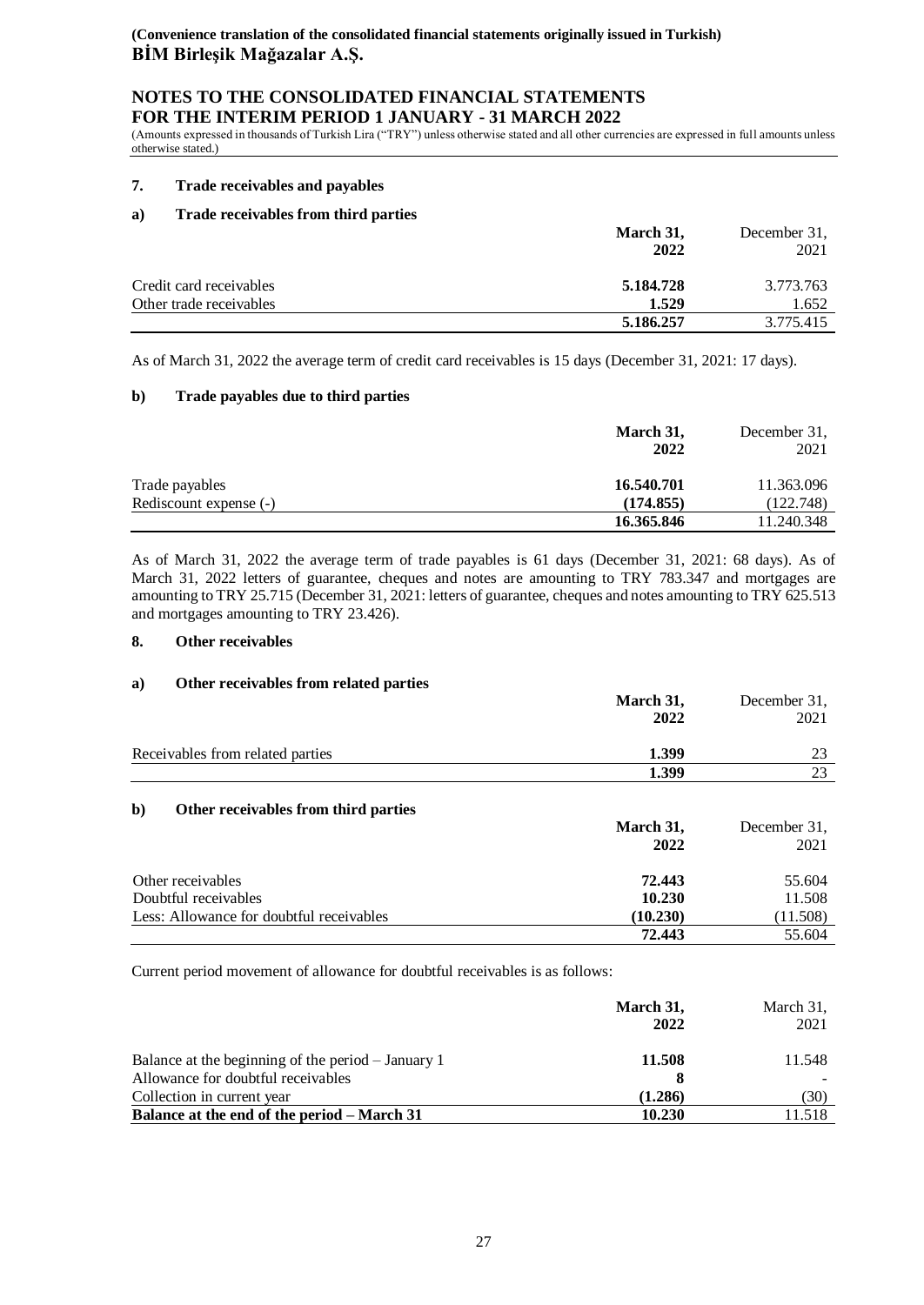(Amounts expressed in thousands of Turkish Lira ("TRY") unless otherwise stated and all other currencies are expressed in full amounts unless otherwise stated.)

## **9. Inventories**

|                                           | March 31,<br>2022 | December 31.<br>2021 |
|-------------------------------------------|-------------------|----------------------|
| Trade goods, net                          | 10.648.174        | 6.666.107            |
| Other                                     | 82.432            | 41.544               |
| Allowance for impairment on inventory (-) | (26.408)          | (14.711)             |
|                                           | 10.704.198        | 6.692.940            |

Cost of inventories amounting to TRY 22.899.005 (March 31, 2021: TRY 12.989.176) was recognized under cost of sales.

The movement of impairment for inventories in 2022 and 2021 is as follows:

|                                                    | March 31, | March 31, |
|----------------------------------------------------|-----------|-----------|
|                                                    | 2022      | 2021      |
| Balance at the beginning of the period - January 1 | 14.711    | 6.248     |
| Allowance cancellations                            | (14.711)  | (6.248)   |
| Allowance for impairment                           | 26.408    | 18.458    |
| Balance at the end of the period - March 31        | 26.408    | 18.458    |

As of March 31, 2022 an allowance for impairment amounting to TRY 26.408 (December 31, 2021: TRY 14.711) has been made for trade goods.

#### **10. Property, plant and equipment**

The movements of property and equipment and the related accumulated depreciation for the periods ended March 31, 2022 and 2021 are as follows:

|                                |             |                  |                  |                  | <b>Currency</b> |             |
|--------------------------------|-------------|------------------|------------------|------------------|-----------------|-------------|
|                                | January 1,  |                  |                  |                  | translation     | March 31,   |
|                                | 2022        | <b>Additions</b> | <b>Disposals</b> | <b>Transfers</b> | differences     | 2022        |
|                                |             |                  |                  |                  |                 |             |
| <b>Cost or revalued amount</b> |             |                  |                  |                  |                 |             |
| Land                           | 1.463.735   | 5.344            | ۰                | (4.512)          | 2.302           | 1.466.869   |
| Land improvements              | 41.012      | 875              |                  | 224              |                 | 42.111      |
| <b>Buildings</b>               | 2.356.663   | 11.791           | (11)             | 157.139          | (1.319)         | 2.524.263   |
| Machinery and equipment        | 2.882.275   | 288.411          | (13.061)         | 38.632           | 26.197          | 3.222.454   |
| Vehicles                       | 531.058     | 51.498           | (1.570)          | 1.181            | 6.476           | 588.643     |
| Furniture and fixtures         | 1.099.541   | 132.037          | (4.347)          | 3.803            | 5.735           | 1.236.769   |
| Leasehold improvements         | 2.562.317   | 180.969          | (4.039)          | 27.295           | 45.168          | 2.811.710   |
| Construction in progress       | 252.161     | 117.142          |                  | (223.762)        |                 | 145.541     |
|                                | 11.188.762  | 788.067          | (23.028)         | $\blacksquare$   | 84.559          | 12.038.360  |
| <b>Less: Accumulated</b>       |             |                  |                  |                  |                 |             |
| depreciation                   |             |                  |                  |                  |                 |             |
| Land improvements              | (26.208)    | (827)            |                  | ٠                |                 | (27.035)    |
| <b>Buildings</b>               | (135.047)   | (39.237)         |                  |                  | (186)           | (174.470)   |
| Machinery and equipment        | (1.213.354) | (71.972)         | 5.369            |                  | (19.817)        | (1.299.774) |
| Vehicles                       | (296.255)   | (21.956)         | 1.434            |                  | (4.336)         | (321.113)   |
| Furniture and fixtures         | (562.737)   | (44.769)         | 3.764            | $\blacksquare$   | (4.511)         | (608.253)   |
| Leasehold improvements         | (1.084.859) | (60.018)         | 2.973            |                  | (28.284)        | (1.170.188) |
| Net book value                 | (3.318.460) | (238.779)        | 13.540           |                  | (57.134)        | (3.600.833) |
|                                | 7.870.302   |                  |                  |                  |                 | 8.437.527   |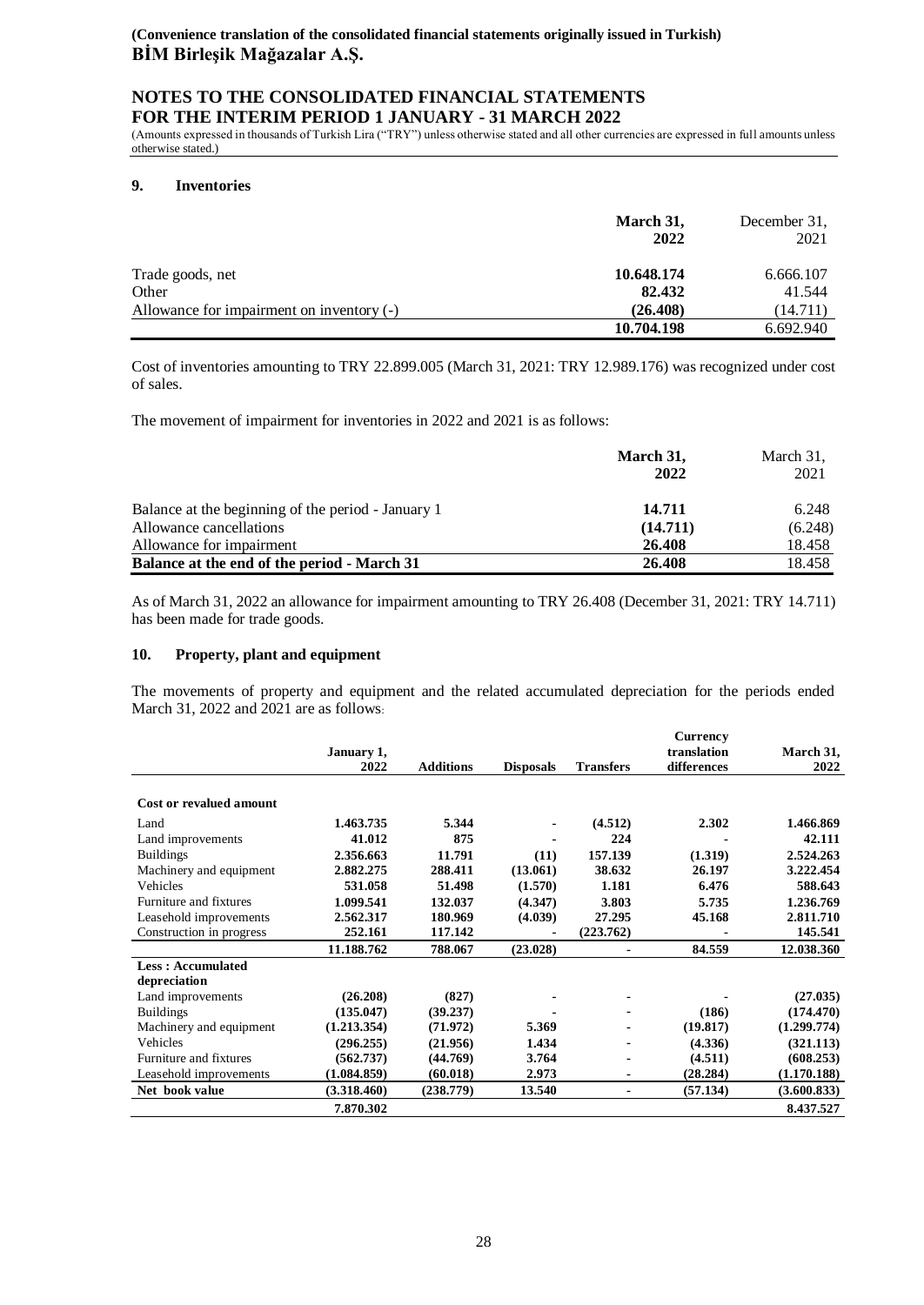(Amounts expressed in thousands of Turkish Lira ("TRY") unless otherwise stated and all other currencies are expressed in full amounts unless otherwise stated.)

## **10. Property, plant and equipment (Cont'd)**

|                                | January 1,<br>2021 | Additions | Disposals | Transfers                | Currency<br>translation<br>differences | March 31,<br>2021 |
|--------------------------------|--------------------|-----------|-----------|--------------------------|----------------------------------------|-------------------|
| Cost or revalued amount        |                    |           |           |                          |                                        |                   |
| Land                           | 1.353.235          | 2.978     |           |                          | 2.862                                  | 1.359.075         |
| Land improvements              | 21.645             | 500       | (20)      |                          |                                        | 22.125            |
| <b>Buildings</b>               | 2.099.605          | 21.363    | (45)      | 6.302                    | 2.086                                  | 2.129.311         |
| Machinery and equipment        | 2.022.969          | 160.924   | (18.911)  | 6.074                    | 31.739                                 | 2.202.795         |
| Vehicles                       | 373.422            | 38.696    | (4.352)   | 872                      | 4.762                                  | 413.400           |
| Furniture and fixtures         | 754.000            | 76.295    | (14.520)  | 7.760                    | 8.068                                  | 831.603           |
| Leasehold improvements         | 1.740.619          | 116.723   | (4.732)   | 10.697                   | 42.283                                 | 1.905.590         |
| Construction in progress       | 91.837             | 54.925    |           | (31.705)                 | (105)                                  | 114.952           |
|                                | 8.457.332          | 472.404   | (42.580)  |                          | 91.695                                 | 8.978.851         |
| Less: Accumulated depreciation |                    |           |           |                          |                                        |                   |
| Land improvements              | (13.887)           | (719)     | 21        |                          |                                        | (14.585)          |
| <b>Buildings</b>               |                    | (31.603)  |           |                          | (28)                                   | (31.631)          |
| Machinery and equipment        | (850.163)          | (50.046)  | 14.473    | $\overline{\phantom{a}}$ | (24.191)                               | (909.927)         |
| Vehicles                       | (211.152)          | (15.994)  | 2.556     |                          | (3.410)                                | (228.000)         |
| Furniture and fixtures         | (418.314)          | (28.788)  | 12.976    |                          | (4.996)                                | (439.122)         |
| Leasehold improvements         | (732.863)          | (40.673)  | 2.556     | $\overline{\phantom{a}}$ | (24.445)                               | (795.425)         |
|                                | (2.226.379)        | (167.823) | 32.582    | $\overline{\phantom{a}}$ | (57.070)                               | (2.418.690)       |
| Net book value                 | 6.230.953          |           |           |                          |                                        | 6.560.161         |

As March 31, 2022, depreciation expense amounting to TRY 214.881 (January 1- March 31, 2021: TRY 155.274 ) were recognized in marketing expenses and TRY 23.458 (January 1- March 31, 2021: TRY 12.152) in general and administrative expenses and TRY 440 (January 1 – March 31, 2021:TRY 397) were recognized in cost of goods sold for the period January 1- March 31, 2022. The land and buildings were revalued and reflected to financial statements with their fair value. The book values of such assets were adjusted to the revalued amounts and the resulting surplus net of deferred incomtax was credited to revaluation surplus in the equity. The revaluation surplus is not available for distribution to shareholders.

If the Group does not adopt the revaluation model in accordance with TAS 16, the net book values of the items of property and equipment as of March 31, 2022 and March 31, 2021 are as follows:

|                  | March 31,<br>2022 | December 31.<br>2021 |
|------------------|-------------------|----------------------|
| Land             | 359.201           | 357.638              |
| <b>Buildings</b> | 1.643.795         | 1.640.309            |
|                  | 2.002.996         | 1.997.947            |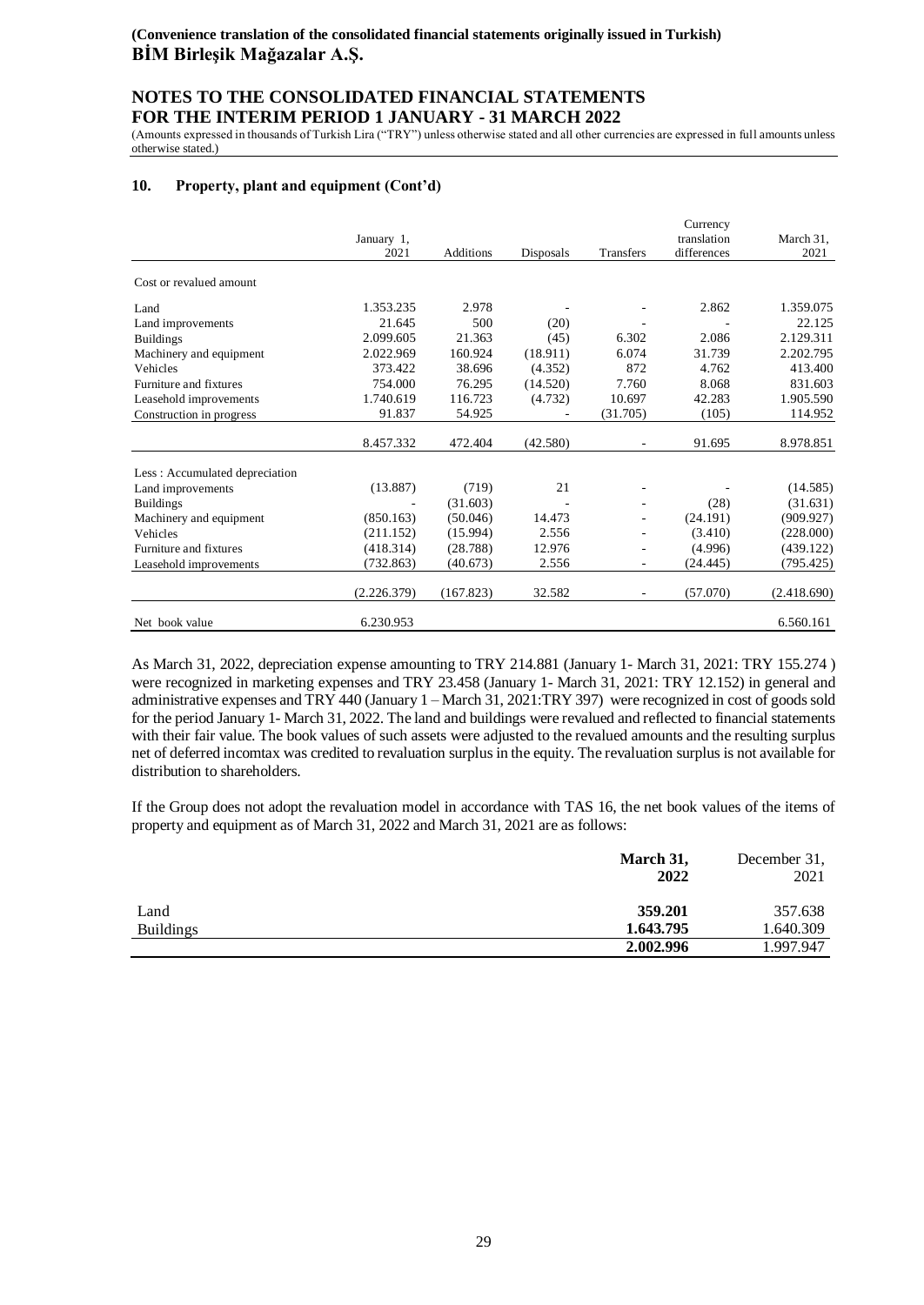## **NOTES TO THE CONSOLIDATED FINANCIAL STATEMENTS FOR THE INTERIM PERIOD 1 JANUARY - 31 MARCH 2022**

(Amounts expressed in thousands of Turkish Lira ("TRY") unless otherwise stated and all other currencies are expressed in full amounts unless otherwise stated.)

## **10. Property, plant and equipment (Cont'd)**

#### **Fair values of land and buildings**

An independent valuation of the group's land and buildings was performed by valuers to determine the fair value of the land and buildings as at March 31, 2022. The revaluation surplus, as of December 31, 2020 net of applicable deferred income taxes was credited to other comprehensive income and is shown in 'property and equipment revaluation reserve' in shareholders equity. The fair value of non-financial assets by valuation method is calculated by inputs observable for the asset or liability, either directly (that is, as prices) or indirectly (that is, derived from prices) (Level 2).

#### **Valuation techniques used to derive level 2 fair values**

Sale or purchase costs or tax deductions are not taken into account in assumption of Level 2 fair value of land and buildings. The most common valuation techniques used is market comparable method, and for some land and buildings cost and income approach including discounted cash flow analysis are also used. Comparable value per square meter is determined based on assumptions such as bargaining share and adjustment for location in market comparable method.

#### **Market comparable method**

A property's fair value is estimated based on comparison of sales and market data of similar or comparable properties. The revaluated property is compared with the sales of similar properties in the market or asked price and bid price.

#### **Discounted cash flow method**

Value assumption is conducted through discount method by taking into account the data of expenditure and revenue belong to the revaluated property. The reduction is associated with value and revenue converting the amount of revenue to value assumption. Either the ratio of proceeds or/and discount should be taken into consideration. Within this approach, Direct Capitalization of Income and Cash Flow Analysis are applied predominantly. During the application of Direct Capitalization of Income, rental data belong to the similar real estate in the same region where the property based in has been used. Unless enough data for probable ratio of capitalization is attained, the method aforementioned has not been applied on.

## **Cost approach**

Instead of purchase of property, the probability of construction of the same of the property or another property provides the same benefit is taken into account. In practice the estimated value includes the amortization of old and less functional properties in case new one's cost exceeds the potential price to be paid for revaluation of the property.

It determines how transaction will be traded in the market and the approach and methods will be used in estimation of fair value of land and building. Sales prices of comparable land and buildings in close proximity are adjusted for differences in key attributes such as property size. The most significant input into the valuation approach is price per square meter.

In the market comparable method, one of the methods applied during the valuation, room for negotiation has been considered and reconciliation has done for the positive and negative features of property with respect to the precedents.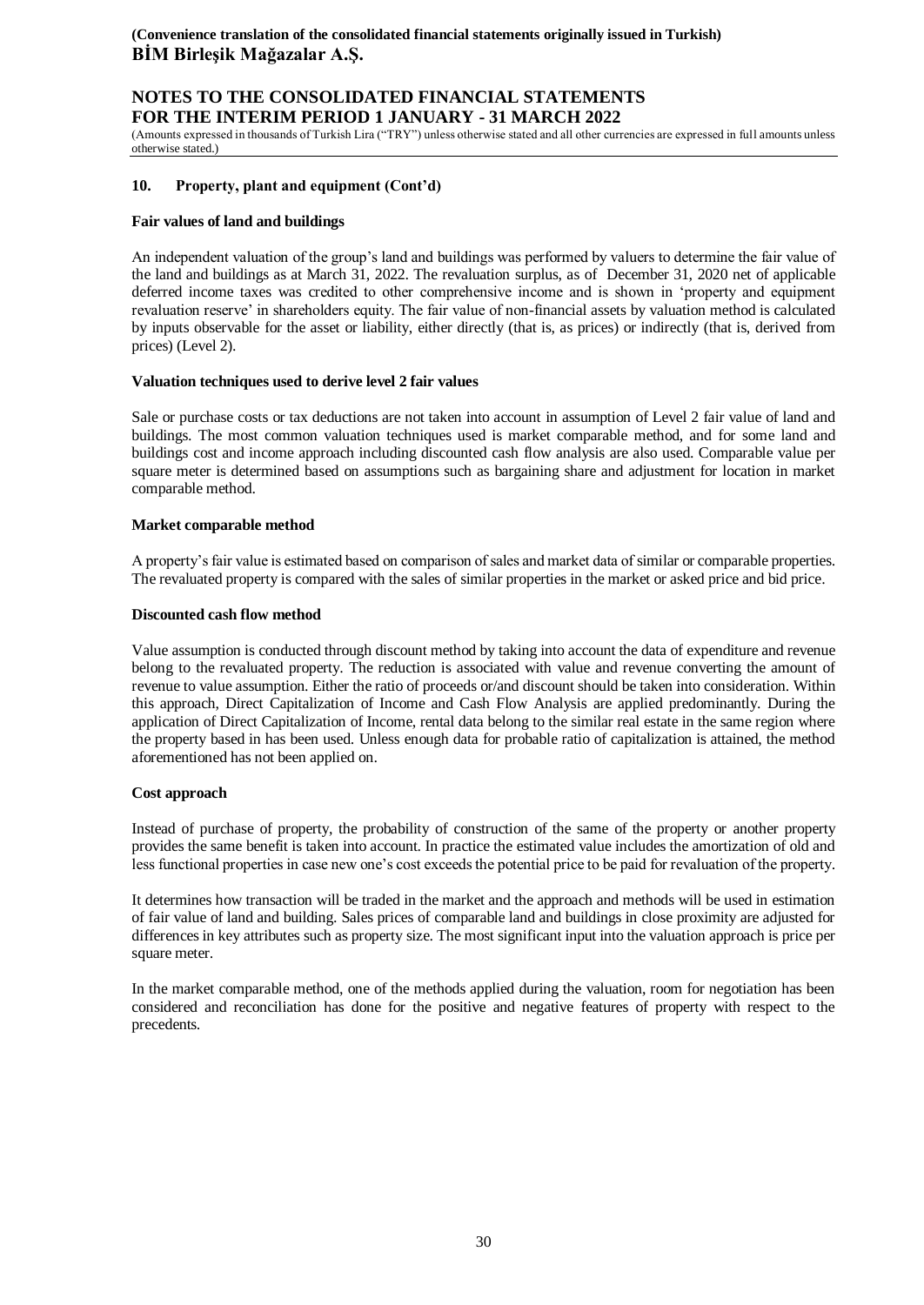## **NOTES TO THE CONSOLIDATED FINANCIAL STATEMENTS FOR THE INTERIM PERIOD 1 JANUARY - 31 MARCH 2022**

(Amounts expressed in thousands of Turkish Lira ("TRY") unless otherwise stated and all other currencies are expressed in full amounts unless otherwise stated.)

## **10. Property, plant and equipment (Cont'd)**

#### **Valuation processes of the group**

The Group's finance department reviews the fair value of land and buildings for reporting purposes. On an annual basis, the Group engages external, independent and CMB licensed valuation firm.

Revaluations are performed with sufficient regularity to ensure that the fair value of a revalued asset does not differ materially from its carrying amount as of balance sheet date. Group revaluates the amount of their lands and buildings every 3 years unless there is a change in the circumstances. The valuation of land and buildings was performed as of December 31, 2020.

The fair values of the land and buildings (administrative building, warehouses and stores) of the Group have been determined by a real estate appraisal company who has CMB license, holds a recognised and relevant professional qualification and has recent experience in the location and category of the land and buildings.

#### **Pledges and mortgages on assets**

As of March 31, 2022 and 2021, there is no pledge or mortgage on property and equipment of the Group.

#### **11. Intangible assets**

The movements of intangible assets and related accumulated amortization for the periods ended March 31, 2022 and 2021 are as follows:

|                                 |            |                  |                  | <b>Currency</b> |           |
|---------------------------------|------------|------------------|------------------|-----------------|-----------|
|                                 | January 1, |                  |                  | translation     | March 31, |
|                                 | 2022       | <b>Additions</b> | <b>Disposals</b> | differences     | 2022      |
| Cost                            |            |                  |                  |                 |           |
| Right                           | 110.486    | 2.666            | (133)            | 763             | 113.782   |
| Other intangible assets         | 307        |                  |                  |                 | 307       |
|                                 | 110.793    | 2.666            | (133)            | 763             | 114.089   |
| <b>Accumulated amortization</b> |            |                  |                  |                 |           |
| Right                           | (57.243)   | (3.697)          | 40               | (703)           | (61.603)  |
| Other intangible assets         | (326)      | (1)              |                  |                 | (327)     |
|                                 | (57.569)   | (3.698)          | 40               | (703)           | (61.930)  |
| Net book value                  | 53,224     |                  |                  |                 | 52.159    |
|                                 |            |                  |                  |                 |           |
|                                 |            |                  |                  | Currency        |           |
|                                 | January 1, |                  |                  | translation     | March 31, |
|                                 | 2021       | <b>Additions</b> | <b>Disposals</b> | differences     | 2021      |
| Cost                            |            |                  |                  |                 |           |
| Right                           | 86.009     | 2.594            | (489)            | 629             | 88.743    |
| Other intangible assets         | 306        |                  |                  |                 | 306       |
|                                 | 86.315     | 2.594            | (489)            | 629             | 89.049    |
| Accumulated amortization        |            |                  |                  |                 |           |
| Right                           | (42.553)   | (2.851)          | 275              | (443)           | (45.572)  |
| Other intangible assets         | (301)      | (6)              |                  |                 | (307)     |
|                                 | (42.854)   | (2.857)          | 275              | (443)           | (45.879)  |
| Net book value                  | 43.461     |                  |                  |                 | 43.170    |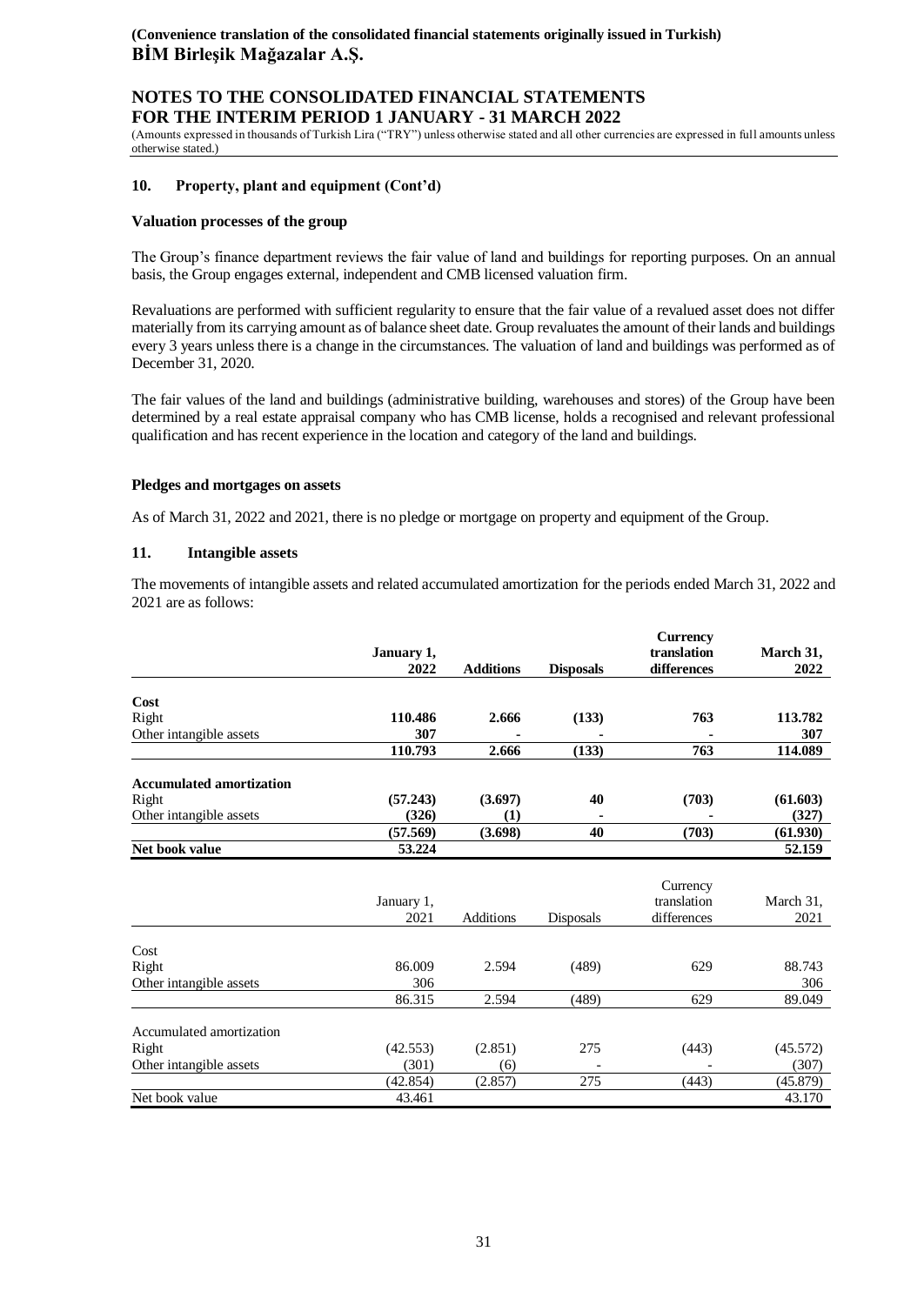(Amounts expressed in thousands of Turkish Lira ("TRY") unless otherwise stated and all other currencies are expressed in full amounts unless otherwise stated.)

## **11. Intangible assets (Cont'd)**

As of March 31, 2022 amortisation expense amounting to TRY 3.330 (January 1- March 31, 2021: TRY 2.643) has been charged in marketing expenses and TRY 364 (January 1- March 31, 2021: TRY 214) in general and administrative expenses and TRY 4 (January 1- March 31, 2021: None.) is included in the cost of sales.

The intangible assets are amortized over estimated useful life which is 5 years. The rights mainly consist of software licences.

## **12. Right of Use Assets**

The movements of right use of assets and the related accumulated depreciation for the period ended March 31, 2022 and 2021 as follows:

|                                          | January 1,<br>2022 | <b>Additions</b> | <b>Disposals</b> | <b>Currency</b><br>translation<br>differences | March 31,<br>2022 |
|------------------------------------------|--------------------|------------------|------------------|-----------------------------------------------|-------------------|
|                                          |                    |                  |                  |                                               |                   |
| <b>Building</b>                          | 9.575.434          | 888.507          | (92.746)         | 124.257                                       | 10.495.452        |
| Vehicles                                 | 266.930            | 23.373           | (1.755)          | 1.854                                         | 290.402           |
|                                          | 9.842.364          | 911.880          | (94.501)         | 126.111                                       | 10.785.854        |
| <b>Less: Accumulated</b><br>amortization |                    |                  |                  |                                               |                   |
| <b>Building</b>                          | (2.607.641)        | (296.676)        | 21.850           | (48.491)                                      | (2.930.958)       |
| Vehicles                                 | (148.314)          | (17.291)         | 474              | (1.202)                                       | (166.333)         |
|                                          | (2.755.955)        | (313.967)        | 22.324           | (49.693)                                      | (3.097.291)       |
| Net book value                           | 7.086.409          |                  |                  |                                               | 7.688.563         |

For the period ended March 31, 2022, TRY 283.065 (March 31, 2021, TRY 222.660) of amortization expenses is recognized under selling and marketing expenses and TRY 30.902 (March 31,2021 TRY 14.030) is recognized under general administrative expenses.

|                                   |             |                  |           | Currency    |             |
|-----------------------------------|-------------|------------------|-----------|-------------|-------------|
|                                   | January 1,  |                  |           | translation | March 31,   |
|                                   | 2021        | <b>Additions</b> | Disposals | differences | 2021        |
|                                   |             |                  |           |             |             |
| <b>Building</b>                   | 6.686.917   | 671.207          | (114.294) | 103.069     | 7.346.899   |
| Vehicles                          | 184.996     | 43.887           | (5.377)   | 1.914       | 225.420     |
|                                   | 6.871.913   | 715.094          | (119.671) | 104.983     | 7.572.319   |
| Less: Accumulated<br>amortization |             |                  |           |             |             |
| <b>Building</b>                   | (1.392.628) | (223.231)        | 15.673    | (35.467)    | (1.635.653) |
| Vehicles                          | (80.485)    | (13.459)         | 1.636     | (1.814)     | (94.122)    |
|                                   | (1.473.113) | (236.690)        | 17.309    | (37.281)    | (1.729.775) |
| Net book value                    | 5.398.800   |                  |           |             | 5.842.544   |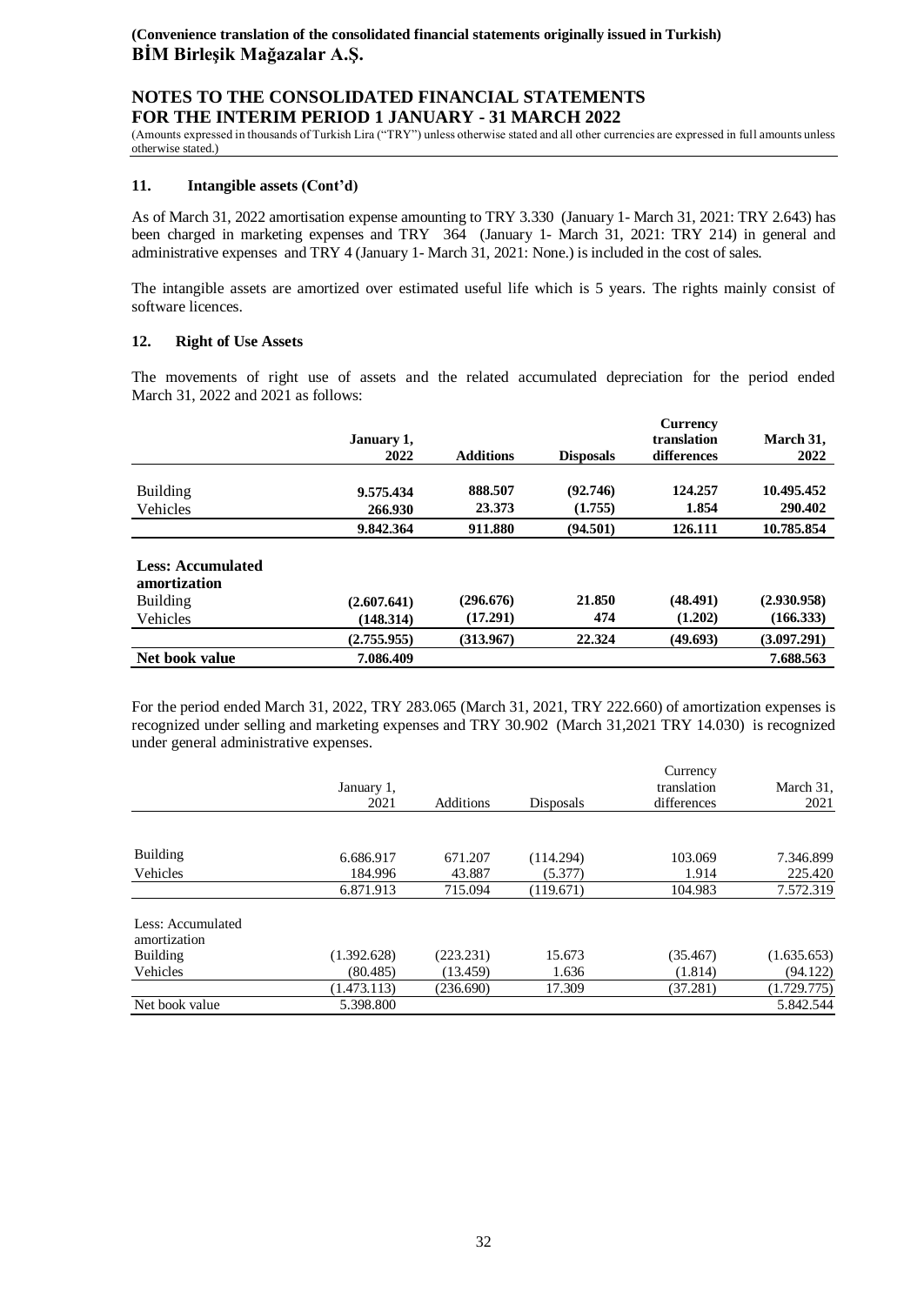## **NOTES TO THE CONSOLIDATED FINANCIAL STATEMENTS FOR THE INTERIM PERIOD 1 JANUARY - 31 MARCH 2022**

(Amounts expressed in thousands of Turkish Lira ("TRY") unless otherwise stated and all other currencies are expressed in full amounts unless otherwise stated.)

#### **13. Provisions, contingent assets and liabilities**

#### **a) Short term provisions for employee benefits**

Unused vacation amounting to TRY 54.130 is shown on the current provisions for employee benefits amounting in the Group account of short-term provisions for the period ended March 31, 2022 (December 31, 2021: TRY 60.717).

Current period movement of short-term unused vacation provision is as follows:

|                                                    | <b>January 1-</b><br><b>March 31, 2022</b> | January 1-<br>March 31, 2021 |
|----------------------------------------------------|--------------------------------------------|------------------------------|
|                                                    |                                            |                              |
| Balance at the beginning of the period – January 1 | 60.717                                     | 41.533                       |
| Used in the period                                 | (60.717)                                   | (41.533)                     |
| Provision of unused vacation                       | 54.130                                     | 57.796                       |
| Balance at the end of the period - March 31        | 54.130                                     | 57.796                       |

#### **b) Other short-term provisions**

j.

|                                                  | March 31,<br>2022 | December 31.<br>2021 |
|--------------------------------------------------|-------------------|----------------------|
| Legal provisions $(**)$                          | 57.070            | 53.130               |
| Provision of Competition Authority penalty( $*)$ | ٠                 | 718.597              |
| Other                                            | 75.083            | 17.907               |
| <b>Total</b>                                     | 132.153           | 789.634              |

(\*) It is the provision amount allocated for the penalty amounting to TRY 958.129 given to the Company on October 28, 2021 by the Competition Authority. The related penalty was paid on 17 February 2022 by taking advantage of the 25% early payment discount.

(\*\*) As of March 31, 2022 and December 31, 2021, the total amount of outstanding lawsuits filed against the Group, TRY 87.086 and TRY 82.889 (in historical terms), respectively. The Group recognized provisions amounting to TRY 57.070 and TRY 53.130 for the related periods, respectively.

Current period movement of provision for lawsuits is as follows:

|                                                    | January 1-<br><b>March 31, 2022</b> | January 1-<br>March 31, 2021 |
|----------------------------------------------------|-------------------------------------|------------------------------|
| Balance at the beginning of the period - January 1 | 53.130                              | 37.219                       |
| Provisions required                                | 3.940                               | 5.262                        |
| Balance at the end of the period - March 31        | 57.070                              | 42.481                       |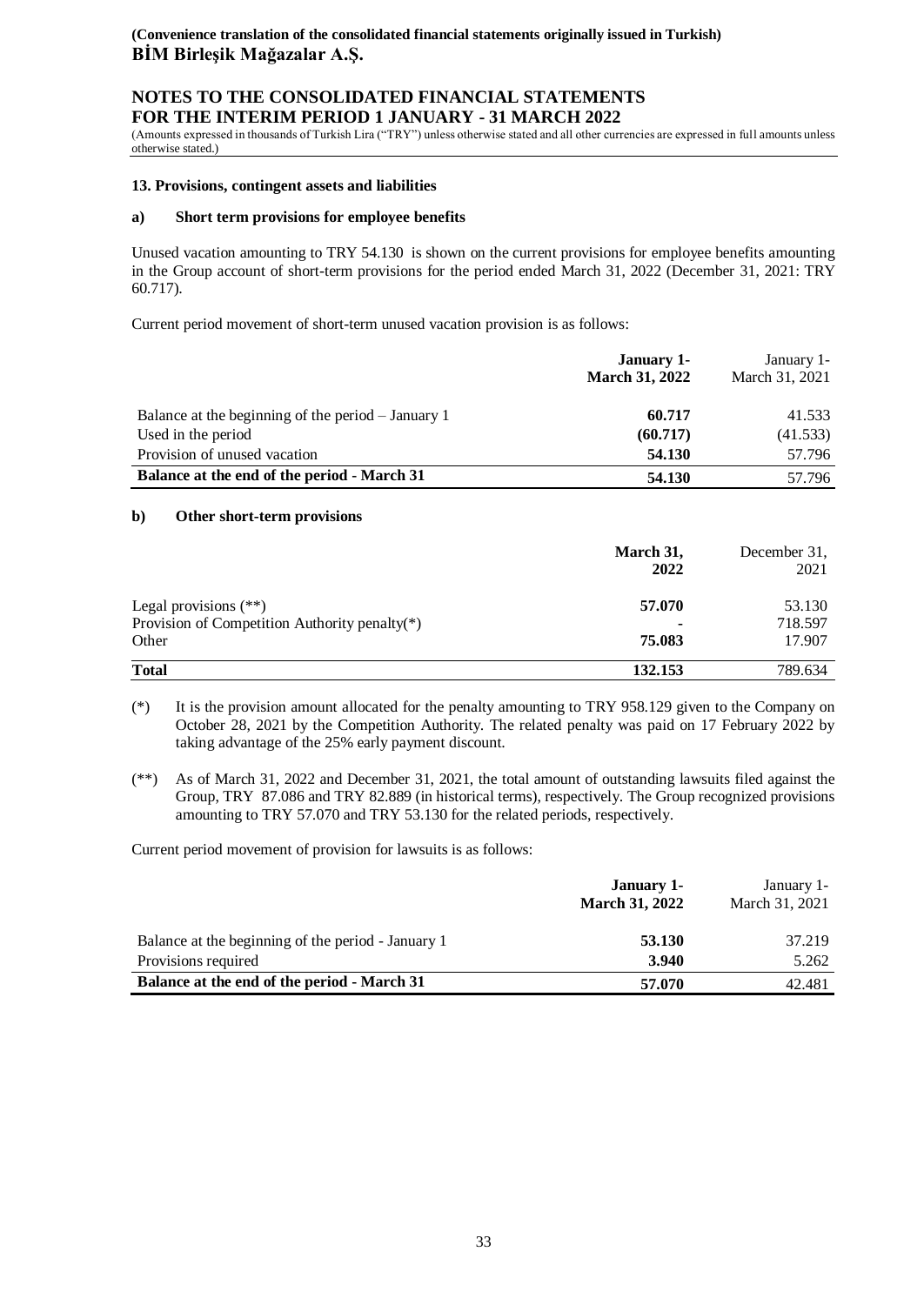## **NOTES TO THE CONSOLIDATED FINANCIAL STATEMENTS FOR THE INTERIM PERIOD 1 JANUARY - 31 MARCH 2022**

(Amounts expressed in thousands of Turkish Lira ("TRY") unless otherwise stated and all other currencies are expressed in full amounts unless otherwise stated.)

## **13. Provisions, contingent assets and liabilities (Cont'd)**

#### **Letter of guarantees, mortgages and pledges given by the Group**

As of March 31, 2022 and December 31, 2021, breakdown of the guarantees, mortgage and pledges given by the Group is as follows:

|                                                                                                                                                                               | <b>March 31, 2022</b>                    |            |                   |            |                                  |
|-------------------------------------------------------------------------------------------------------------------------------------------------------------------------------|------------------------------------------|------------|-------------------|------------|----------------------------------|
|                                                                                                                                                                               | <b>Total</b><br><b>TRY</b><br>equivalent | <b>TRY</b> | <b>US Dollars</b> | <b>EUR</b> | <b>Moroccan</b><br><b>Dirham</b> |
| A. Total amount of guarantees, pledges and                                                                                                                                    |                                          |            |                   |            |                                  |
| mortgages given in the name of                                                                                                                                                | 91.683                                   | 88.011     | 250.870           |            |                                  |
| Guarantee                                                                                                                                                                     | 91.683                                   | 88.011     | 250.870           |            |                                  |
| Pledge                                                                                                                                                                        |                                          |            |                   |            |                                  |
| Mortgage                                                                                                                                                                      |                                          |            |                   |            |                                  |
| B. Total amount of guarantees, pledges and<br>mortgages provided on behalf of the parties<br>which are included in the scope of full<br>consolidation                         |                                          |            |                   |            |                                  |
| Guarantee                                                                                                                                                                     |                                          |            |                   |            |                                  |
| Pledge                                                                                                                                                                        |                                          |            |                   |            |                                  |
| Mortgage                                                                                                                                                                      |                                          |            |                   |            |                                  |
| C. Total amount of guarantees, pledges and<br>mortgages provided on behalf of third<br>parties to conduct business activities<br>D. Total amount of other guarantees, pledges |                                          |            |                   |            |                                  |
| and mortgages                                                                                                                                                                 |                                          |            |                   |            |                                  |
| On behalf of majority Shareholder<br>i.                                                                                                                                       |                                          |            |                   |            |                                  |
| ii.<br>On behalf of other group companies<br>which are not covered in B and C above<br>On behalf of third parties which are not<br>iii.                                       |                                          |            |                   |            |                                  |
| covered by item C                                                                                                                                                             | 91.683                                   | 88.011     |                   |            |                                  |
| <b>Total</b>                                                                                                                                                                  |                                          |            | 250.870           |            |                                  |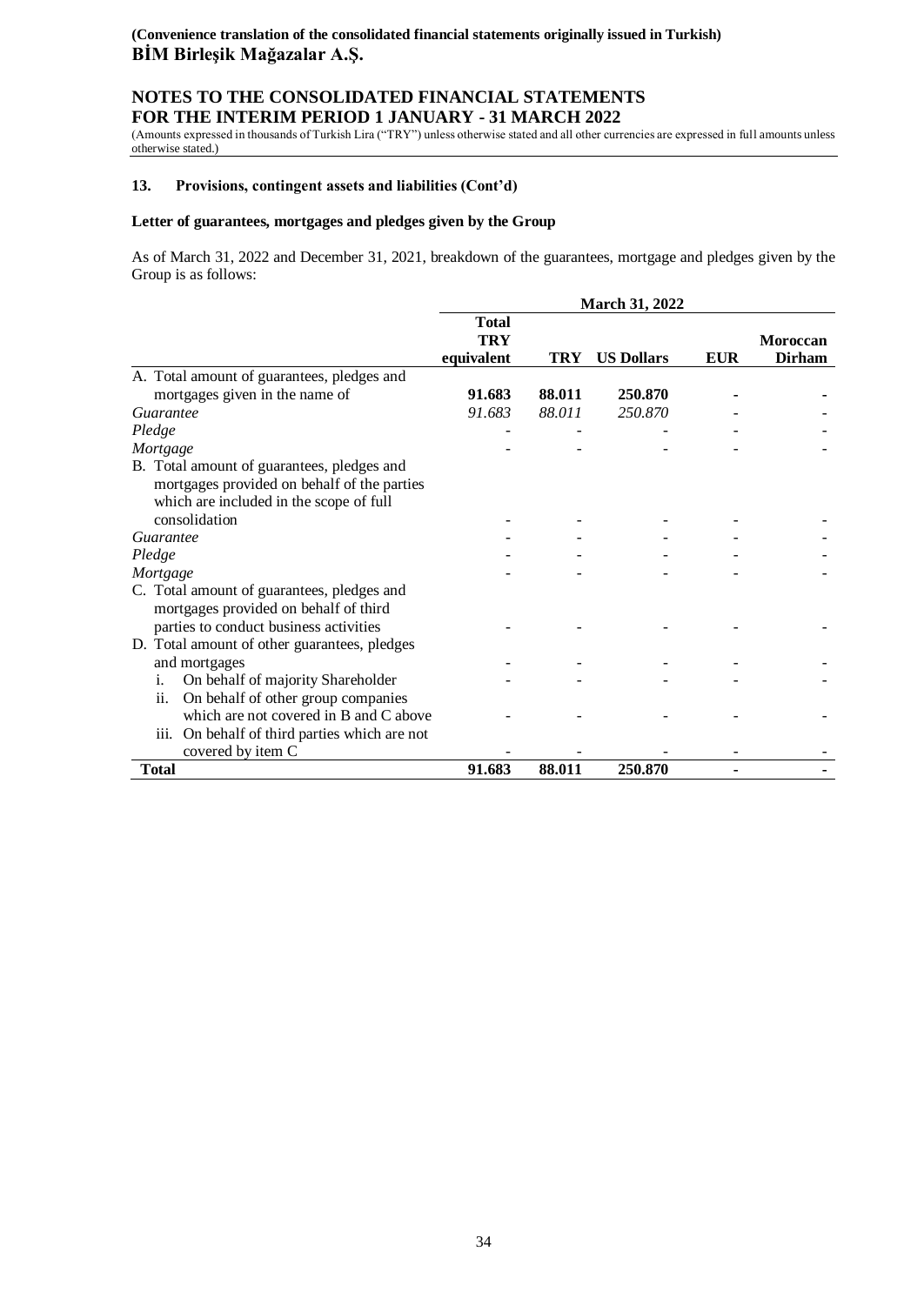## **NOTES TO THE CONSOLIDATED FINANCIAL STATEMENTS**

**FOR THE INTERIM PERIOD 1 JANUARY - 31 MARCH 2022**

(Amounts expressed in thousands of Turkish Lira ("TRY") unless otherwise stated and all other currencies are expressed in full amounts unless otherwise stated.)

## **13. Provisions, contingent assets and liabilities (Cont'd)**

|                                                                                                                                      |                     |            | December 31, 2021 |            |          |
|--------------------------------------------------------------------------------------------------------------------------------------|---------------------|------------|-------------------|------------|----------|
|                                                                                                                                      | Total<br><b>TRY</b> |            |                   |            | Moroccan |
|                                                                                                                                      | equivalent          | <b>TRY</b> | <b>US Dollars</b> | <b>EUR</b> | Dirham   |
| A. Total amount of guarantees, pledges and                                                                                           |                     |            |                   |            |          |
| mortgages given in the name of                                                                                                       | 55.009              | 51.665     | 250.870           |            |          |
| Guarantee                                                                                                                            | 55.009              | 51.665     | 250.870           |            |          |
| Pledge                                                                                                                               |                     |            |                   |            |          |
| Mortgage                                                                                                                             |                     |            |                   |            |          |
| B. Total amount of guarantees, pledges and<br>mortgages provided on behalf of the parties<br>which are included in the scope of full |                     |            |                   |            |          |
| consolidation                                                                                                                        |                     |            |                   |            |          |
| Guarantee                                                                                                                            |                     |            |                   |            |          |
| Pledge                                                                                                                               |                     |            |                   |            |          |
| Mortgage                                                                                                                             |                     |            |                   |            |          |
| C. Total amount of guarantees, pledges and<br>mortgages provided on behalf of third<br>parties to conduct business activities        |                     |            |                   |            |          |
| D. Total amount of other guarantees, pledges                                                                                         |                     |            |                   |            |          |
| and mortgages                                                                                                                        |                     |            |                   |            |          |
| On behalf of majority Shareholder<br>i.                                                                                              |                     |            |                   |            |          |
| On behalf of other group companies<br>ii.                                                                                            |                     |            |                   |            |          |
| which are not covered in B and C above                                                                                               |                     |            |                   |            |          |
| iii. On behalf of third parties which are not                                                                                        |                     |            |                   |            |          |
| covered by item C                                                                                                                    |                     |            |                   |            |          |
| Total                                                                                                                                | 55.009              | 51.665     | 250.870           |            |          |

#### **Insurance coverage on assets**

As of March 31, 2022 and December 31, 2021, insurance coverage on assets of the Group is TRY 10.211.011 and TRY 8.197.857 respectively.

## **14. Prepaid Expenses and Deferred Income**

## **a) Short term prepaid expenses**

|                                                       | March 31, | December 31. |
|-------------------------------------------------------|-----------|--------------|
|                                                       | 2022      | 2021         |
| Order advances given to third parties for inventories | 655.998   | 294.785      |
| Order advances given to related parties (Note 28)     | 496.048   | 5.870        |
| Other                                                 | 101.071   | 65.465       |
|                                                       | 1.253.117 | 366.120      |

## **b) Long term prepaid expenses**

|                                                  | March 31,<br>2022 | December 31.<br>2021 |
|--------------------------------------------------|-------------------|----------------------|
| Advances given for property, plant and equipment | 117.041           | 54.412               |
| Other                                            | 4.885             | 12.180               |
|                                                  | 121.926           | 66.592               |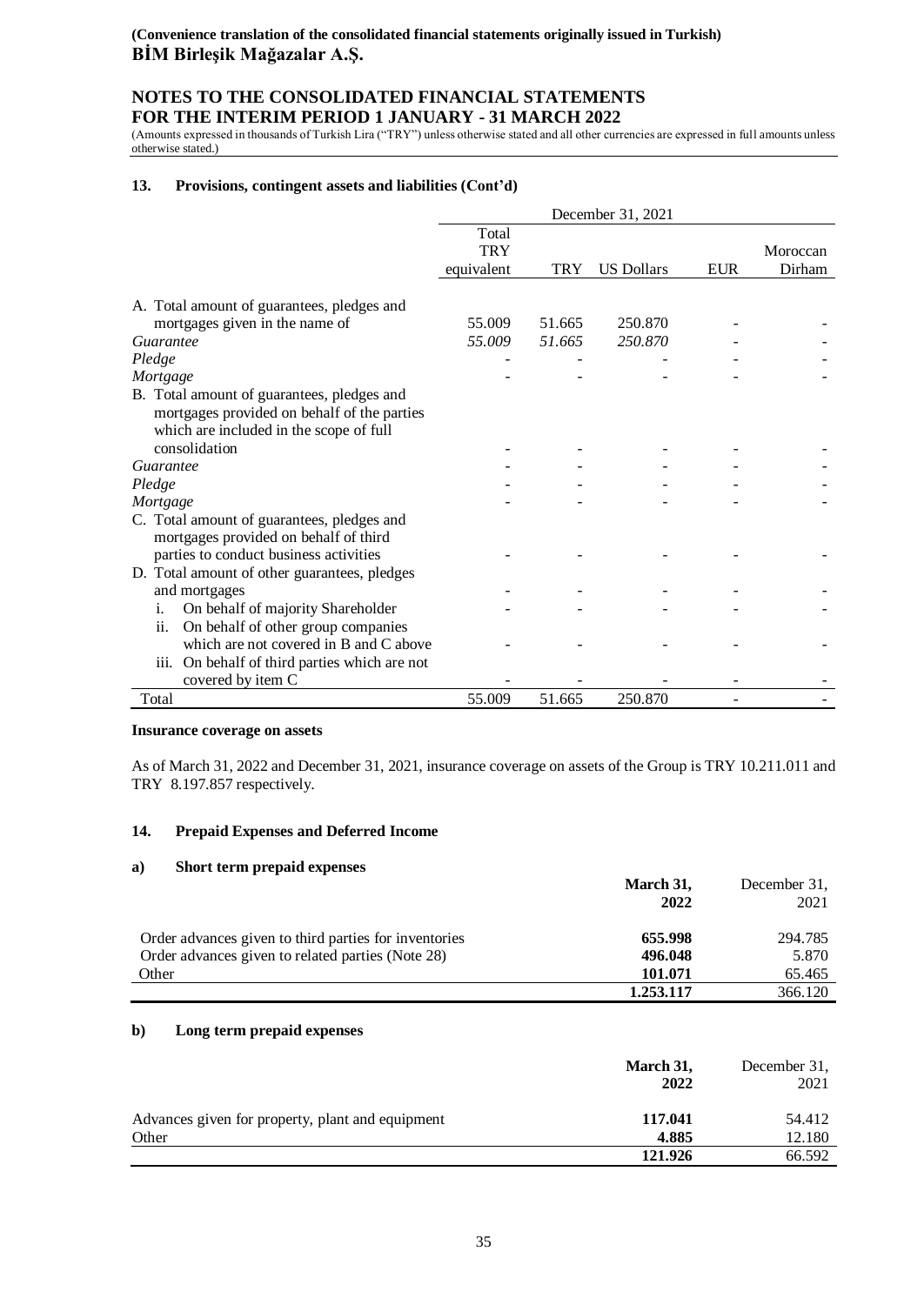(Amounts expressed in thousands of Turkish Lira ("TRY") unless otherwise stated and all other currencies are expressed in full amounts unless otherwise stated.)

## **14. Prepaid Expenses and Deferred Income (Cont'd)**

#### **c) Deferred Income**

| March 31,      | December 31. |
|----------------|--------------|
| 2022           | 2021         |
| 269.524        | 62.410       |
| $\blacksquare$ | 144          |
| 269.524        | 62.554       |
|                |              |

#### **15. Employee termination benefits**

|                                             | March 31,<br>2022 | December 31.<br>2021 |
|---------------------------------------------|-------------------|----------------------|
| Provision for employee termination benefits | 407.100           | 388.923              |
|                                             | 407.100           | 388.923              |

The amount payable consists of one month's salary limited to a maximum of full TRY 10.848,59 for each period of service as of March 31, 2022 (December 31, 2021: full TRY 8.651,62). The retirement pay provision ceiling is revised semiannually, and full TRY 10.848,59 which is effective from March 31, 2022, is taken into consideration in the calculation of provision for employment termination benefits (effective from December 31, 2021: full TRY 8.651,62). Liability of employment termination benefits is not subject to any funding as there is not any obligation. Provision is calculated by estimating the present value of the future probable obligation of the Group arising from the retirement of the employees. TAS 19 "Employee Benefits" requires actuarial valuation methods to be developed to estimate the Group's obligation under the defined benefit plans. The following actuarial assumptions are used in the calculation of the total liability. Actuarial loss/ (gain) is accounted in the statement of comprehensive income under "Actuarial gain/loss from defined benefit plans".

The principal assumption is that the maximum liability for each year of service will increase in line with inflation. Thus, the discount rate applied represents the expected real rate after adjusting for the anticipated effects of future inflation.Consequently, in the accompanying consolidated financial statements as of March 31, 2022 and December 31, 2021 the provision is calculated by estimating the present value of the future probable obligation of the Group arising from the retirement of the employees. Provisions at the balance sheet date were calculated by using real discount rate of 4,5% by assuming an annual inflation rate of 17% (December 31, 2021: 17%) and a discount rate of 21,5% (December 31, 2021: 21,5 %). The anticipated rate of termination benefits not paid as a result of voluntary leaves is also taken into consideration. The real discount rate obtained according to the assumptions is calculated by using 4.5% per annum. The estimated ratio of severance pay amounts that will not be paid to the Group as a result of voluntary dismissals have also been taken into account.

The following tables summarize the components of net benefit expense recognized in the comprehensive statement of income and amounts recognized in the balance sheet:

|                                                         | January 1-            | January 1-     |
|---------------------------------------------------------|-----------------------|----------------|
|                                                         | <b>March 31, 2022</b> | March 31, 2021 |
| Current service cost (Note 20)                          | 22,845                | 13.149         |
| Interest cost of employee termination benefit (Note 23) | 19.412                | 7.277          |
| Total                                                   | 42.257                | 20.426         |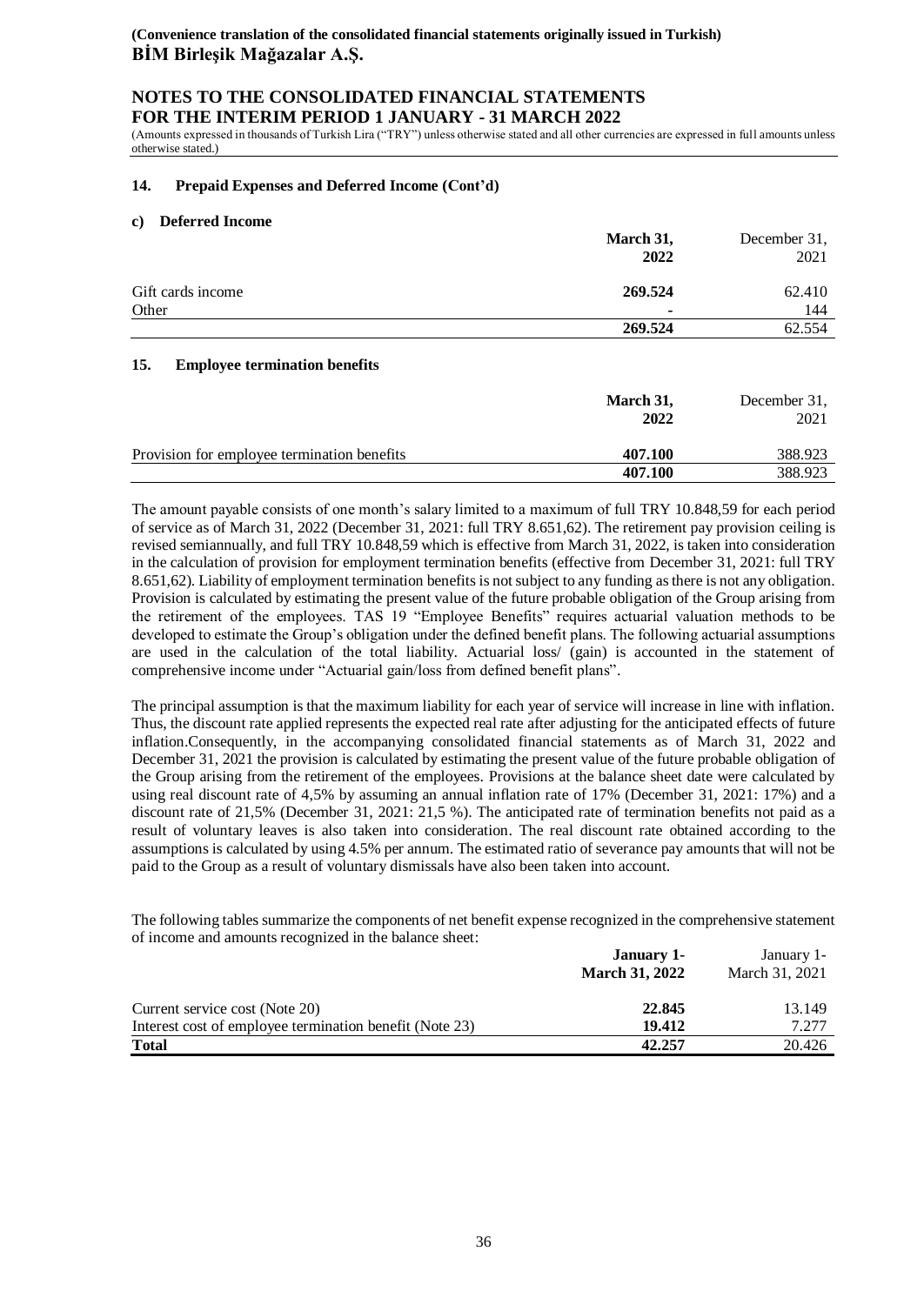(Amounts expressed in thousands of Turkish Lira ("TRY") unless otherwise stated and all other currencies are expressed in full amounts unless otherwise stated.)

## **15. Employee termination benefits (Cont'd)**

Changes in the carrying value of defined benefit obligation are as follows:

|                                                    | January 1-                                                   | January 1-                                |
|----------------------------------------------------|--------------------------------------------------------------|-------------------------------------------|
|                                                    | March 31, 2022                                               | March31,2021                              |
| Balance at the beginning of the period - January 1 | 388.923                                                      | 241.859                                   |
| Interest cost of employee termination benefit      | 19.412                                                       | 7.277                                     |
| Current service cost                               | 22.845                                                       | 13.149                                    |
| Payments made in the current period                | (24.080)                                                     | (10.818)                                  |
| Balance at the end of the period - March 31        | 407.100                                                      | 251.467                                   |
| <b>Other assets and liabilities</b>                |                                                              |                                           |
| <b>Other current assets</b>                        |                                                              |                                           |
|                                                    |                                                              | December 31,                              |
|                                                    |                                                              | 2021                                      |
| VAT receivable                                     | 193.380                                                      | 118.610                                   |
| Other                                              | 135.398                                                      | 13.734                                    |
|                                                    | 328.778                                                      | 132.344                                   |
|                                                    |                                                              |                                           |
|                                                    |                                                              | December 31,                              |
|                                                    | 2022                                                         | 2021                                      |
|                                                    |                                                              | 261.063                                   |
| Other                                              | 50.356                                                       | 6.054                                     |
|                                                    | 266.110                                                      | 267.117                                   |
|                                                    | <b>Other current liabilities</b><br>Taxes and funds payables | March 31,<br>2022<br>March 31,<br>215.754 |

## **17. Equity**

## **a) Share capital and capital reserves**

As of March 31, 2022 and December 31,2021, the breakdown of shareholders and their ownership percentages in the Company are summarized as follows.

|                                            | <b>March 31, 2022</b><br>December 31, 2021 |        |            |          |
|--------------------------------------------|--------------------------------------------|--------|------------|----------|
|                                            | <b>Historical</b>                          |        | Historical |          |
|                                            | cost                                       | $(\%)$ | cost       | $( \% )$ |
|                                            |                                            |        |            |          |
| Merkez Bereket Gida Sanayi ve Ticaret A.Ş. | 91.998                                     | 15,15  | 91.998     | 15,15    |
| Naspak Gida Sanayi ve Ticaret A.S.         | 66.600                                     | 10,97  | 66.600     | 10,97    |
| Other                                      | 15.042                                     | 2,48   | 18.348     | 3,02     |
| Publicly traded                            | 433.560                                    | 71.40  | 430.254    | 70,86    |
|                                            | 607.200                                    | 100,00 | 607.200    | 100.00   |

The Company's share capital is fully paid and consists of 607.200.000 (December 31, 2021: 607.200.000) shares of full TRY 1 nominal value each.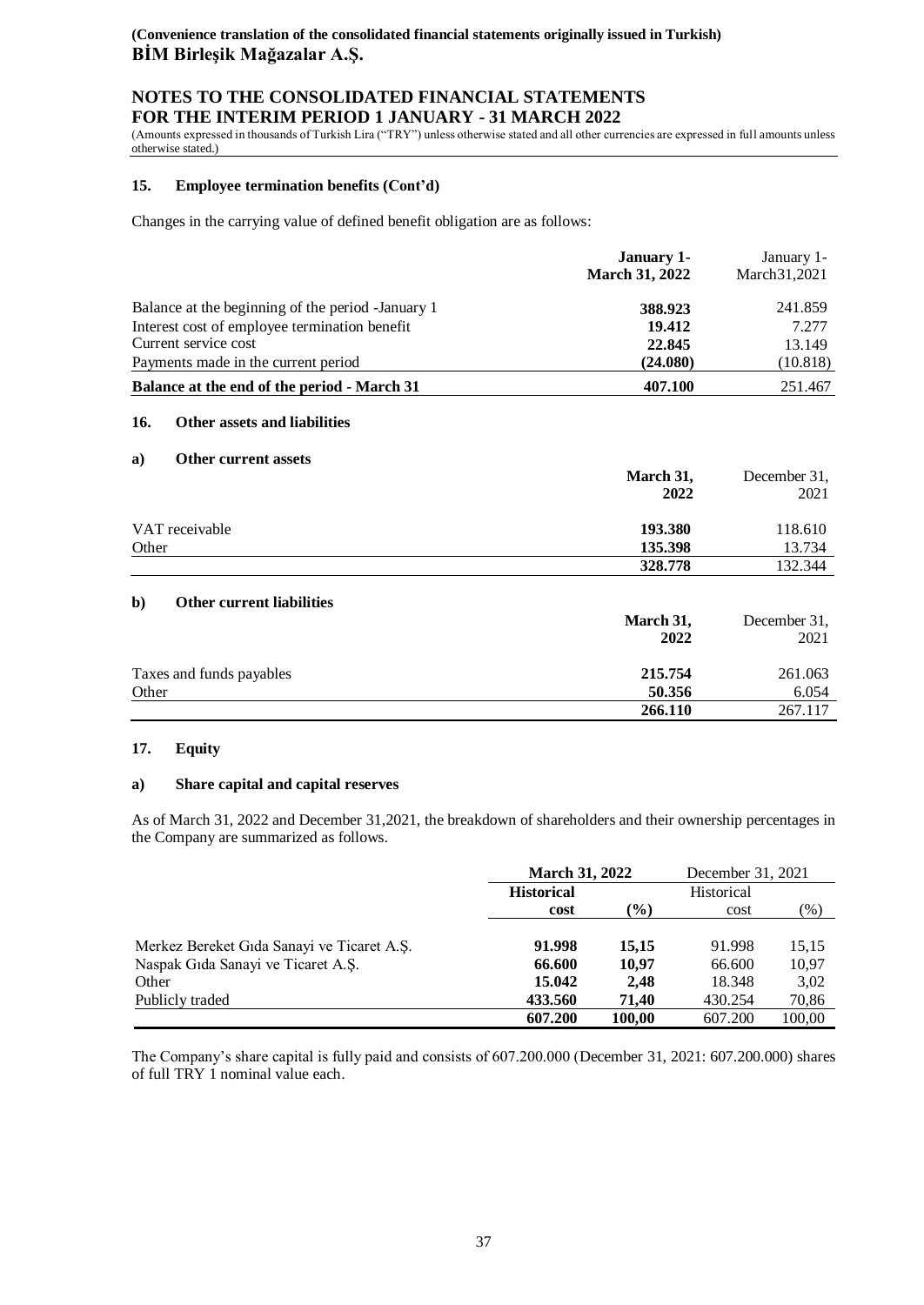(Amounts expressed in thousands of Turkish Lira ("TRY") unless otherwise stated and all other currencies are expressed in full amounts unless otherwise stated.)

## **17. Equity (Cont'd)**

## **Property, plant and equipment revaluation fund**

As of March 31, 2022 the Group has revaluation fund amounting TRY 1.958.767 (December 31, 2021: TRY 1.958.767) related to revaluation of land and buildings. The revaluation fund is not available for distribution to shareholders .

## **b) Restricted reserves and retained earnings**

The legal reserves consist of first and second legal reserves, per the Turkish Commercial Code (TCC). The TCC stipulates that the first legal reserve is appropriated out of net statutory profits at the rate of 5% per annum, until the total reserve reaches 20% of the Company's historical paid-in share capital. The second legal reserve is appropriated at the rate of 10% per annum of all cash distributions in excess of 5% of the historical paid-in share capital. Under TCC, the legal reserves are not available for distribution unless they exceed 50% of the historical paid-in share capital but may be used to offset losses in the event that historical general reserve is exhausted.

The statutory accumulated profits and statutory current year profit are available for distribution, subject to the reserve requirements referred to above and Turkish Capital Market Board (CMB) requirements related to profit distribution.

Listed companies distribute dividend in accordance with the Communiqué No. II-19.1 issued by the CMB which is effective from February 1, 2014.

Companies distribute dividends in accordance with their dividend payment policies settled and dividend payment decision taken in general assembly and also in conformity with relevant legislations. The communiqué does not constitute a minimum dividend rate. Companies distribute dividend in accordance with the method defined in their dividend policy or articles of incorporation. In addition, dividend can be distributed by fixed or variable instalments and advance dividend can be paid in accordance with profit on financial statements of the Company.

In accordance with the Turkish Commercial Code (TCC), unless the required reserves and the dividend for shareholders as determined in the article of association or in the dividend distribution policy of the company are set aside, no decision may be made to set aside other reserves, to transfer profits to the subsequent year or to distribute dividends to the holders of usufruct right certificates, to the members of the board of directors or to the employees, and no dividend can be distributed to these persons unless the determined dividend for shareholders is paid in cash.

Dividend distribution policy of the Company is in line with the CMB Law numbered 6362 dated December 31, 2012.

Inflation adjustment to shareholders' equity and book value of extraordinary reserves can be used as an internal source in capital, dividend distribution in cash or net-off against prior years' loss. In case the inflation adjustment to shareholders' equity is used for dividend distribution in cash, the distribution is subject to corporate tax.

As of March 31, 2022 and December 31,2021 legal reserves, prior year profits and net income for the period in statutory accounts of the Company are as follows:

|                               | March 31,<br>2022 | December 31,<br>2021 |
|-------------------------------|-------------------|----------------------|
| Legal reserves                | 1.490.866         | 1.442.567            |
| <b>Extraordinary reserves</b> | 3.296.829         | 40.223               |
| Net profit for the period     | 1.411.551         | 3.242.412            |
|                               | 6.199.246         | 4.725.202            |

As of March 31, 2022, net profit for the Company's statutory books is TRY 1.411.551 (December 31, 2021: TRY 3.242.412) and net profit per consolidated financial statements in accordance with CMB accounting standards is TRY 1.344.211 (December 31, 2021: TRY 2.950.710). Equity holders of the parent company of profit is TRY 1.341.604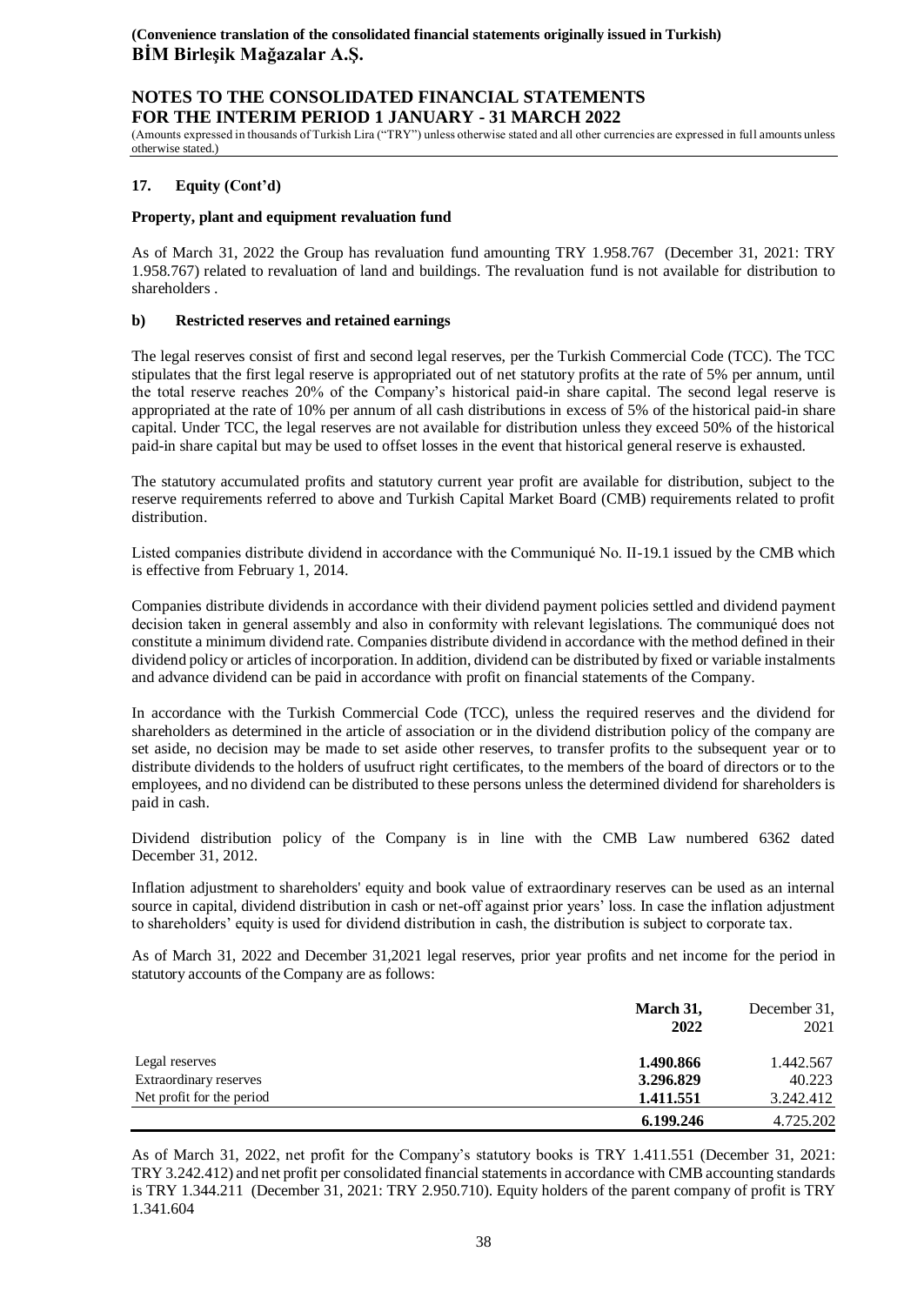(Amounts expressed in thousands of Turkish Lira ("TRY") unless otherwise stated and all other currencies are expressed in full amounts unless otherwise stated.)

## **17. Equity (Cont'd)**

## **c) Treasury Shares**

As part of the resolution of the Board of Directors on 6 December 2021, buy-back operations have been started. As part of such buy-back operation shares of the Company which are equivalent to 700.000 units of BİM shares corresponding to TRY 48.299 have been repurchased. As of March 31, 2022, 9,067,992 shares repurchased for a total of TRY 613,475,901 (full TRY) together with the purchases made in the previous periods, in the Company's capital is 1.4934%.

The financing of share repurchases is provided by the Company's internal resources. As of the report date, there has been no sale of the repurchased shares.

## **d) Dividend payment**

The Ordinary General Assembly Meeting which was announced to be held on 7 June 2022, was recommended to distribute TRY 1.214.400.000 cash dividend from profit of the 2021 to the shareholders. The gross dividend will be paid per share is 2,0 full TRY. Bim Stores S.A. distributed a dividend equivalent to TRY 38,874,780 (full TRY) to it's non-group shareholder's on 21 January 2022 from its 2021 profit.

## **e) Non – controlling interest**

Equity in a subsidiary that is not directly or indirectly associated with the parent is classified under "Noncontrolling interests" in the consolidated financial statements.

As of March 31, 2022, the relevant amount in the "Non-controlling interests" account in the consolidated statement of financial position is TRY 178.270. In addition, net profit or loss in a subsidiary that is not directly or indirectly attributed to a parent is classified under "Non-controlling interests" in the consolidated statement of profit or loss. As of March 31, 2022, the amount of profit attributable to minority interests in the consolidated statement of comprehensive loss is TRY 2.607.

## **18. Sales and cost of sales**

## **a) Net Sales**

The Group's net sales for the periods ended March 31, 2022 and 2021 are as follows:

|                     | January 1-<br><b>March 31, 2022</b> | January 1-<br>March 31, 2021 |
|---------------------|-------------------------------------|------------------------------|
| Sales               | 27.396.810                          | 15.598.386                   |
| Sales returns $(-)$ | (129.556)                           | (96.740)                     |
|                     | 27.267.254                          | 15.501.646                   |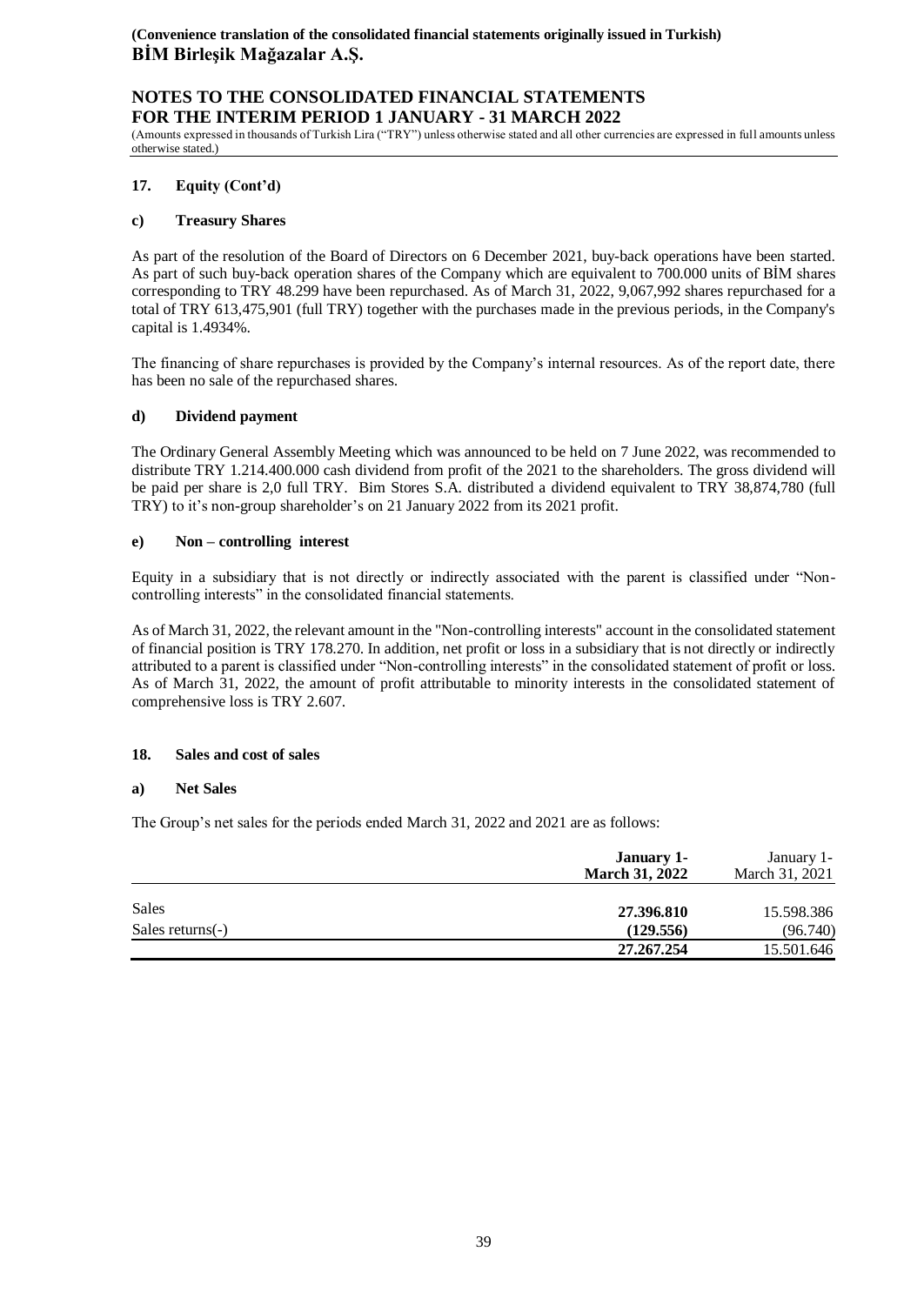## **NOTES TO THE CONSOLIDATED FINANCIAL STATEMENTS FOR THE INTERIM PERIOD 1 JANUARY - 31 MARCH 2022**

(Amounts expressed in thousands of Turkish Lira ("TRY") unless otherwise stated and all other currencies are expressed in full amounts unless otherwise stated.)

## **18. Sales and cost of sales (Cont'd)**

## **b) Cost of sales**

|                                        | <b>January 1-</b> | January 1-  |
|----------------------------------------|-------------------|-------------|
|                                        | March 31,         | March 31,   |
|                                        | 2022              | 2021        |
|                                        | 6.665.109         | 4.214.855   |
| Beginning inventory                    |                   |             |
| Purchases                              | 26.194.088        | 13.565.818  |
| Depreciation and amortization expenses | 444               | 397         |
| Ending inventory (-)                   | (10.648.174)      | (5.132.681) |
|                                        | 22.211.467        | 12.648.389  |

## **19. Operational expenses**

#### **a) Marketing expenses**

|                                               | <b>January 1-</b> | January 1-     |
|-----------------------------------------------|-------------------|----------------|
|                                               | March 31, 2022    | March 31, 2021 |
|                                               |                   |                |
| Personnel expenses                            | 1.623.937         | 983.736        |
| Depreciation and amortization expense         | 501.276           | 380.577        |
| Electricity, water and communication expenses | 330.497           | 100.805        |
| Truck fuel expense                            | 81.709            | 28.989         |
| Maintenance and repair expenses               | 66.003            | 38.427         |
| Advertising expenses                          | 55.531            | 35.317         |
| Packaging expenses                            | 49.671            | 19.243         |
| Stationery expenses                           | 27.665            | 9.096          |
| Provision for employee termination benefits   | 20.116            | 11.446         |
| Information technology expenses               | 16.321            | 8.631          |
| Taxes and duty expenses                       | 15.729            | 13.249         |
| Fixtures expenses                             | 13.355            | 11.477         |
| Rent expenses                                 | 13.315            | 6.317          |
| Cleaning expenses                             | 12.078            | 8.163          |
| Insurance expenses                            | 6.467             | 3.855          |
| Other                                         | 87.245            | 36.371         |
|                                               | 2.920.915         | 1.695.699      |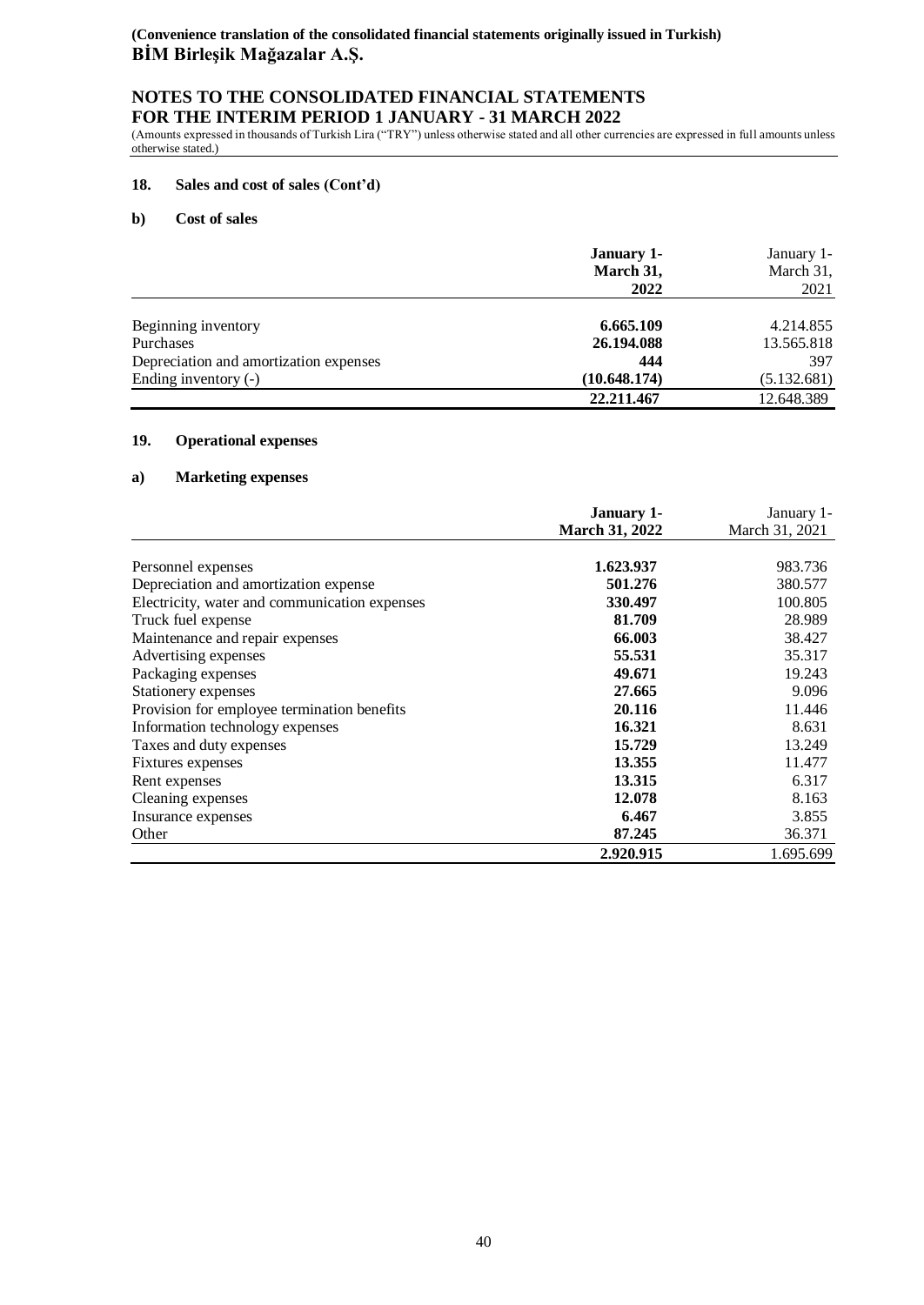(Amounts expressed in thousands of Turkish Lira ("TRY") unless otherwise stated and all other currencies are expressed in full amounts unless otherwise stated.)

## **19. Operational expenses (Cont'd)**

## **b) General and administrative expenses**

|                                                    | January 1-            | January 1-     |
|----------------------------------------------------|-----------------------|----------------|
|                                                    | <b>March 31, 2022</b> | March 31, 2021 |
|                                                    |                       |                |
| Personnel expenses                                 | 240.767               | 158.081        |
| Depreciation and amortization expense              | 54.724                | 26.396         |
| Legal and consultancy expenses                     | 12.671                | 7.745          |
| Money collection expenses                          | 11.308                | 7.482          |
| Tax and duty expense                               | 9.969                 | 3.655          |
| Motor vehicle expenses                             | 9.165                 | 3.140          |
| Donations and aids                                 | 8.510                 | 8.157          |
| Electricity, water, gas and communication expenses | 7.568                 | 2.931          |
| Provision for employee termination                 | 2.729                 | 1.703          |
| Office supplies                                    | 2.428                 | 1.211          |
| Other                                              | 47.185                | 20.540         |
|                                                    | 407.024               | 241.041        |

## **20. Expenses by nature**

## **a) Depreciation and amortisation expenses**

|                                     | January 1-            | January 1-     |
|-------------------------------------|-----------------------|----------------|
|                                     | <b>March 31, 2022</b> | March 31, 2021 |
|                                     |                       |                |
| Marketing and selling expenses      | 501.276               | 380.577        |
| General and administrative expenses | 54.724                | 26.396         |
| Cost of Sales                       | 444                   | 397            |
|                                     | 556.444               | 407.370        |

## **b) Personnel expenses**

|                                                | <b>January 1-</b>     | January 1-     |
|------------------------------------------------|-----------------------|----------------|
|                                                | <b>March 31, 2022</b> | March 31, 2021 |
|                                                |                       |                |
| Wages and salaries                             | 1.674.771             | 1.020.420      |
| Social security premiums employer contribution | 189.933               | 121.397        |
| Provision for employee termination (Note 15)   | 22.845                | 13.149         |
|                                                | 1.887.549             | 1.154.966      |

## **21. Other operating income and expense**

## **a) Other operating income**

| <b>January 1-</b><br><b>March 31, 2022</b> | January 1-<br>March 31, 2021 |
|--------------------------------------------|------------------------------|
|                                            |                              |
| 26.602                                     | 1.884                        |
| 16.396                                     | 8.645                        |
| 9.094                                      | 9.906                        |
| 29.375                                     | 14.914                       |
| 81.467                                     | 35.349                       |
|                                            |                              |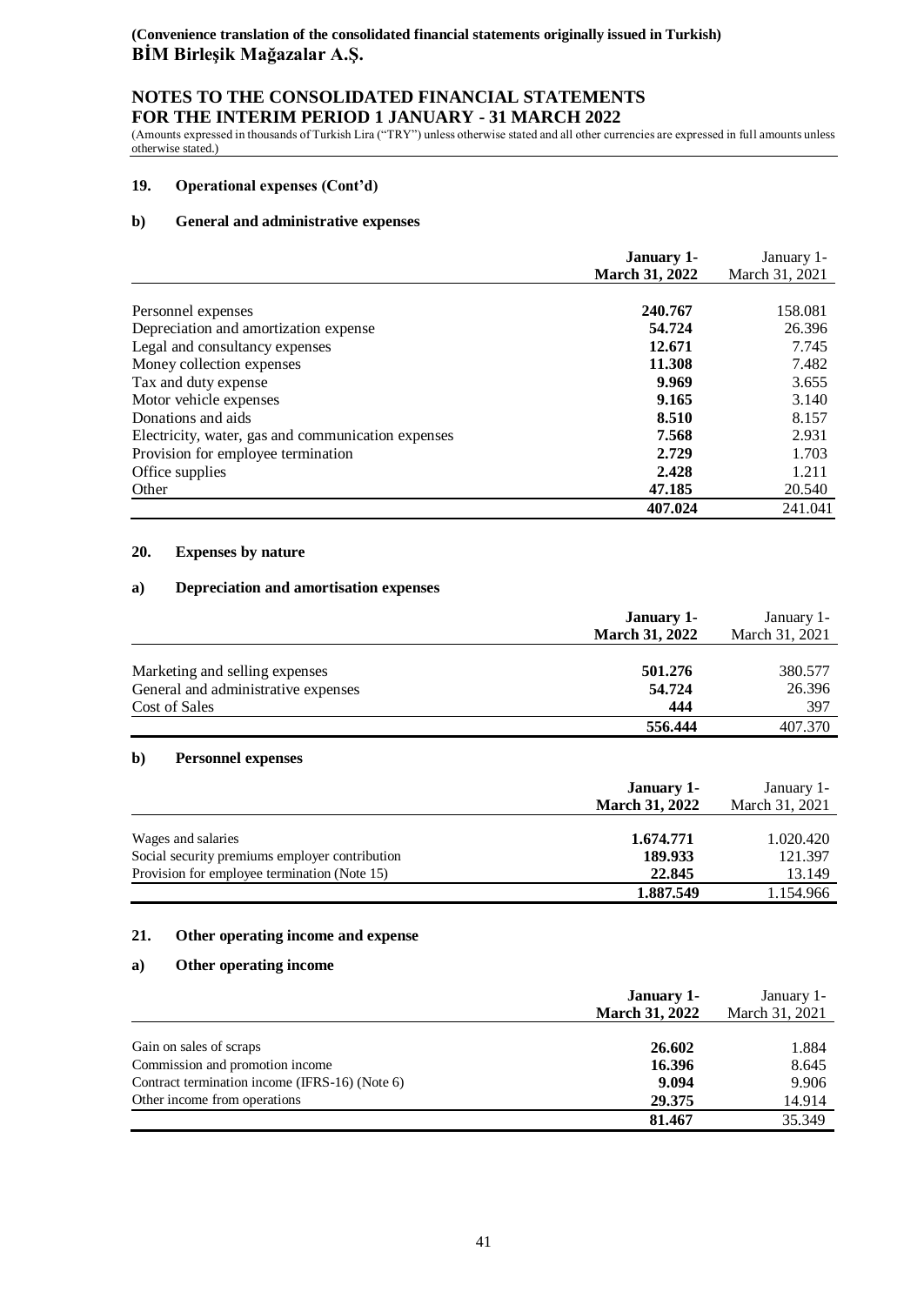## **NOTES TO THE CONSOLIDATED FINANCIAL STATEMENTS FOR THE INTERIM PERIOD 1 JANUARY - 31 MARCH 2022**

(Amounts expressed in thousands of Turkish Lira ("TRY") unless otherwise stated and all other currencies are expressed in full amounts unless otherwise stated.)

## **21. Other operating income and expense (Cont'd)**

#### **b) Other operating expense**

|                          | January 1-            | January 1-     |
|--------------------------|-----------------------|----------------|
|                          | <b>March 31, 2022</b> | March 31, 2021 |
|                          |                       |                |
| Other Provision expenses | 3.940                 | 2.197          |
| Other operating expenses | 2.638                 | 1.311          |
|                          | 6.578                 | 3.508          |

## **22. Financial income**

|                              | January 1-            | January 1-     |
|------------------------------|-----------------------|----------------|
|                              | <b>March 31, 2022</b> | March 31, 2021 |
|                              |                       |                |
| Foreign exchange gains       | 50.829                | 17.059         |
| Participation account income | 33.152                | 11.330         |
|                              | 83.981                | 28.389         |

## **23. Financial expenses**

|                                                                       | <b>January 1-</b>     | January 1-     |
|-----------------------------------------------------------------------|-----------------------|----------------|
|                                                                       | <b>March 31, 2022</b> | March 31, 2021 |
|                                                                       |                       |                |
| Financial expenses arises from lease liabilities (Note 6)             | 231.682               | 183.729        |
| Foreign exchange losses                                               | 43.141                | 14.277         |
| Interest cost related to provision for employee termination (Note 15) | 19.412                | 7.277          |
| Other financial expenses                                              | 4.244                 | 1.426          |
|                                                                       | 298.479               | 206.709        |

## **24. Income and expense from investing activities**

## **a) Income from investing activities**

|                                        | January 1-<br><b>March 31, 2022</b> | January 1-<br>March 31, 2021 |
|----------------------------------------|-------------------------------------|------------------------------|
| Incomes from financial investments (*) | 43.347                              | 77.430                       |
|                                        | 43.347                              | 77.430                       |

(\*) The balance consist of income from investment funds and lease certificates of the Group.

#### **b) Expense from investing activities**

As of 31.03.2022, there is a fixed asset sales loss of TRY 4.013 TL. (March 31, 2021: TRY 1.878).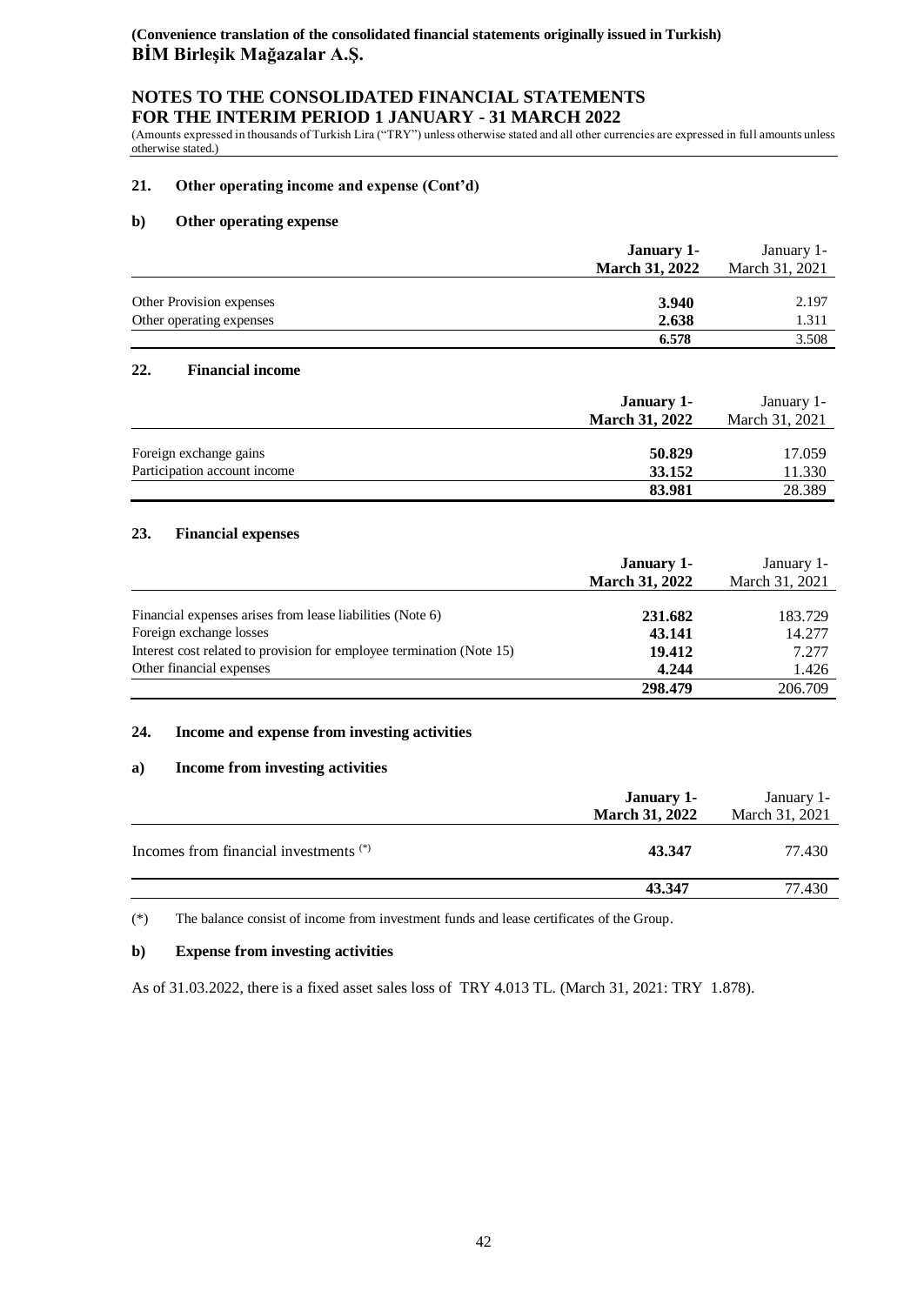(Amounts expressed in thousands of Turkish Lira ("TRY") unless otherwise stated and all other currencies are expressed in full amounts unless otherwise stated.)

## **25. Tax assets and liabilities**

As of March 31, 2022 and December 31,2021 provision for taxes of the Group is as follows :

|                                                                                             | March 31,<br>2022 | December 31.<br>2021 |
|---------------------------------------------------------------------------------------------|-------------------|----------------------|
| Current income tax liabilities<br>Tax expense related to revaluation value expenditure fund | 312.897           | 1.180.389            |
| recognized in the statutory financial statements (*)                                        |                   | 18.855               |
| Current tax assets (Prepaid taxes)                                                          | (8.483)           | (711.635)            |
| Other                                                                                       | 102.180           |                      |
| Corporate tax payable                                                                       | 406.594           | 487.609              |

(\*) It is the tax expense arising from the revaluation fund applied in the statutory financial statements of the Company for the year ended 31 December 2021.

The Company and its subsidiaries, affiliates and joint ventures established in Turkey and other countries within the scope of consolidation are subject to the applicable tax legislation and practices of the countries in which they operate.

Corporate tax rate in Turkey is 23%. (However corporate earnings of corporations for 2023 and the following taxation periods will be applied as 20%.) Corporate tax rate is applied to net corporate profit, which is found after the addition of non-deductible expenses to the commercial income of corporations in accordance with tax laws, and reduction of exemptions and deductions in tax laws. Corporate tax is declared until the 30th day of the 4th month following the relevant year-end and is paid until the end of the relevant month.

The tax legislation provides for a temporary tax of 23% to be calculated and paid based on earnings generated for each quarter. The amounts thus calculated and paid are offset against the final corporate tax liability for the year.

In Morocco, as of March 31, 2022 the corporate tax rate is 31% (December 31, 2021: 31%) where the consolidated subsidiary of the Company, BIM Stores S.A. operates. Although retained earnings of BIM Stores S.A. are the subject of a deduction that they are not carried forward for more than 5 years, a tax of %0,5 is paid on sales. In Egypt, as of March 31, 2022 the corporate tax rate is 22.5% (December 31, 2021: 22.5%) where the consolidated subsidiary of the Company, BIM Stores LLC operates.

Corporate tax losses can be carried forward for a maximum period of 5 years following the year in which the losses were incurred. The tax authorities can inspect tax returns and the related accounting records for a retrospective maximum period of five years

15% withholding tax rate applies to dividends distributed by resident corporations resident real persons except for, those who are not liable to income and corporation tax, non-resident real persons, non-resident corporations. Dividend distribution by resident corporations to resident corporations is not subject to a withholding tax. Furthermore, in the event the profit is not distributed or included in capital, no withholding tax shall be applicable. In addition, if the profit is not distributed or added to the capital, the income tax is not calculated.

With the "Law Amending the Tax Procedure Law and the Corporate Tax Law", which was accepted on the agenda of the Turkish Grand National Assembly on January 20, 2022, the application of inflation accounting was postponed starting from the balance sheet dated on December 31, 2023.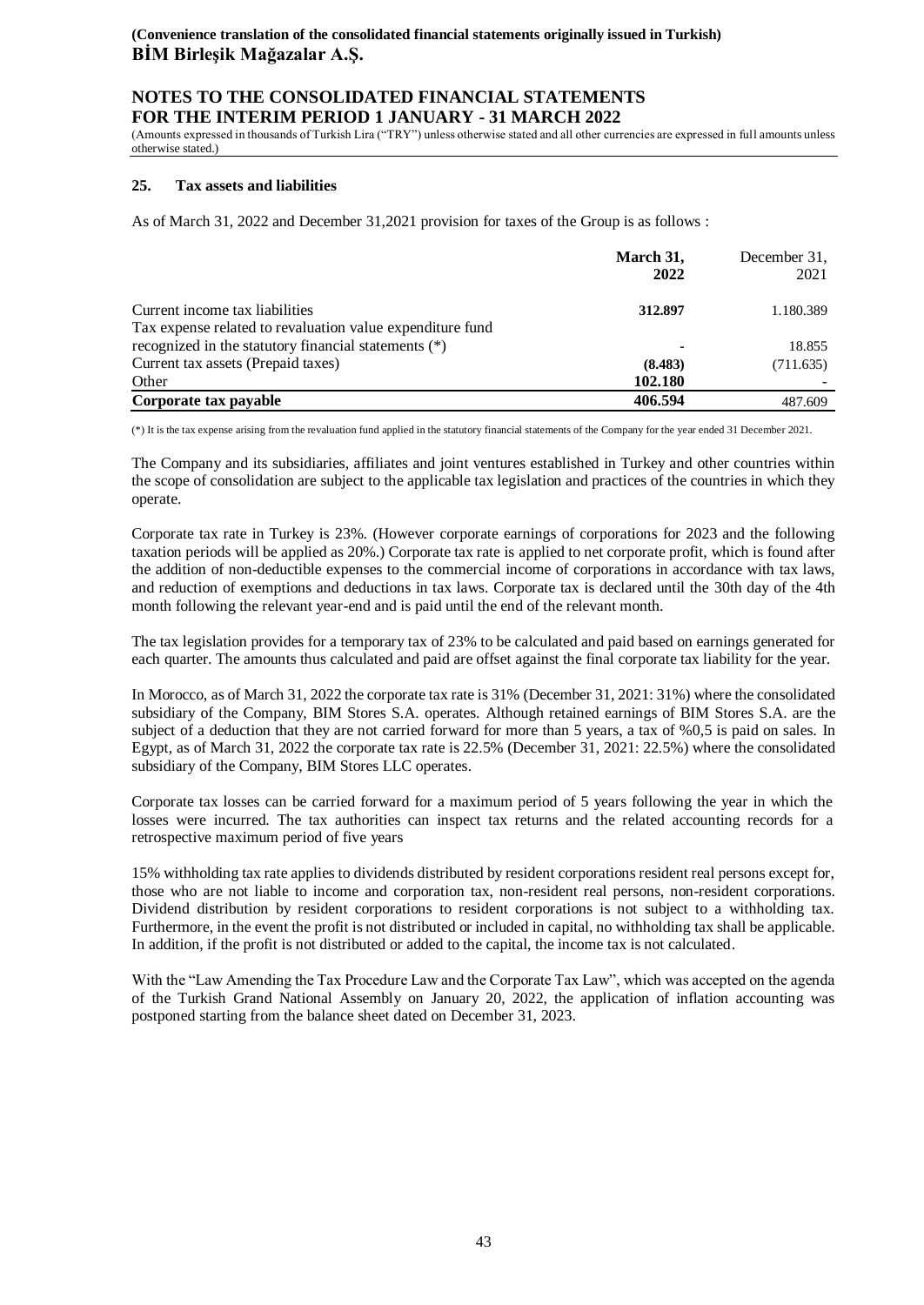(Amounts expressed in thousands of Turkish Lira ("TRY") unless otherwise stated and all other currencies are expressed in full amounts unless otherwise stated.)

## **25. Tax assets and liabilities (Cont'd)**

As of March 31, 2022 and 2021, temporary differences based for deferred tax and deferred tax asset and liability calculated by using applicable tax rates are as follows:

|                                                     | <b>Balance sheet</b> |              | <b>Comprehensive income</b> |                         |
|-----------------------------------------------------|----------------------|--------------|-----------------------------|-------------------------|
|                                                     | March 31,            | December 31. | January 1-<br>March 31,     | January 1-<br>March 31, |
|                                                     | 2022                 | 2021         | 2022                        | 2021                    |
| Deferred tax liability                              |                      |              |                             |                         |
| Right-of-use asset                                  | 1.299.341            | 1.199.023    | 100.318                     | 78.147                  |
| The effect of the revaluation of land and buildings | 307.001              | 307.001      |                             |                         |
| The effect of the revaluation of financial asset    | 41.003               | 41.003       |                             |                         |
| Other adjustments                                   | 40.800               | 29.307       | 11.493                      | 5.000                   |
| Deferred tax asset                                  |                      |              |                             |                         |
| Lease liabilities                                   | (1.555.032)          | (1.439.185)  | (115.847)                   | (97.332)                |
| Tangible and intangible assets                      | (242.360)            | (252.597)    | 10.237                      | (3.196)                 |
| Provision for employee termination benefit          | (81.427)             | (77.774)     | (3.653)                     | (1.902)                 |
| Other adjustments                                   | (125.723)            | (90.966)     | (34.757)                    | (17.160)                |
| Currency translation difference                     |                      |              | 2.674                       | (344)                   |
| Deferred tax                                        | (316.397)            | (284.188)    | (29.535)                    | (36.787)                |

Deferred tax is presented in financial statements as follows:

|                          | March 31, | December 31, |
|--------------------------|-----------|--------------|
|                          | 2022      | 2021         |
| Deferred tax assets      | 316.672   | 284.592      |
| Deferred tax liabilities | (275)     | (404)        |
| Net deferred tax asset   | 316.397   | 284.188      |

Movement of net deferred tax liability for the periods ended March 31, 2022 and 2021 are as follows:

|                                                                     | January 1-<br><b>March 31, 2022</b> | January 1-<br>March 31, 2021 |
|---------------------------------------------------------------------|-------------------------------------|------------------------------|
| Balance at the beginning of the period - January 1                  | (284.188)                           | 249.285                      |
| Deferred tax expense recognized in statement of profit or loss, net | (29.535)                            | (36.787)                     |
| Foreign currency translation differences                            | (2.674)                             | 344                          |
| Balance at the end of the period – March 31                         | (316.397)                           | 212.842                      |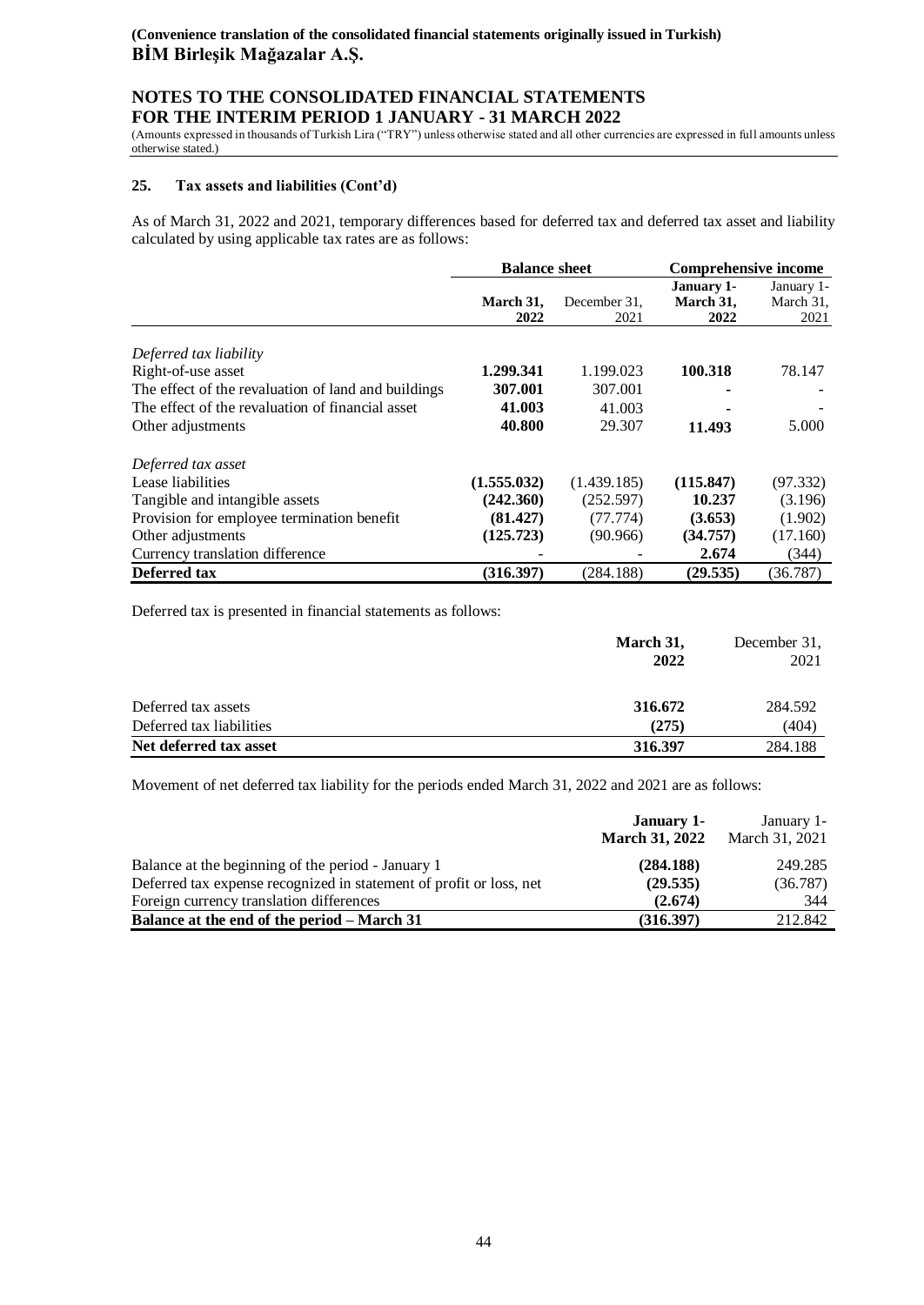(Amounts expressed in thousands of Turkish Lira ("TRY") unless otherwise stated and all other currencies are expressed in full amounts unless otherwise stated.)

## **25. Tax assets and liabilities (Cont'd)**

#### **Tax reconciliation**

|                                                                          | <b>January 1-</b><br><b>March 31, 2022</b> March 31, 2021 | January 1- |
|--------------------------------------------------------------------------|-----------------------------------------------------------|------------|
| Profit before tax                                                        | 1.627.573                                                 | 845.590    |
| Corporate tax provision calculated at effective tax rate of 23%          |                                                           |            |
| (March $31,2021 : %20$ )                                                 | (374.342)                                                 |            |
| Corporate tax provision calculated at effective tax rate of 20%          |                                                           | (169.118)  |
| Disallowable charges                                                     | 12.552                                                    | (805)      |
| Current year losses on which is no deferred tax asset recognised( $*)$ ) | (6.208)                                                   |            |
| Effect of tax rate differences of the consolidated subsidiary            | (3.465)                                                   | 2.408      |
| Effect of tax rate changes                                               | (11.795)                                                  |            |
| Other                                                                    | 99.896                                                    | 6.492      |
|                                                                          | (283.362)                                                 | (161.023)  |

(\*)Dost Global Danışmanlık A. Ş. fiscal year loss to BIM Stores Llc (BIM Egypt), a subsidiary.

| Tax expense                                       | January 1<br>March 31, 2022 March 31, 2021 | January 1-          |
|---------------------------------------------------|--------------------------------------------|---------------------|
| Current period tax expense<br>Deferred tax income | (312.897)<br>29.535                        | (197.810)<br>36.787 |
| <b>Total tax expense</b>                          | (283.362)                                  | (161.023)           |

#### **26. Earnings per share**

Basic earnings per share is calculated by dividing the net profit for the period by the weighted average number of ordinary shares outstanding during the period. Earnings per share for the period ended as of March 31, 2022 and 2021 is as follows. All shares of the Company are in same status.

| <b>Earnings per share</b>                                                                          | January 1-<br><b>March 31, 2022</b> March 31, 2021 | January 1-         |
|----------------------------------------------------------------------------------------------------|----------------------------------------------------|--------------------|
| Average number of shares at the beginning of the period (Thousand) $(*)$<br>Net profit of the year | 600.906<br>1.341.604                               | 601.529<br>684.567 |
| <b>Earnings per share</b>                                                                          | 2,23                                               | 1.14               |

(\*) Bonus shares are counted as issued shares when calculating earnings per share. Therefore, the weighted average number of shares used in the calculation of earnings per share has been obtained by retrospectively considering the issued bonus shares.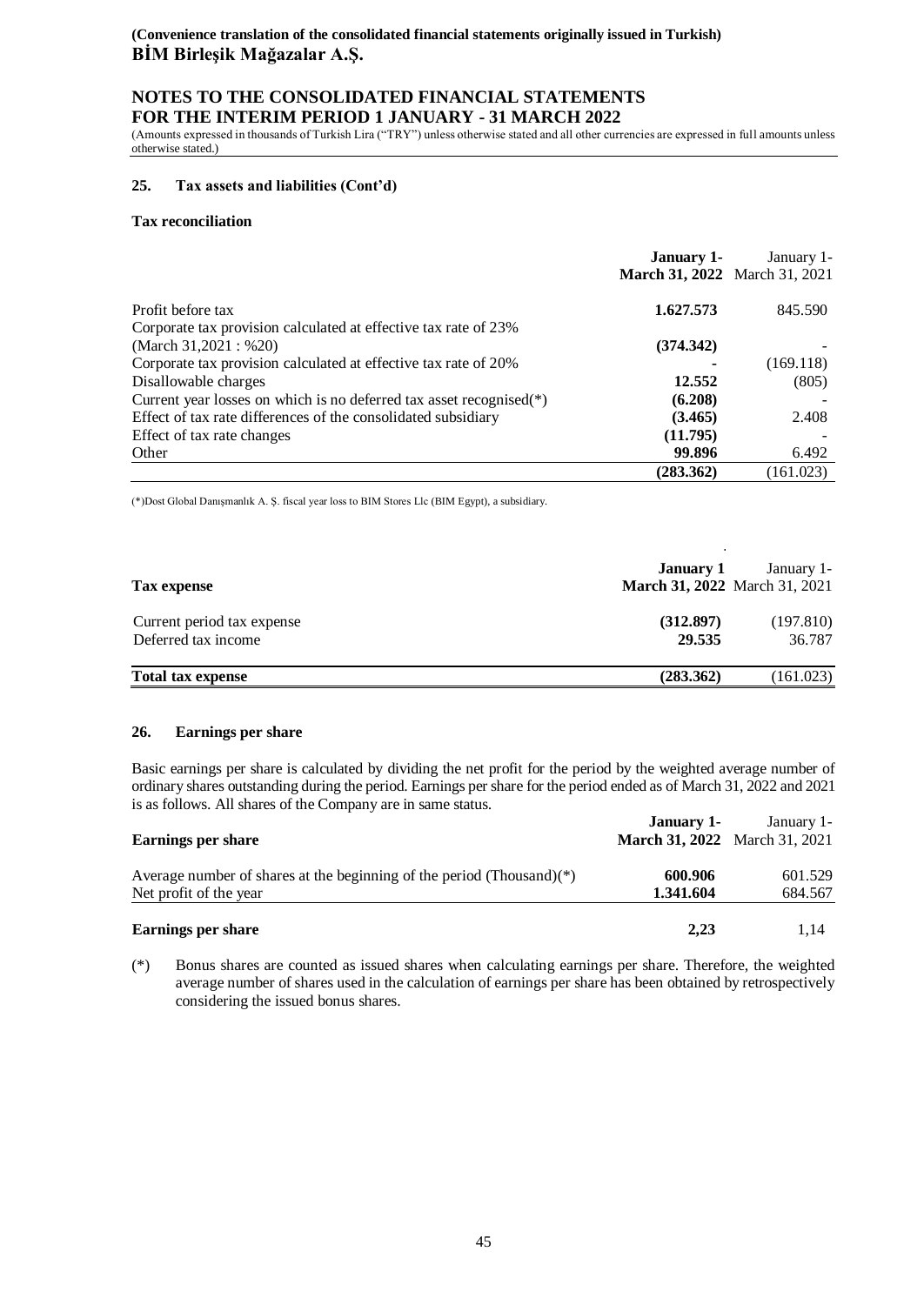(Amounts expressed in thousands of Turkish Lira ("TRY") unless otherwise stated and all other currencies are expressed in full amounts unless otherwise stated.)

## **27. Non - controlling interests**

As of March 31,2022 details of non – controlling interests as follows:

|                                                                   |           | March 31,<br>2022 |
|-------------------------------------------------------------------|-----------|-------------------|
| Share of non $-$ controlling interests                            |           | %35               |
| Total assets                                                      |           | 3.102.104         |
| <b>Total liabilities</b>                                          |           | (2.592.760)       |
| <b>Net assets</b>                                                 |           | 509.344           |
| Carried Non - controlling interests                               |           |                   |
| Non - controlling interests                                       |           | 178.270           |
|                                                                   |           |                   |
|                                                                   |           | January 1 -       |
|                                                                   |           | March 31, 2022    |
| Revenue                                                           |           | 1.418.759         |
| Gross profit                                                      |           | 274.717           |
| Operating profit                                                  |           | 31.750            |
| Net income for the period                                         |           | 7.449             |
| Net income for the period for non-controlling interests           |           | 2.607             |
| Other comprehensive income for non-controlling interests          |           |                   |
| income/(loss)                                                     |           | 11.081            |
| Total comprehensive income for non-controlling interests          |           | 13.688            |
|                                                                   |           |                   |
| 28.<br><b>Related party disclosures</b>                           |           |                   |
| Prepaid expenses to related parties<br>a)                         |           |                   |
|                                                                   | March 31, | December 31,      |
|                                                                   | 2022      | 2021              |
|                                                                   |           |                   |
| Reka Bitkisel Yağlar Sanayi ve Ticaret A.Ş. (Reka) <sup>(1)</sup> | 489.952   |                   |
| İdeal Standart İşletmecilik ve Mümessillik San. ve Tic. A.Ş.      |           |                   |
| (İdeal Standart) <sup>(2)</sup>                                   | 6.096     | 5.870             |
|                                                                   | 496.048   | 5.870             |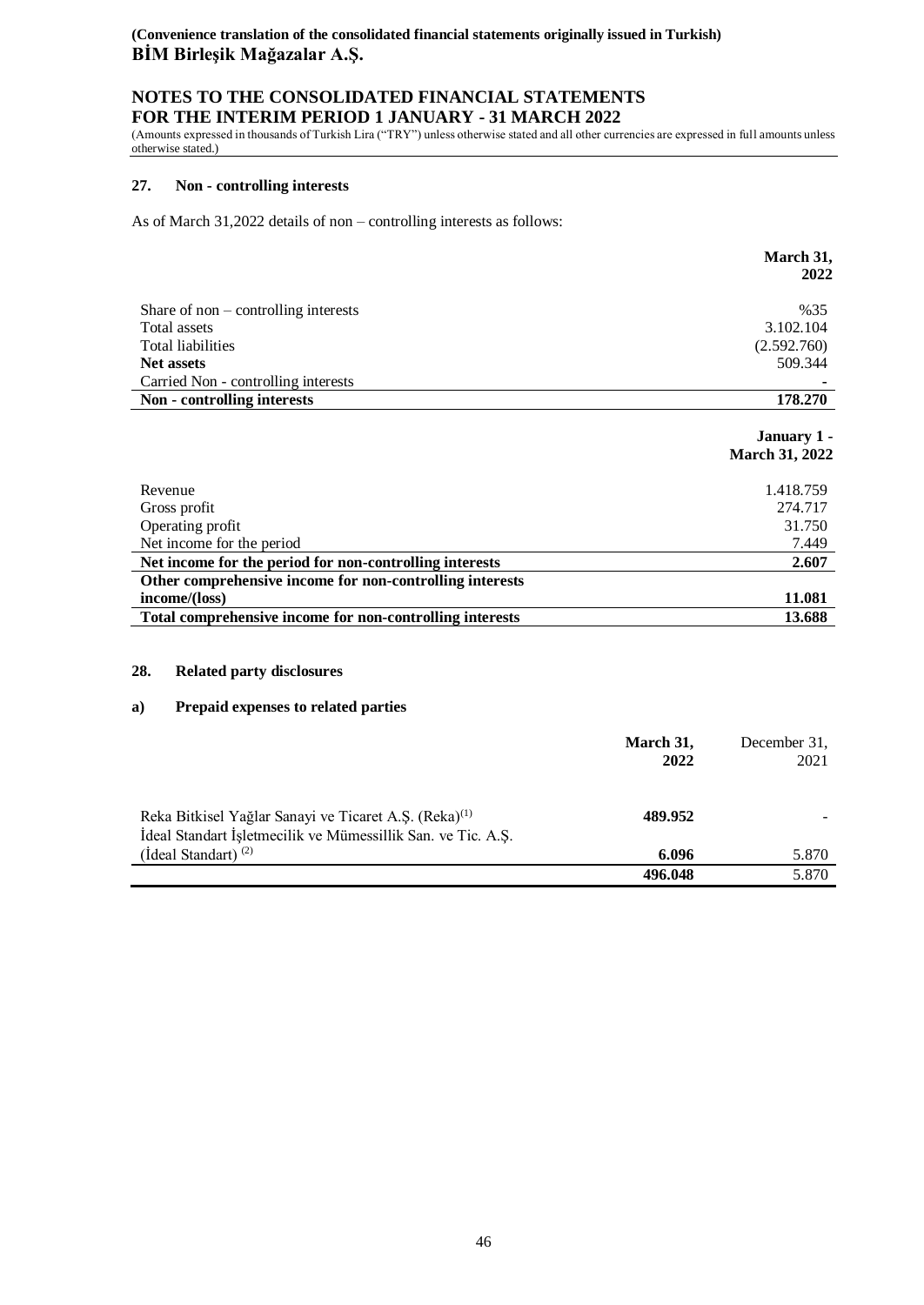## **NOTES TO THE CONSOLIDATED FINANCIAL STATEMENTS FOR THE INTERIM PERIOD 1 JANUARY - 31 MARCH 2022**

(Amounts expressed in thousands of Turkish Lira ("TRY") unless otherwise stated and all other currencies are expressed in full amounts unless otherwise stated.)

## **28. Related party disclosures (Cont'd)**

#### **b) Payables related to goods and services received:**

Due to related parties balances as of March 31, 2022 and December 31, 2021 are as follows:

## **Related parties**

|                                                                                  | March 31, | December 31, |
|----------------------------------------------------------------------------------|-----------|--------------|
|                                                                                  | 2022      | 2021         |
| Başak Gıda Dağıtım ve Pazarlama A.Ş. (Başak) <sup>(1)</sup>                      | 419.501   | 312.156      |
| Turkuvaz Plastik ve Tem. Ürün. Tic. A.Ş. (Turkuvaz) <sup>(1)</sup>               | 326.633   | 244.533      |
| Hedef Tüketim Ürünleri San. ve Dış Tic. A.Ş. (Hedef) <sup>(1)</sup>              | 261.373   | 194.506      |
| Aktül Kağıt Üretim Pazarlama A.Ş. (Aktül) <sup>(1)</sup>                         | 260.276   | 139.435      |
| Sena Muhtelif Ürün Paketleme Gıda Sanayi ve Tic. Ltd. Şti. (Sena) <sup>(3)</sup> | 173.095   | 113.289      |
| Apak Pazarlama ve Gida Sanayi Tic. Ltd. Ști. (Apak) <sup>(1)</sup>               | 58.440    | 29.684       |
| Ahenk Helva Şekerleme İmalat İthalat İhracat San. ve Tic. A.Ş.                   | 30.028    |              |
| MTB Kağıt ve Temizlik Ürünleri                                                   | 13.932    |              |
| Avansas Ofis Malzemeleri Ticaret A.Ş. (Avansas) <sup>(1)</sup>                   | 2.909     | 2.297        |
| Reka Bitkisel Yağlar Sanayi ve Ticaret A.Ş. (Reka) <sup>(1)</sup>                | ۰         | 17.306       |
|                                                                                  | 1.546.187 | 1.053.206    |

## **Affiliates and Subsidiaries**

|                                                                                                 | March 31,<br>2022 | December 31,<br>2021 |
|-------------------------------------------------------------------------------------------------|-------------------|----------------------|
| İdeal Standart İşletmecilik ve Mümessillik San. ve Tic. A.Ş.<br>(İdeal Standart) <sup>(2)</sup> | 309               | 289                  |
|                                                                                                 | 309               | 289                  |
| Trade payables due to related parties                                                           | 1.546.496         | 1.053.495            |

 $\sum_{(2)}$  Companies owned by shareholders of the Company.

(2) Non-consolidated subsidiaries of the Group.<br>
Other related party

Other related party.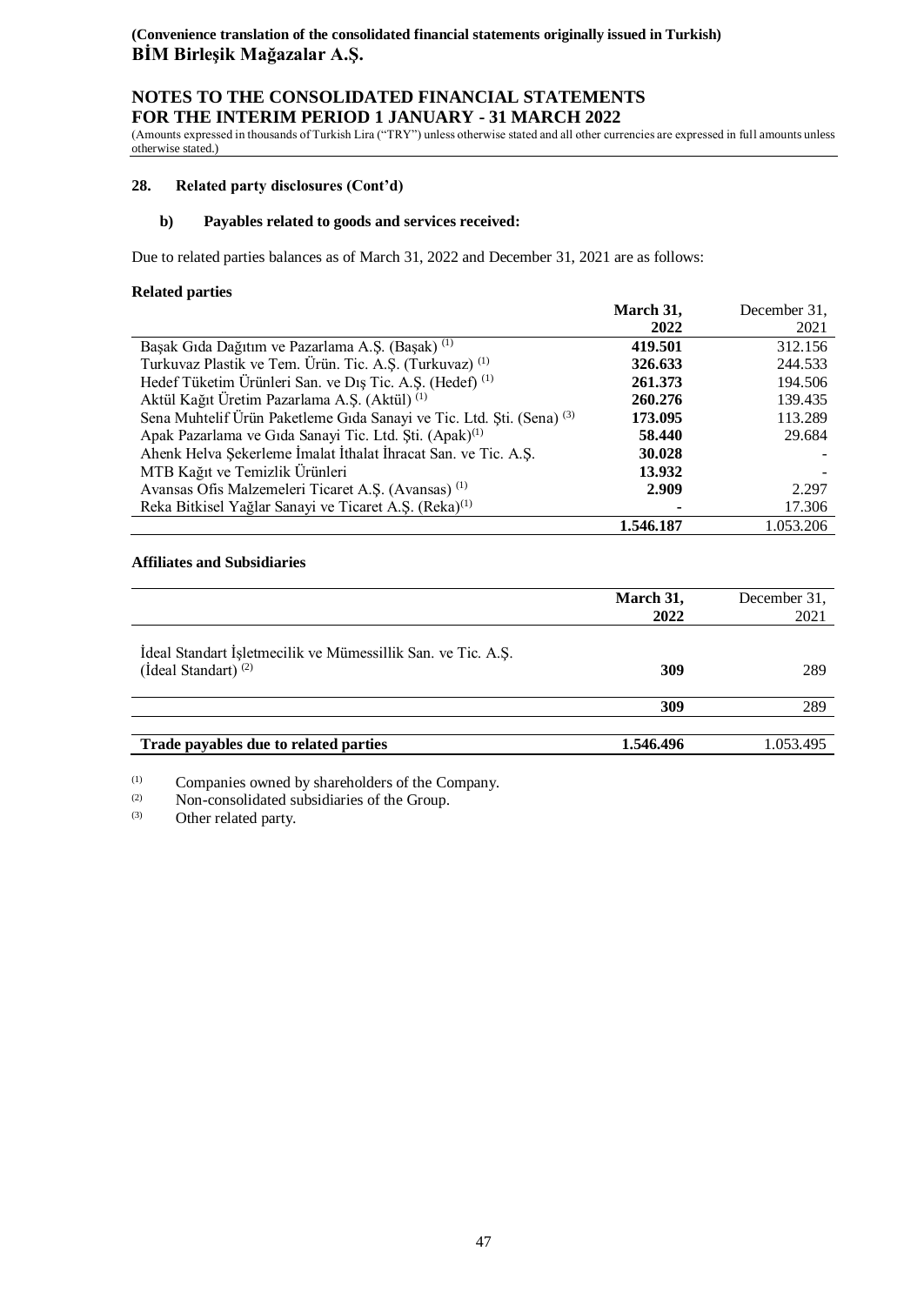## **NOTES TO THE CONSOLIDATED FINANCIAL STATEMENTS FOR THE INTERIM PERIOD 1 JANUARY - 31 MARCH 2022**

(Amounts expressed in thousands of Turkish Lira ("TRY") unless otherwise stated and all other currencies are expressed in full amounts unless otherwise stated.)

## **28. Related party disclosures (Cont'd)**

#### **c) Related party transactions**

i) Purchases from related parties during the periods ended March 31, 2022 and 2021 are as follows:

## **Related parties**

|                                  | January 1-            | January 1-     |
|----------------------------------|-----------------------|----------------|
|                                  | <b>March 31, 2022</b> | March 31, 2021 |
| $Reka$ <sup>(1)</sup>            | 971.455               | 365.377        |
| Başak <sup>(1)</sup>             | 765.214               | 388.994        |
| Turkuvaz <sup>(1)</sup>          | 355.289               | 185.670        |
| Hedef $(1)$                      | 296.215               | 243.087        |
| $Aktül^{(1)}$                    | 296.139               | 114.303        |
| Sena $^{(3)}$                    | 209.946               | 89.506         |
| Apa $k^{(1)}$                    | 168.024               | 78.628         |
| Avansas $(1)$                    | 225                   | 2.427          |
| Ayta $c^{(1)(*)}$                | -                     | 81.798         |
| Bahariye Mensucat <sup>(1)</sup> | ۰                     | 1.764          |
| Proline $(1)$                    |                       |                |
|                                  | 3.062.507             | 1.551.561      |

**(\*)** Purchases until April 1, 2021.

#### **Affiliates and Subsidiaries**

|                                        | <b>January 1-</b><br><b>March 31, 2022</b> | January 1-<br>March 31,2021 |
|----------------------------------------|--------------------------------------------|-----------------------------|
| Ideal Standart <sup>(2)</sup>          | 7.207                                      | 3.642                       |
|                                        | 7.207                                      | 3.642                       |
| <b>Total Related Party Transaction</b> | 3.069.714                                  | 1.555.203                   |

(1) Companies owned by shareholders of the Company.<br>(2) Non-consolidated subsidiaries of the Group

(2) Non-consolidated subsidiaries of the Group.<br>
(3) Other related party

Other related party.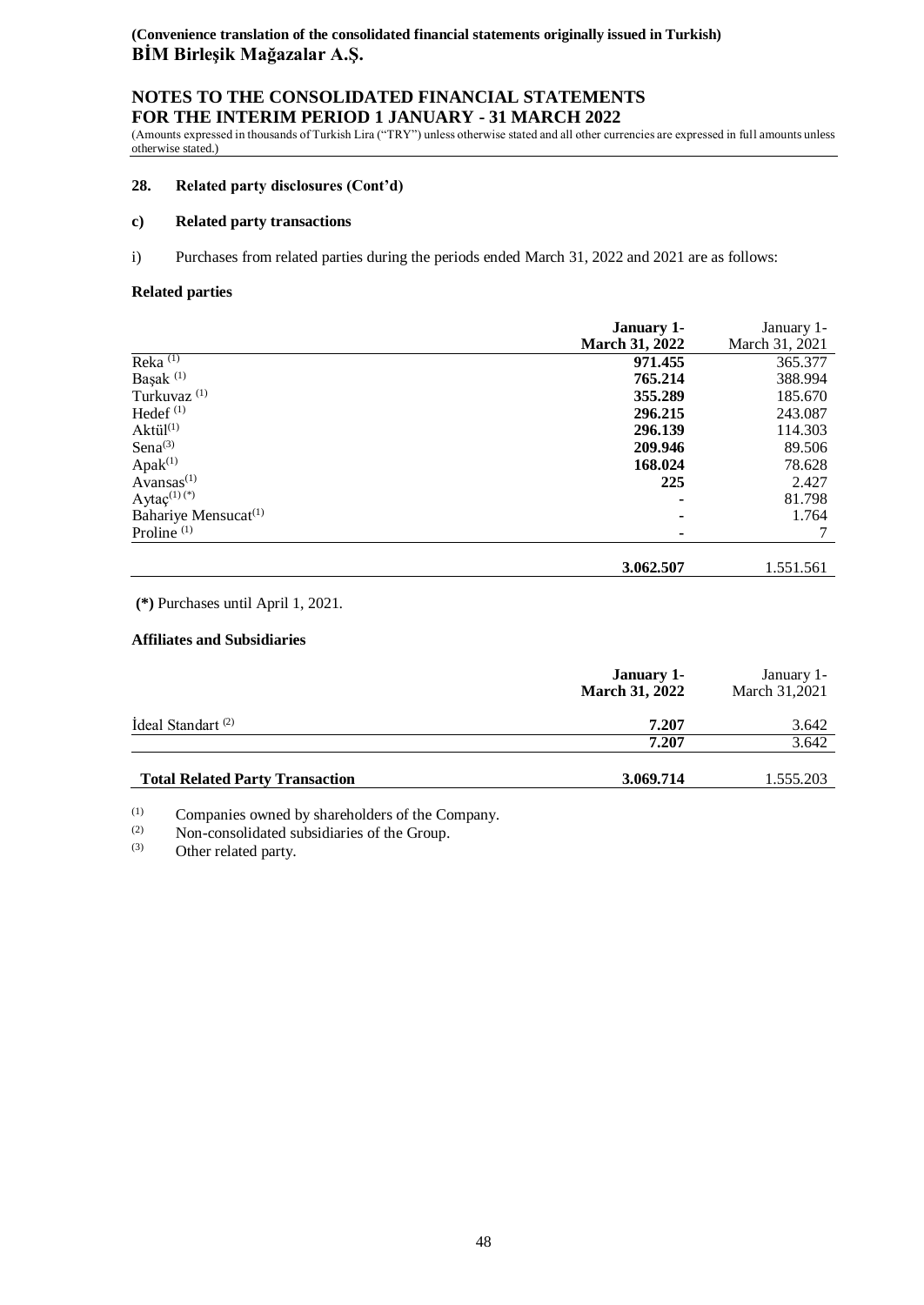(Amounts expressed in thousands of Turkish Lira ("TRY") unless otherwise stated and all other currencies are expressed in full amounts unless otherwise stated.)

## **28. Related party disclosures (Cont'd)**

ii) For the periods ended March 31, 2022 and 2021 salaries, bonuses and compensations provided to board of directors and key management comprising of 195 and 166 personnel, respectively, are as follows:

|                                     | January 1-<br><b>March 31, 2022</b> | January 1-<br>March 31, 2021 |
|-------------------------------------|-------------------------------------|------------------------------|
| Benefit to key management personnel | 49.453                              | 33.339                       |
| <b>Total benefits</b>               | 49.453                              | 33.339                       |

#### **29. Financial instruments and financial risk management**

The Group is exposed to a variety of financial risks, including the effects of changes in debt and equity market prices, foreign currency exchange rates and profit share rates. These risks are market risk (including foreign currency risk and profit share rate risk), credit risk and liquidity risk. The Group's overall risk management program focuses on the unpredictability of financial markets and seeks to minimize potential adverse effects on the financial performance of the Group.

The Group's principal financial instruments comprise cash and short-term interest free bank loans. The main purpose of using these financial instruments is to raise finance for the Group's operations. The Group has other financial instruments such as trade receivables and payables which arise directly from its operations. The Group manages its capital through cash provided by its operations and review of the maturities of the trade payables.

## *Price risk*

Price risk is a combination of foreign currency, profit share and market risk. The Group naturally manages its price risk by matching the same foreign currency denominated receivable and payables and assets and liabilities bearing profit share. The Group closely monitors its market risk by analyzing the market conditions and using appropriate valuation methods.

## *Profit share rate risk*

The Group does not have material profit share rate sensitive asset. The Group's income and cash flows from operations are independent from profit share rate risk.

The Group's profit share rate risk mainly comprises of outstanding short-term borrowings in the prior period. The Group's forthcoming loans in order to continue its operating activities are affected from forthcoming profit share ratios.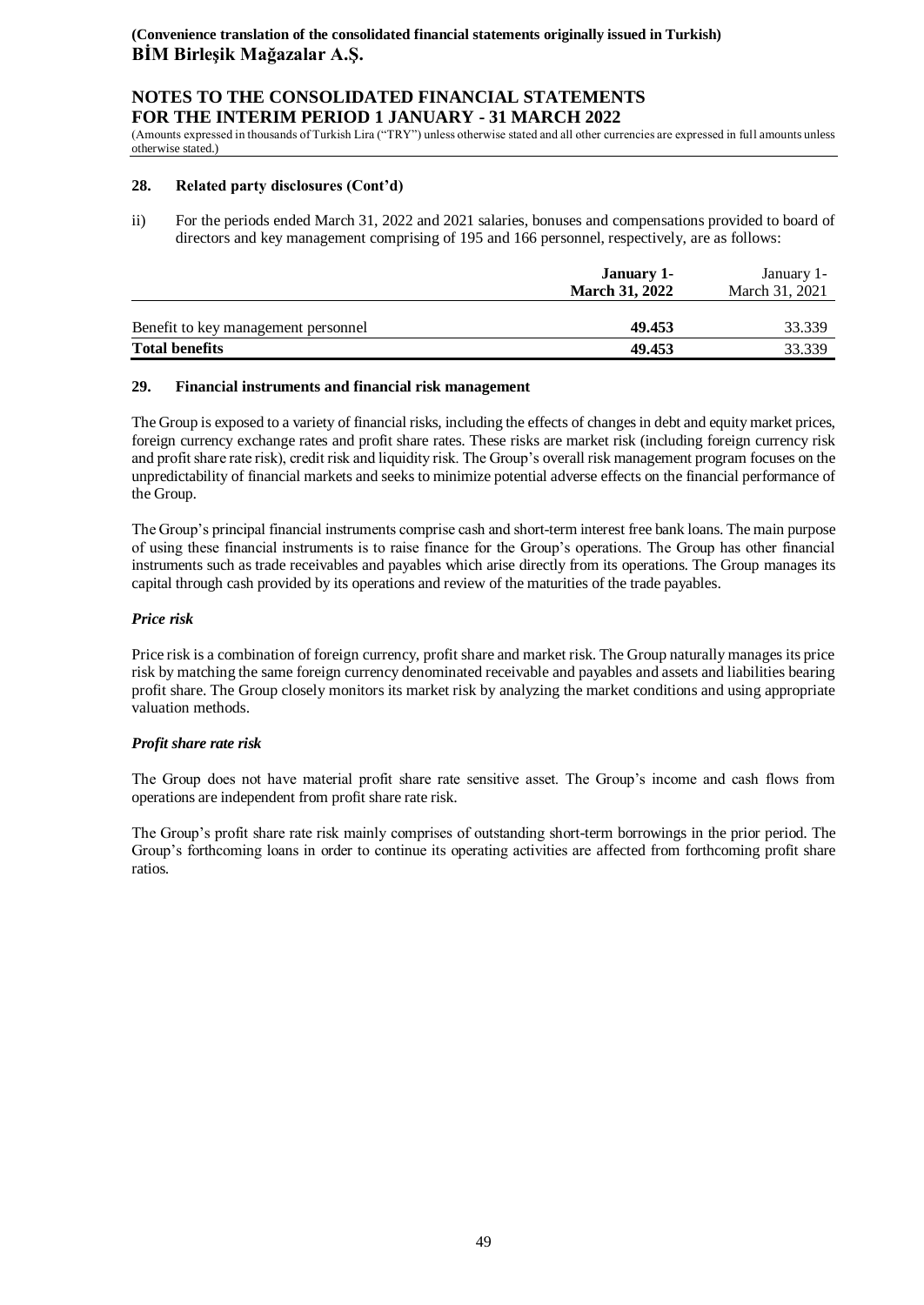## **NOTES TO THE CONSOLIDATED FINANCIAL STATEMENTS FOR THE INTERIM PERIOD 1 JANUARY - 31 MARCH 2022**

(Amounts expressed in thousands of Turkish Lira ("TRY") unless otherwise stated and all other currencies are expressed in full amounts unless otherwise stated.)

## **29. Financial instruments and financial risk management (Cont'd)**

#### **Profit share rate position table**

According to IFRS 7 "Financial Assets", the profit share rate position of the Group is as follows:

| <b>Profit share position table</b>               |                                                                                                                  | March 31,<br>2022               | December 31,<br>2021              |
|--------------------------------------------------|------------------------------------------------------------------------------------------------------------------|---------------------------------|-----------------------------------|
| Financial assets                                 | Fixed profit share bearing financial instruments<br>Participation account<br>Lease certificate & Investment fund | 1.258.031<br>902.436<br>355.595 | 2.070.018<br>578.429<br>1.491.589 |
| Financial liabilities                            |                                                                                                                  |                                 |                                   |
| Financial assets<br><b>Financial liabilities</b> | Variable profit share bearing financial instruments                                                              |                                 |                                   |

## *Credit risk*

Credit risk is the risk that one party to a financial instrument will fail to discharge an obligation and cause the other party to incur a financial loss. Since the Group is engaged in the retail sector and transactions are mainly on a cash basis or has 1-month maturity credit card collections, the exposure to credit and price risk is minimal.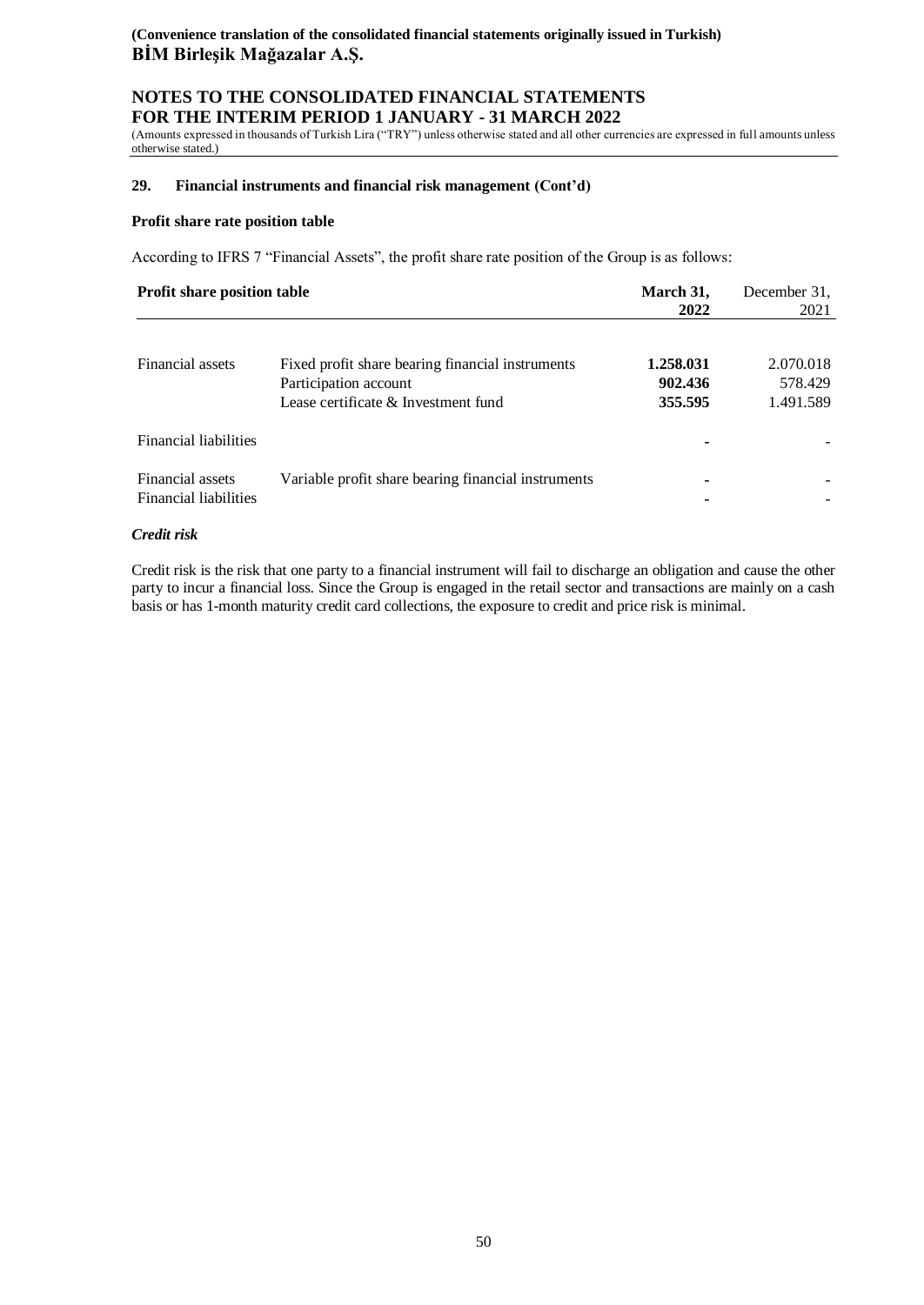## **NOTES TO THE CONSOLIDATED FINANCIAL STATEMENTS FOR THE INTERIM PERIOD 1 JANUARY - 31 MARCH 2022**

(Amounts expressed in thousands of Turkish Lira ("TRY") unless otherwise stated and all other currencies are expressed in full amounts unless otherwise stated.)

## **29. Financial instruments and financial risk management (Cont'd)**

## **Credit risk table (Current period - March 31, 2022)**

|                                       |                | <b>Credit card</b> |                          |          |                | <b>Deposit</b> |                         |         |
|---------------------------------------|----------------|--------------------|--------------------------|----------|----------------|----------------|-------------------------|---------|
|                                       |                | receivables        | <b>Other receivables</b> |          |                | in bank        | <b>Financial assets</b> |         |
| 31 March 2022                         | <b>Related</b> |                    | <b>Other Related</b>     | Other    | <b>Related</b> | Other          | <b>Related</b>          | Other   |
|                                       | party          | party              | party                    | party    | party          | party          | party                   | party   |
|                                       |                |                    |                          |          |                |                |                         |         |
| Maximum credit risk exposures as      |                |                    |                          |          |                |                |                         |         |
| of report date (A+B+C+D+E)            |                | 5.184.728          | 1.399                    | 88.487   |                | 1.341.247      | 977.555                 | 355.595 |
| - Maximum risk secured by             |                |                    |                          |          |                |                |                         |         |
| guarantees etc.                       |                |                    |                          |          |                |                |                         |         |
| A. Net book value of financial        |                |                    |                          |          |                |                |                         |         |
| assets neither overdue nor            |                |                    |                          |          |                |                |                         |         |
| impaired                              |                | 5.184.728          | 1.399                    | 88.487   |                | 1.341.246      | 977.555                 | 355.595 |
| B. Net book value of financial        |                |                    |                          |          |                |                |                         |         |
| assets that are renegotiated, if      |                |                    |                          |          |                |                |                         |         |
| not that will be accepted as past     |                |                    |                          |          |                |                |                         |         |
| due or impaired                       |                |                    |                          |          |                |                |                         |         |
| C. Carrying value of financial assets |                |                    |                          |          |                |                |                         |         |
| that are past due but not             |                |                    |                          |          |                |                |                         |         |
| impaired                              |                |                    |                          |          |                |                |                         |         |
| - The part under guarantee            |                |                    |                          |          |                |                |                         |         |
| with collateral etc.                  |                |                    |                          |          |                |                |                         |         |
| D. Net book value of impaired         |                |                    |                          |          |                |                |                         |         |
| assets                                |                |                    |                          |          |                |                |                         |         |
| - Past due (gross carrying            |                |                    |                          |          |                |                |                         |         |
| amount)                               |                |                    |                          | 10.230   |                |                |                         |         |
| - Impairment                          |                |                    | ÷,                       | (10.230) |                |                |                         |         |
| - The part of net value under         |                |                    |                          |          |                |                |                         |         |
| guarantee with collateral etc.        |                |                    |                          |          |                |                |                         |         |
| - Not past due (gross carrying        |                |                    |                          |          |                |                |                         |         |
| amount)                               |                |                    |                          |          |                |                |                         |         |
| - Impairment                          |                |                    |                          |          |                |                |                         |         |
|                                       |                |                    |                          |          |                |                |                         |         |
| E. Off-balance sheet items with       |                |                    |                          |          |                |                |                         |         |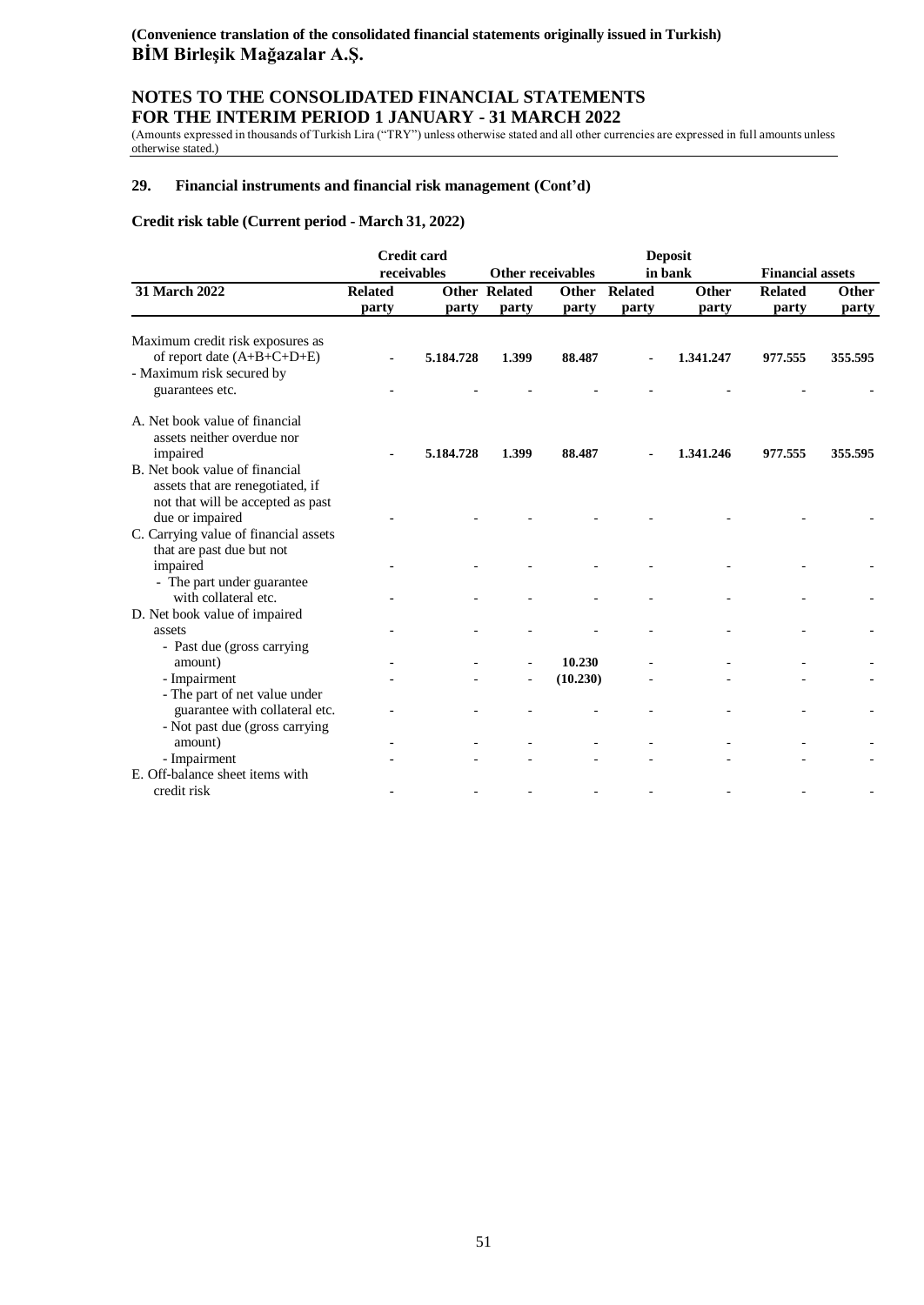## **NOTES TO THE CONSOLIDATED FINANCIAL STATEMENTS FOR THE INTERIM PERIOD 1 JANUARY - 31 MARCH 2022**

(Amounts expressed in thousands of Turkish Lira ("TRY") unless otherwise stated and all other currencies are expressed in full amounts unless otherwise stated.)

## **29. Financial instruments and financial risk management (Cont'd)**

Credit risk table (Previous period - December 31, 2021)

|                                       |         | Credit card |                   |          | Deposit |         |                  |           |
|---------------------------------------|---------|-------------|-------------------|----------|---------|---------|------------------|-----------|
|                                       |         | receivables | Other receivables |          | in bank |         | Financial assets |           |
| 31 December 2021                      | Related | Other       | Related           | Other    | Related | Other   | Related          | Other     |
|                                       | party   | party       | party             | party    | party   | party   | party            | party     |
| Maximum credit risk exposures as      |         |             |                   |          |         |         |                  |           |
| of report date (A+B+C+D+E)            |         | 3.773.763   | 23                | 76.707   |         | 949.402 | 977.955          | 1.491.589 |
| - Maximum risk secured by             |         |             |                   |          |         |         |                  |           |
| guarantees etc.                       |         |             |                   |          |         |         |                  |           |
| A. Net book value of financial        |         |             |                   |          |         |         |                  |           |
| assets neither overdue nor            |         |             |                   |          |         |         |                  |           |
| impaired                              |         | 3.773.763   | 23                | 76.707   |         | 949.402 | 977.955          | 1.491.589 |
| B. Net book value of financial        |         |             |                   |          |         |         |                  |           |
| assets that are renegotiated, if      |         |             |                   |          |         |         |                  |           |
| not that will be accepted as past     |         |             |                   |          |         |         |                  |           |
| due or impaired                       |         |             |                   |          |         |         |                  |           |
| C. Carrying value of financial assets |         |             |                   |          |         |         |                  |           |
| that are past due but not             |         |             |                   |          |         |         |                  |           |
| impaired                              |         |             |                   |          |         |         |                  |           |
| - The part under guarantee            |         |             |                   |          |         |         |                  |           |
| with collateral etc.                  |         |             |                   |          |         |         |                  |           |
| D. Net book value of impaired         |         |             |                   |          |         |         |                  |           |
| assets                                |         |             |                   |          |         |         |                  |           |
| - Past due (gross carrying)           |         |             |                   |          |         |         |                  |           |
| amount)                               |         |             |                   |          |         |         |                  |           |
| - Impairment                          |         |             |                   | 11.508   |         |         |                  |           |
| - The part of net value under         |         |             |                   |          |         |         |                  |           |
| guarantee with collateral             |         |             |                   |          |         |         |                  |           |
| etc.                                  |         |             | $\overline{a}$    | (11.508) |         |         |                  |           |
| - Not past due (gross carrying        |         |             |                   |          |         |         |                  |           |
| amount)                               |         |             |                   |          |         |         |                  |           |
| - Impairment                          |         |             |                   |          |         |         |                  |           |
| E. Off-balance sheet items with       |         |             |                   |          |         |         |                  |           |
| credit risk                           |         |             |                   |          |         |         |                  |           |
| Maximum credit risk exposures as      |         |             |                   |          |         |         |                  |           |
| of report date (A+B+C+D+E)            |         |             |                   |          |         |         |                  |           |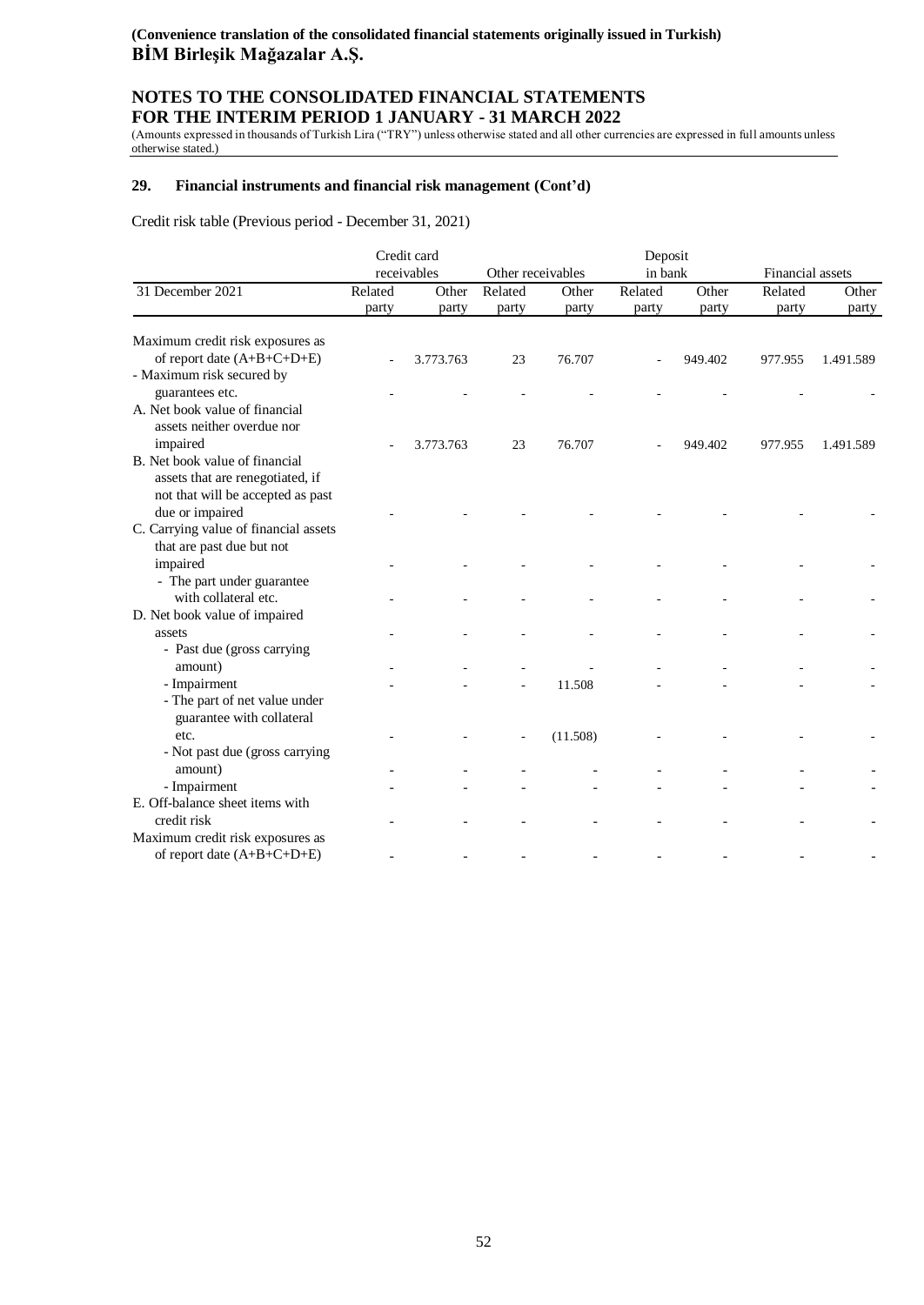(Amounts expressed in thousands of Turkish Lira ("TRY") unless otherwise stated and all other currencies are expressed in full amounts unless otherwise stated.)

#### **29. Financial instruments and financial risk management (Cont'd)**

There is an insignificant amount of foreign currency denominated assets and liabilities so the Company does not use derivative financial instruments or future contracts to reduce the risk of foreign currency.

#### **Foreign currency position**

As of March 31, 2022 and December 31,2021 the Group's foreign currency position is as follows:

|                                                                    | March 31, 2022<br>December 31, 2021 |                        |                 |                 |            |                        |                 |          |
|--------------------------------------------------------------------|-------------------------------------|------------------------|-----------------|-----------------|------------|------------------------|-----------------|----------|
|                                                                    | <b>TRY</b>                          |                        |                 |                 | <b>TRY</b> |                        |                 |          |
|                                                                    | Equivalent                          | <b>Full US Dollars</b> | <b>Full EUR</b> | <b>Full GBP</b> | Equivalent | <b>Full US Dollars</b> | <b>Full EUR</b> | Full GBP |
| 1. Trade receivables                                               |                                     |                        |                 |                 |            |                        |                 |          |
| 2a. Monetary financial assets (including cash, banks accounts)     | 151.613                             | 9.607.889              | 665.277         | 7.626           | 635.662    | 47.504.960             | 154.513         | 7.626    |
| 2b. Non-monetary financial assets                                  |                                     |                        |                 |                 |            |                        |                 |          |
| 3. Other                                                           |                                     |                        |                 |                 | 2.807      | 100.000                | 50.000          |          |
| 4. Current assets $(1+2+3)$                                        | 151.613                             | 9.607.889              | 665,277         | 7.626           | 637.749    | 47.604.960             | 204.513         | 7.626    |
| 5. Trade receivables                                               |                                     |                        |                 |                 |            |                        |                 |          |
| 6a. Monetary financial assets                                      |                                     |                        |                 | $\mathcal{D}$   | 87         | 6.500                  |                 | 2        |
| 6b. Non-monetary financial assets                                  |                                     |                        |                 |                 |            |                        |                 |          |
| 7. Other                                                           |                                     |                        |                 |                 |            |                        |                 |          |
| 8. Non-current assets $(5+6+7)$                                    |                                     |                        |                 |                 | 87         | 6.500                  |                 |          |
| 9. Total assets $(4+8)$                                            | 151.613                             | 9.607.889              | 665.277         | 7.628           | 637.836    | 47.611.460             | 204.513         | 7.628    |
| 10. Trade payables                                                 | 35.335                              | 2.393.026              | 18.940          |                 | 21.286     | 1.157.502              | 388.268         |          |
| 11. Financial liabilities                                          | 90.241                              |                        | 5.541.214       |                 | 82.999     |                        | 5.501.465       |          |
| 12a. Monetary other liabilities                                    | ٠                                   |                        |                 |                 |            |                        |                 |          |
| 12b. Non-monetary other liabilities                                |                                     |                        |                 |                 |            |                        |                 |          |
| 13. Current liabilities $(10+11+12)$                               | 125.576                             | 2.393.026              | 5.560.154       |                 | 104.285    | 1.157.502              | 5.889.733       |          |
| 14. Trade payables                                                 |                                     |                        |                 |                 |            |                        |                 |          |
| 15. Financial liabilities                                          | 95.811                              |                        | 5.883.234       |                 | 95.552     |                        | 6.333.543       |          |
| 16a. Monetary other liabilities                                    |                                     |                        |                 |                 |            |                        |                 |          |
| 16b. Non-monetary other liabilities                                |                                     |                        |                 |                 |            |                        |                 |          |
| 17. Non-current liabilities $(14+15+16)$                           | 95.811                              |                        | 5.883.234       |                 | 95.552     |                        | 6.333.543       |          |
| 18. Total liabilities (13+17)                                      | 221.387                             | 2.393.026              | 11.443.388      |                 | 199.837    | 1.157.502              | 12.223.276      |          |
| 19. Net asset/(liability) position of off-balance sheet derivative |                                     |                        |                 |                 |            |                        |                 |          |
| instruments (19a-19b)                                              |                                     |                        |                 |                 |            |                        |                 |          |
| 19a. Hedged total assets amount                                    |                                     |                        |                 |                 |            |                        |                 |          |
| 19b. Hedged total liabilities amount                               |                                     |                        |                 |                 |            |                        |                 |          |
| 20. Net foreign currency asset/(liability) position (9-18+19)      | (69.774)                            | 7.214.863              | (10.778.111)    | 7.628           | 437.999    | 46.453.958             | (12.018.763)    | 7.628    |
| 21. Net foreign currency asset/(liability) position of monetary    |                                     |                        |                 |                 |            |                        |                 |          |
| items<br>$(IFRS 7. b23) (=1+2a+5+6a-10-11-12a-14-15-16a)$          | (69.774)                            | 7.214.863              | (10.778.111)    | 7.628           | 435.912    | 46.353.958             | (12.068.763)    | 7.628    |
| 22. Total fair value of financial instruments used for foreign     |                                     |                        |                 |                 |            |                        |                 |          |
| currency hedging                                                   |                                     |                        |                 |                 |            |                        |                 |          |
| 23. Export                                                         |                                     |                        |                 |                 |            |                        |                 |          |
| 24. Import                                                         |                                     |                        |                 |                 |            |                        |                 |          |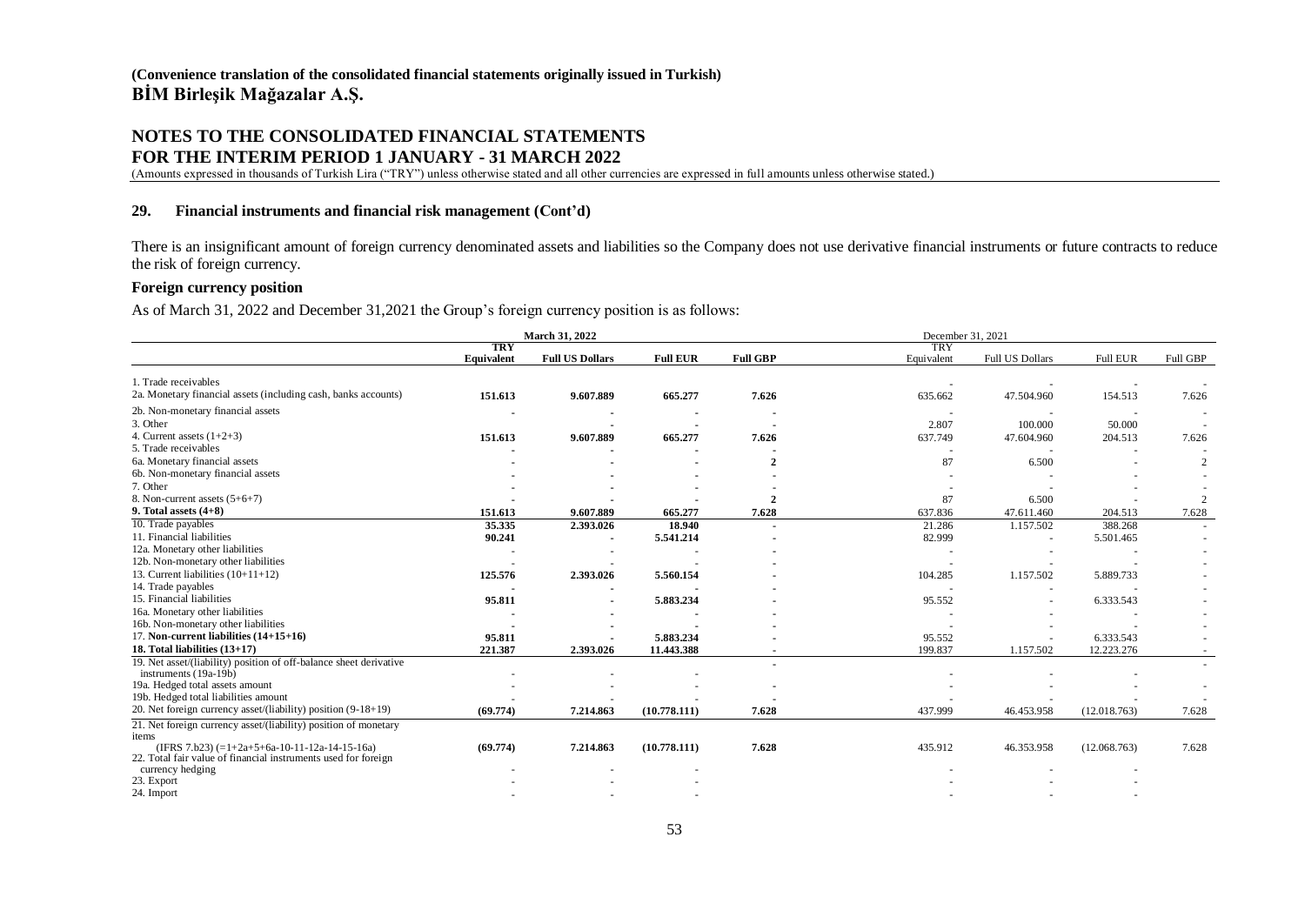(Amounts expressed in thousands of Turkish Lira ("TRY") unless otherwise stated and all other currencies are expressed in full amounts unless otherwise stated.)

## **29. Financial instruments and financial risk management (Cont'd)**

#### *Exchange rate risk*

The following table demonstrates the sensitivity to a possible change in the US Dollar and Euro exchange rates, with all other variables held constant, of the Group's profit before tax as of March 31, 2022 and December 31,2021.

## **March 31, 2022**

| <b>Exchange rate sensitivity</b><br>analysis |                                               |                       |               |               |                     |  |  |
|----------------------------------------------|-----------------------------------------------|-----------------------|---------------|---------------|---------------------|--|--|
|                                              |                                               | <b>Current Period</b> |               |               |                     |  |  |
|                                              |                                               |                       | Profit/(Loss) | <b>Equity</b> |                     |  |  |
|                                              |                                               | Foreign               | Foreign       | Foreign       | Foreign             |  |  |
|                                              |                                               | currency              | currency      | currency      | currency            |  |  |
|                                              |                                               | appreciation          | depreciation  | appreciation  | <b>Depreciation</b> |  |  |
|                                              | Change of US Dollars against TRY by<br>$10\%$ |                       |               |               |                     |  |  |
| $1-$                                         | US Dollars net asset/(liability)              | 10.560                | (10.560)      |               |                     |  |  |
| $2 -$                                        | Protected part from US Dollars risk(-)        |                       |               |               |                     |  |  |
| $3-$                                         | US Dollars net effect $(1+2)$                 | 10.560                | (10.560)      |               |                     |  |  |
|                                              | Change of EUR against TRY by 10%:             |                       |               |               |                     |  |  |
| 4-                                           | EUR net asset/(liability)                     | (17.553)              | 17.553        |               |                     |  |  |
| $5-$                                         | Protected part from EUR risk(-)               |                       |               |               |                     |  |  |
| $6-$                                         | EUR net effect $(4+5)$                        | (17.553)              | 17.553        |               |                     |  |  |
|                                              | Change of GBP against TRY by 10%:             |                       |               |               |                     |  |  |
| $7-$                                         | GBP net asset/(liability)                     | 15                    | (15)          |               |                     |  |  |
| $8-$                                         | Protected part from GBP risk(-)               |                       |               |               |                     |  |  |
| $9-$                                         | GBP net effect $(7+8)$                        | 15                    | (15)          |               |                     |  |  |
|                                              | Total $(3+6+9)$                               | (6.978)               | 6.978         |               |                     |  |  |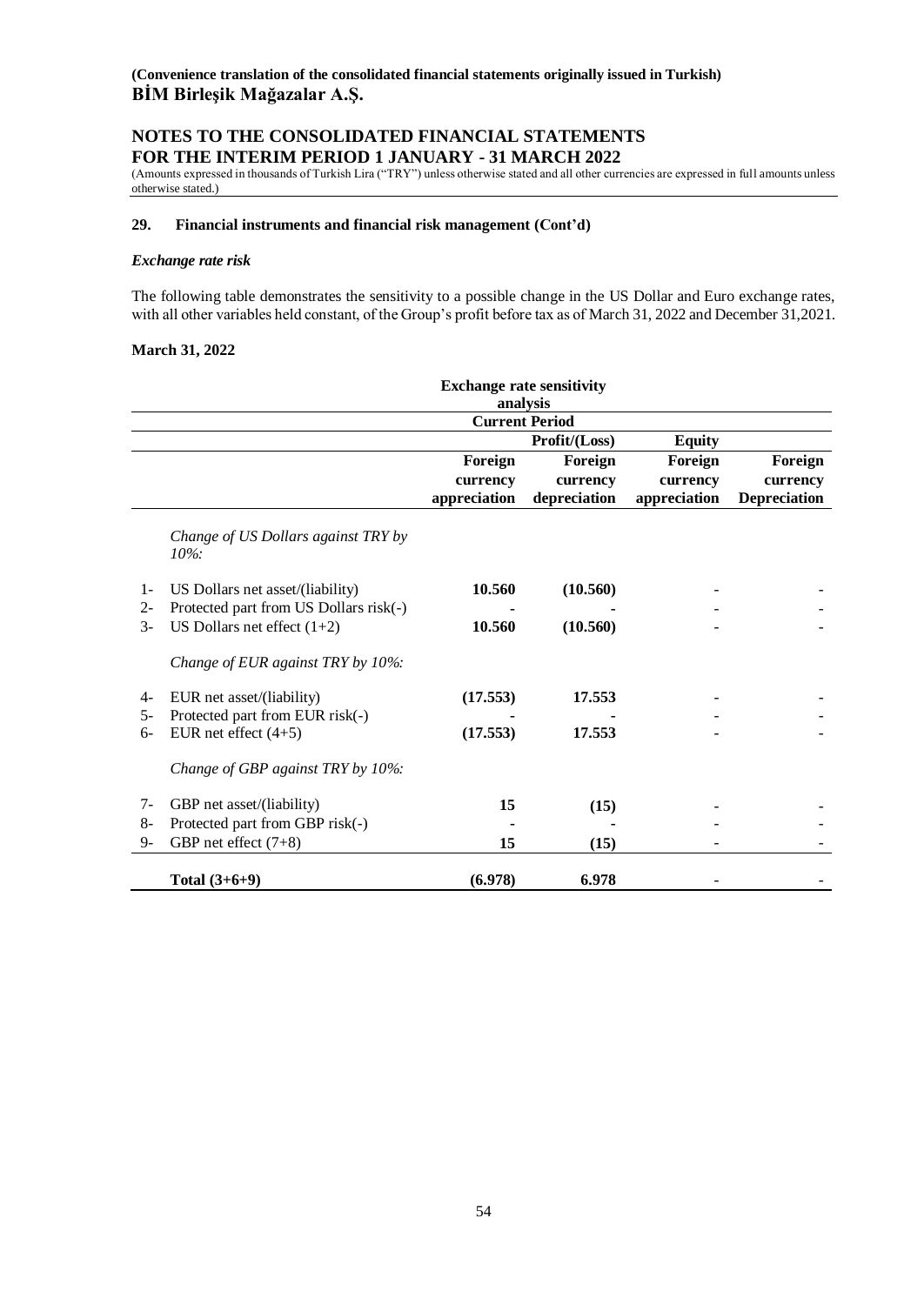(Amounts expressed in thousands of Turkish Lira ("TRY") unless otherwise stated and all other currencies are expressed in full amounts unless otherwise stated.)

## **29. Financial instruments and financial risk management (Cont'd)**

## **December 31, 2021**

|       |                                               | Exchange rate sensitivity |              |              |              |
|-------|-----------------------------------------------|---------------------------|--------------|--------------|--------------|
|       |                                               | analysis                  |              |              |              |
|       |                                               | Prior Period              |              |              |              |
|       |                                               | Profit/(Loss)             |              | Equity       |              |
|       |                                               | Foreign                   | Foreign      | Foreign      | Foreign      |
|       |                                               | currency                  | currency     | currency     | currency     |
|       |                                               | appreciation              | depreciation | appreciation | Depreciation |
|       | Change of US Dollars against TRY by<br>$10\%$ |                           |              |              |              |
| $1-$  | US Dollars net asset/(liability)              | 61.785                    | (61.785)     |              |              |
| $2 -$ | Protected part from US Dollars risk(-)        |                           |              |              |              |
| $3-$  | US Dollars net effect $(1+2)$                 | 61.785                    | (61.785)     |              |              |
|       | Change of EUR against TRY by 10%:             |                           |              |              |              |
| 4-    | EUR net asset/(liability)                     | (18.208)                  | 18.208       |              |              |
| $5-$  | Protected part from EUR risk(-)               |                           |              |              |              |
| $6-$  | EUR net effect $(4+5)$                        | (18.208)                  | 18.208       |              |              |
|       | Change of GBP against TRY by 10%:             |                           |              |              |              |
| $7-$  | GBP net asset/(liability)                     | 14                        | (14)         |              |              |
| $8-$  | Protected part from GBP risk(-)               |                           |              |              |              |
| $9-$  | GBP net effect $(7+8)$                        | 14                        | (14)         |              |              |
|       | Total $(3+6+9)$                               | 43.591                    | (43.591)     |              |              |

## *Liquidity risk*

Prudent liquidity risk management includes maintaining sufficient cash and marketable securities, the availability of funding from an adequate amount of committed credit facilities and the ability to close out market positions.

The ability to fund existing and prospective debt requirements is managed by maintaining the availability of adequate committed funding lines from high quality lenders.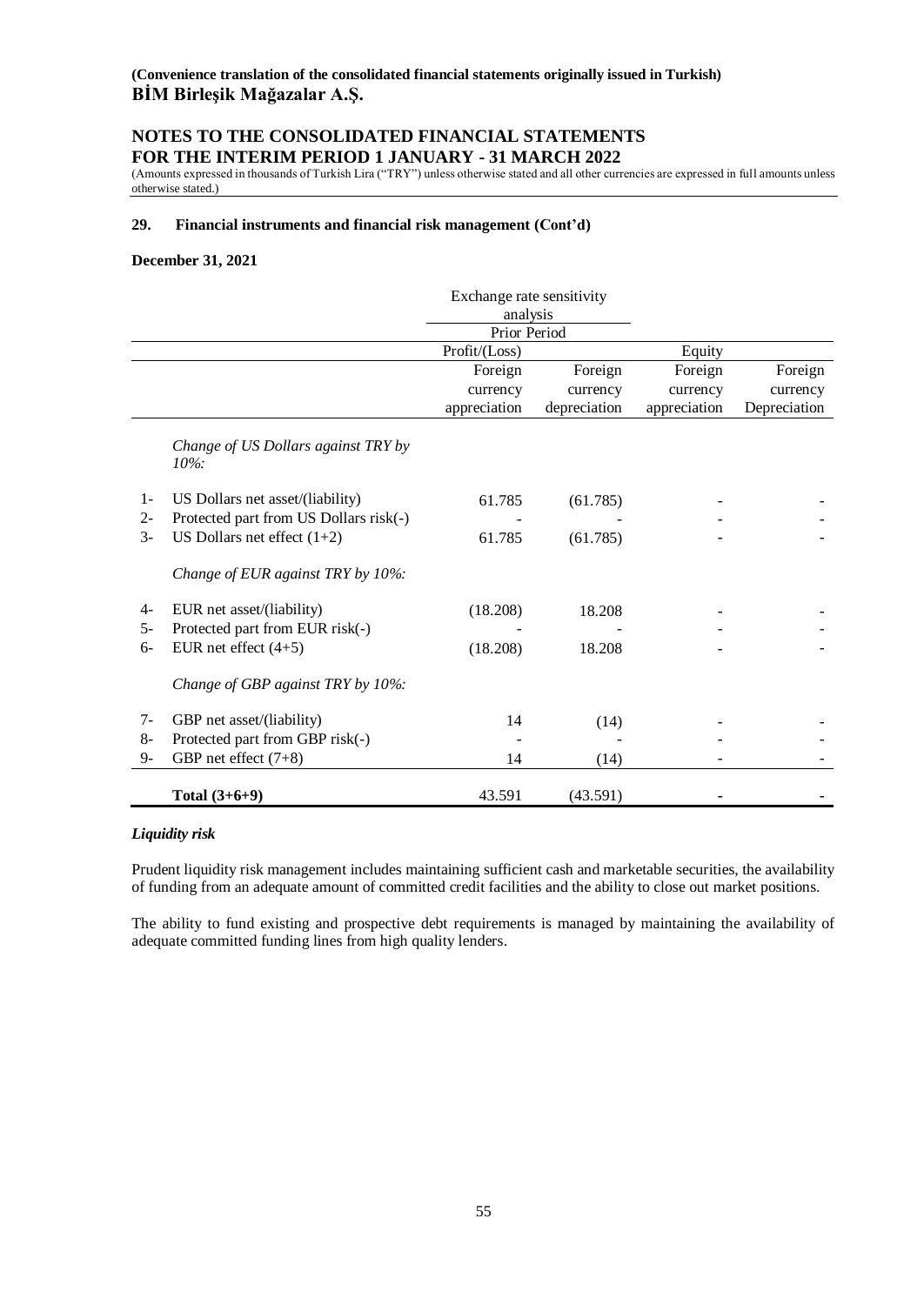(Amounts expressed in thousands of Turkish Lira ("TRY") unless otherwise stated and all other currencies are expressed in full amounts unless otherwise stated.)

#### **29. Financial instruments and financial risk management (Cont'd)**

As of March 31, 2022 and December 31, 2021, maturities of undiscounted trade payables and financial liabilities of the Group are as follows:

#### **March 31, 2022**

| <b>Contractual terms</b>                                                  | Carrying<br>value                    | <b>Total cash</b><br>outflow          | Less than 3<br>months              | $3 - 12$<br>months | More<br>than 1 year |
|---------------------------------------------------------------------------|--------------------------------------|---------------------------------------|------------------------------------|--------------------|---------------------|
| Non derivative financial liabilities                                      |                                      |                                       |                                    |                    |                     |
| Trade payables<br>Due to related parties<br>Contractual lease liabilities | 16.365.846<br>1.546.496<br>8.711.166 | 16.540.701<br>1.562.463<br>14.487.242 | 16.540.701<br>1.562.463<br>356.108 | 1.211.921          | 12.919.213          |
| <b>December 31, 2021</b>                                                  |                                      |                                       |                                    |                    |                     |
| Contractual terms                                                         | Carrying<br>value                    | Total cash<br>outflow                 | Less than 3<br>months              | $3 - 12$<br>months | More than<br>1 year |
| Non derivative financial liabilities                                      |                                      |                                       |                                    |                    |                     |
| Trade payables<br>Due to related parties<br>Contractual lease liabilities | 11.240.348<br>1.053.495<br>8.040.869 | 11.363.096<br>1.066.532<br>14.458.912 | 11.363.096<br>1.066.532<br>366.786 | 1.244.842          | 12.847.284          |

#### **Capital risk management**

The Group's objectives when managing capital are to safeguard the Group's ability to continue as a going concern in order to provide returns for shareholders and benefits for other stakeholders and to maintain an optimal capital structure to reduce the cost of capital.

The Group monitors capital on the basis of the gearing ratio. Net debt is calculated as total liabilities less cash and cash equivalents.

The gearing ratios at March 31, 2022 and December 31, 2021 are as follows:

|                                          | <b>March 31, 2022</b> | December 31, 2021 |
|------------------------------------------|-----------------------|-------------------|
| <b>Total liabilities</b>                 | 28.446.330            | 22.603.050        |
| Less: Cash and cash equivalents          | (1.990.072)           | (1.497.058)       |
| Net debt                                 | 26.456.258            | 21.105.992        |
| Total equity                             | 8.918.957             | 7.605.615         |
| Total equity+net debt                    | 35.375.215            | 28.711.607        |
| Net debt/(Total equity+net debt) $(\% )$ | 75                    | 74                |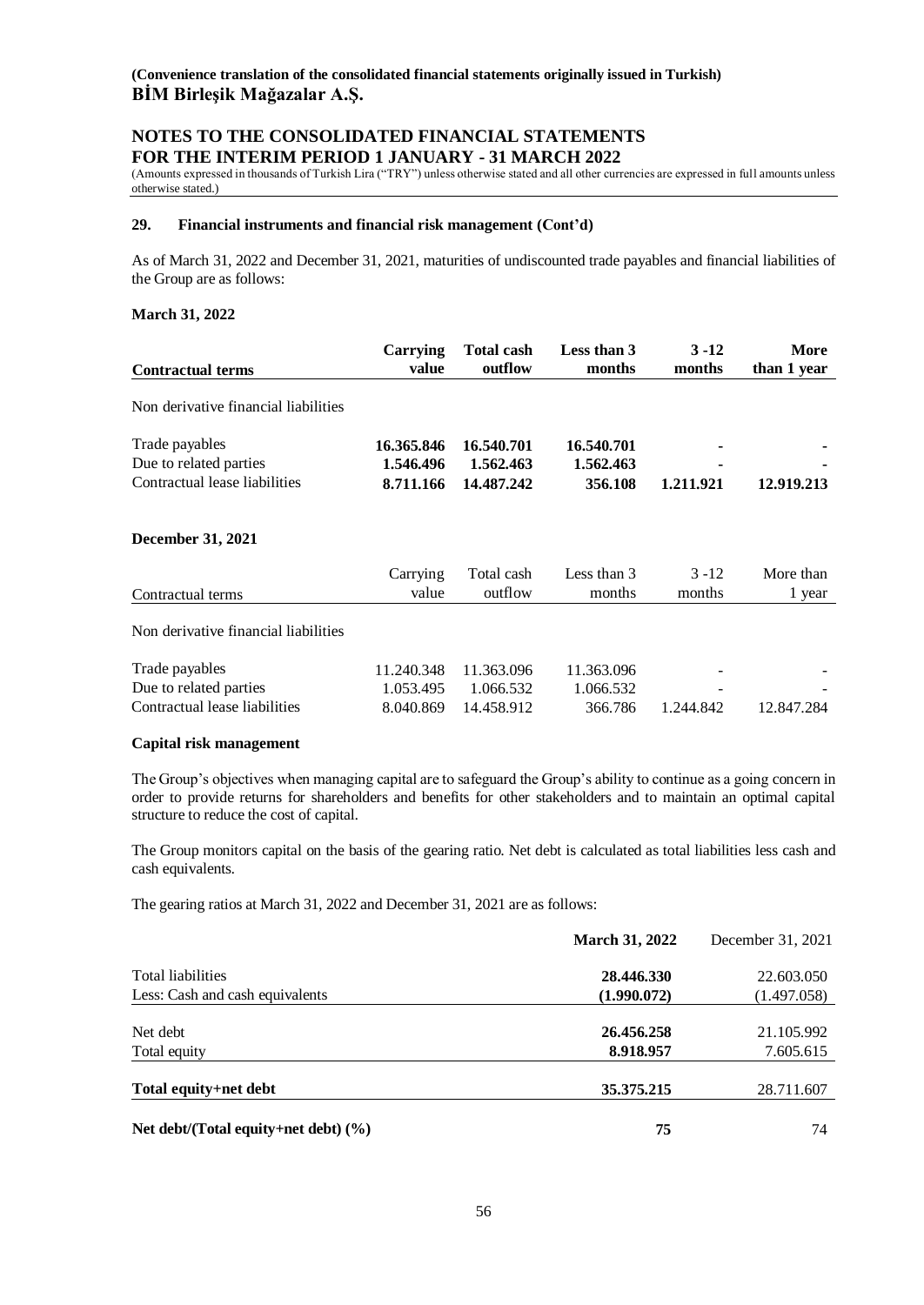(Amounts expressed in thousands of Turkish Lira ("TRY") unless otherwise stated and all other currencies are expressed in full amounts unless otherwise stated.)

## **30. Financial instruments (Fair value disclosures and disclosures in the frame of hedge accounting)**

#### **Fair value estimation**

The table below analyses financial instruments carried at fair value, by valuation method. The different levels have been defined as follows:

- Quoted prices (unadjusted) in active markets for identical assets or liabilities (Level 1).
- Inputs other than quoted prices included within level 1 that are observable for the asset or liability, either directly (that is, as prices) or indirectly (that is, derived from prices) (Level 2).
- Inputs for the asset or liability that are not based on observable market data (that is, unobservable inputs) (Level 3).

The following table presents the group's financial assets and liabilities that are measured at fair value at March 31, 2022 and December 31, 2021. See note 10 for disclosures of the land and buildings that are measured at fair value (Note 10).

| <b>March 31, 2022</b>                                 | <b>Level 1</b> | Level 2 | <b>Level</b> 3 | <b>Total</b> |
|-------------------------------------------------------|----------------|---------|----------------|--------------|
| <b>Financial assets measured at fair</b>              |                |         |                |              |
| value through other                                   |                |         |                |              |
| comprehensive income                                  |                |         |                |              |
| <b>Financial Assets</b>                               |                | 964.965 | ۰              | 964.965      |
| <b>Total assets</b>                                   |                | 964.965 |                | 964.965      |
|                                                       |                |         |                |              |
| December 31, 2021                                     | Level 1        | Level 2 | Level 3        | Total        |
| Financial assets measured at fair                     |                |         |                |              |
| value through other                                   |                |         |                |              |
| comprehensive income                                  |                |         |                |              |
| <b>Financial Assets</b>                               |                | 964.965 |                | 964.965      |
| Financial assets measured at fair value through other |                |         |                |              |
| comprehensive income                                  |                |         |                |              |
| Real estate investment fund                           |                |         |                |              |
| Total assets                                          |                | 964.965 |                | 964.965      |

There were no transfers between levels during in year.

#### *(a) Financial instruments in level 2*

The fair value of financial instruments that are not traded in an active market (for example, over-the-counter derivatives) is determined by using valuation techniques. These valuation techniques maximize the use of observable market data where it is available and rely as little as possible on entity specific estimates. If all significant inputs required to fair value an instrument are observable, the instrument is included in level 2.

If one or more of the significant inputs is not based on observable market data, the instrument is included in level 3.